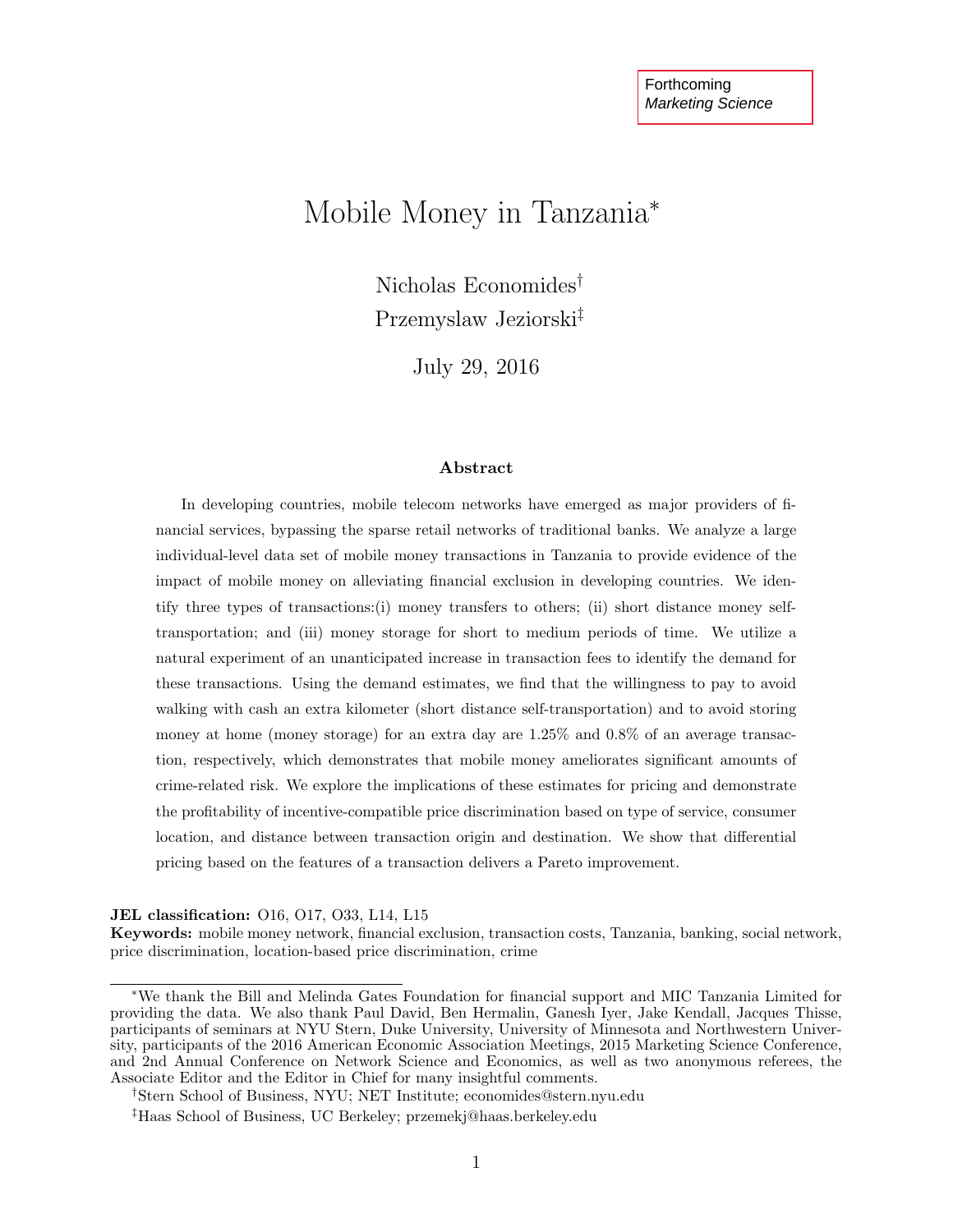## 1 Introduction

Developing economies are often characterized by *institutional voids* (see [Khanna and Palepu](#page-40-0) [\(1997\)](#page-40-0), [Narasimhan et al.](#page-40-1) [\(2015\)](#page-40-1), and [Sudhir et al.](#page-41-0) [\(2015\)](#page-41-0)), that is, deficiencies in their institutional and regulatory environments compared to developed economies. These deficiencies often result in insufficient infrastructure and under-development of core industrial sectors that are crucial for economic growth. Recent technological innovations created new markets and institutions (see [Aker](#page-38-0) [\(2010\)](#page-38-0), and [Jack and Suri](#page-39-0) [\(2014\)](#page-39-0)) and revealed opportunities to mitigate institutional voids. Despite the potential significance of alleviating institutional voids by the new technology-enabled markets, there is only scarce economic and marketing literature studying the efficacy of this process. Moreover, little is known about which regulatory and firm policies are effective in facilitating this transition.<sup>[1](#page-1-0)</sup>

This paper studies the impact of a new banking technology on a particular type of institutional void, that is, *financial exclusion* – the dearth of banking services in developing regions caused by significant deficiencies in financial infrastructure. Financial exclusion is seen as an important impediment to growth in developing countries (see [Schumpeter, 1912;](#page-41-1) [King and](#page-40-2) [Levine, 1993;](#page-40-2) and [Levine, 1997\)](#page-40-3). Filling the infrastructure gap, the rapidly expanding mobile phone networks introduced mobile money (m-money) wallets. These mobile wallets are attached to the cell phone numbers of customers and provide many functions of traditional bank accounts. Mobile money allows consumers to perform financial transactions in a relatively inexpensive and reliable way, potentially augmenting money liquidity and ameliorating crime-related risk.

We provide evidence on the impact of m-money on alleviating financial exclusion using a unique data set of millions of m-money transactions between December 2013 and January 2014. Transaction data were procured from Tigo, a second largest telecommunication network in Tanzania – a well suited market to study financial exclusion, since banking infrastructure is particularly deficient in sub-Saharan Africa (see Demirgüç-Kunt and Klapper, 2012). We analyze the transaction patterns and classify the uses of m-money into those that improve financial liquidity and those that alleviate the risk of exposure to different types of crime,

<span id="page-1-0"></span><sup>&</sup>lt;sup>1</sup>Marketing literature studying developing markets is pretty small, see [Miller and Mobarak](#page-40-4) [\(2015\)](#page-40-4), [Sudhir](#page-41-2) [and Talukdar](#page-41-2) [\(2015\)](#page-41-2), [Qian et al.](#page-41-3) [\(2014\)](#page-41-3) and [Zhang](#page-42-0) [\(2015\)](#page-42-0) for examples.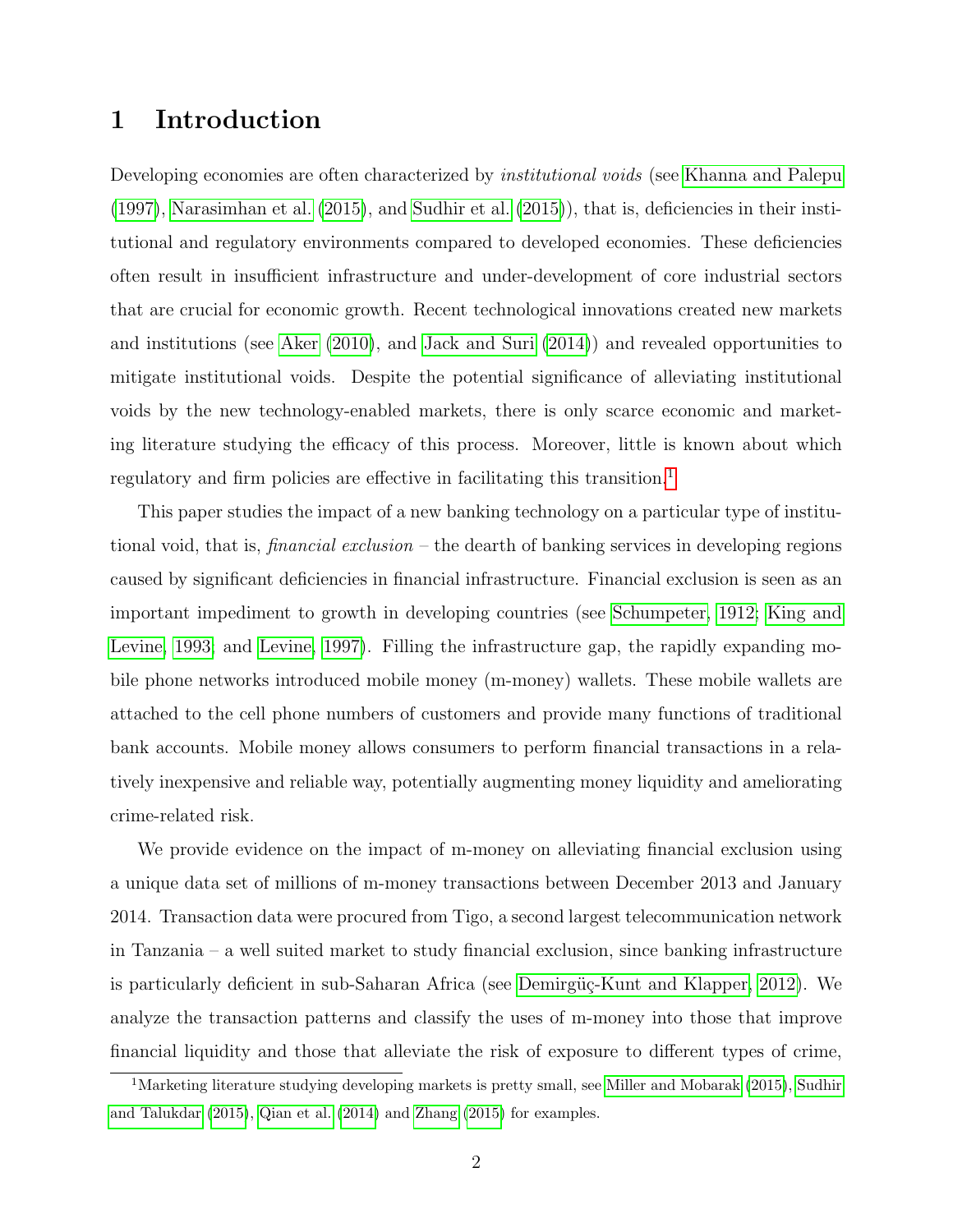such as street crime and burglaries. We explore the implications of a natural experiment created by an exogenous and unanticipated increase in the transaction fees. We make two contributions.

First, we identify and estimate willingness to pay (WTP) for three modal types of transactions executed using the mobile money network. In particular, consumers use the network for peer-to-peer transfers, secure money self-transportation, and secure money storage.<sup>[2](#page-2-0)</sup> We obtain the estimates of the WTP for the above transactions using a structural model of supply and demand. The identification of causal effects within our model is obtained using a discontinuity approach, examining transaction propensity within a short time horizon before and after an exogenous fees increase.<sup>[3](#page-2-1)</sup> We use the estimates of the WTP to quantify which dimensions of financial exclusion and risk amelioration are affected by the advent of mobile money. In particular, the WTP for peer-to-peer transfers informs us on the extent of economic harm caused by low financial liquidity and on the extent of its alleviation. Similarly, the WTP for secure money transportation and storage informs us about the economic harm generated by the high level of crime and the provision of risk amelioration thereof.

Second, we show that consumers have heterogeneous willingness to pay (WTP) and price sensitivity for different types of transactions. The demand curves vary depending on the location of transaction origin, as well as on the physical and temporal distance between transaction origin and destination. Using a model of supply combined with detailed data on marginal cost, we generate insights into the profitability of several novel pricing strategies. We develop incentive compatible pricing strategies that enable differential pricing across the three types of provided services depending on the location of the transaction origin and

<span id="page-2-0"></span><sup>&</sup>lt;sup>2</sup>Beyond executing the focal types of transactions, there are other features of mobile money that may be useful to consumers, such as convenience of account management, and integration with other mobile applications. Such features play a negligible role in Tanzania and similar developing countries, but could be important in more developed economies.

<span id="page-2-1"></span><sup>3</sup>The change involved raising the transfer and cash-out fees for certain sizes of transfers and cash-out transactions affecting more than 50% of transactions. It triggered an immediate substitution effect. In particular, comparing the week before the fees increase to that after the fees increase, the aggregate share of transfer transactions that experienced a fee increase decreased by 0.3%, and the average transfer distance increased by 1%.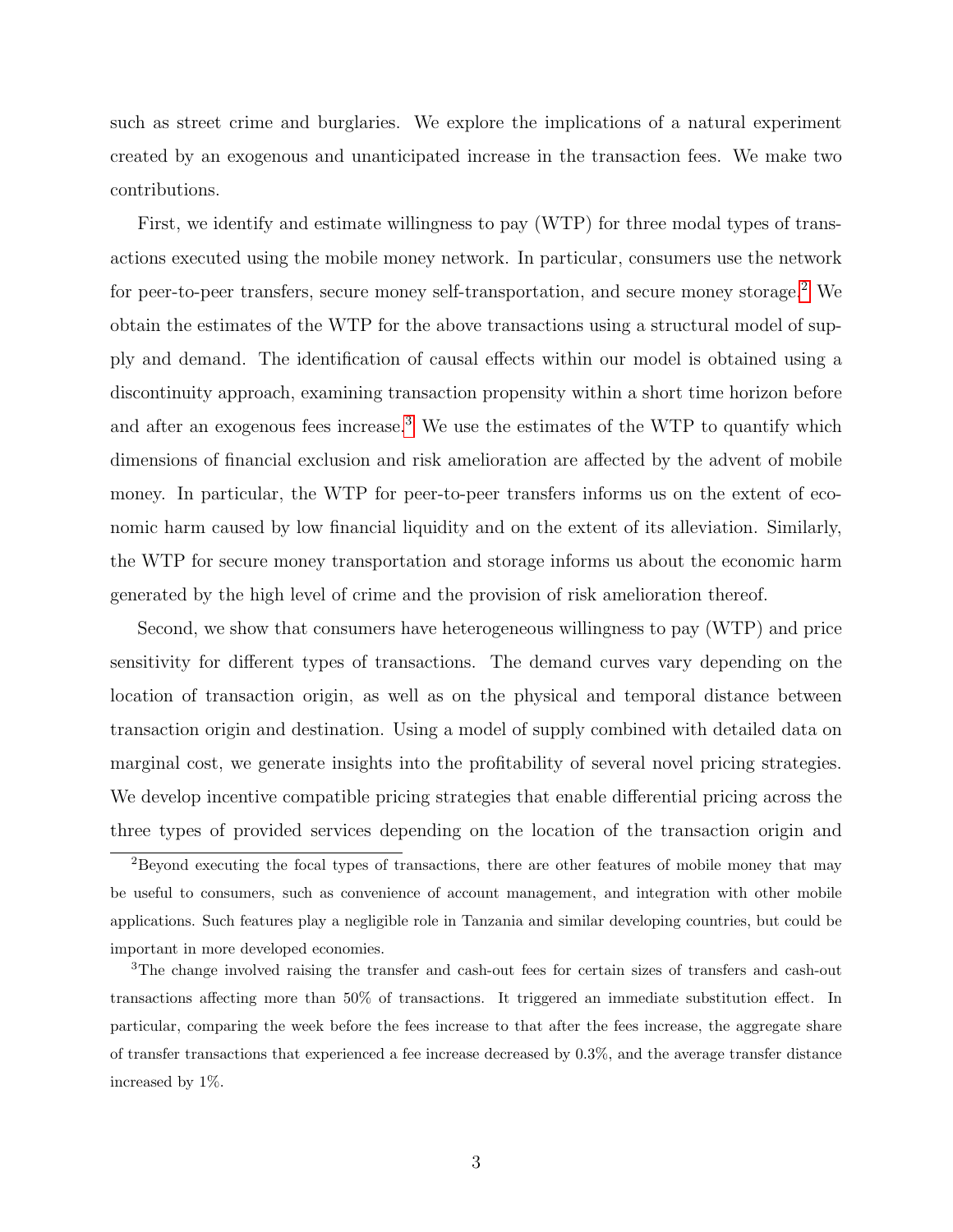the distance between transaction origin and destination. We show that our pricing strategy delivers higher profits to the network. Moreover, we show that such differential pricing delivers a Pareto improvement, that is, it increases both the network's profit and consumer surplus.

### 1.1 Description of the m-money network

A mobile money account can be best described as a checking account associated with a mobile phone number. Users can cash-in and cash-out money from the account using a dense network of local agents serving as ATMs. Additionally, users can perform cash-free transactions, such as peer-to-peer transfers, using a mobile phone with mere support of legacy SMS technology. Mobile money networks differ from traditional banking by having significantly lower capital and institutional barriers to create and operate because: (i) they leverage the existing dense cell phone network, (ii) the only capital requirement to become an agent, who facilitates deposits and withdrawals, is to have a mobile phone, and therefore the networks do not need to invest in costly banking branches. Consequently, mobile money networks can offer a viable alternative to traditional banking. Transfers across users within the same m-money network are relatively inexpensive (fee is 1.1% on average), while conversion from m-money to cash ("cashing-out") is relatively expensive (fee is  $7.3\%$ ).

In Tanzania, mobile banking has significant adoption, that is, almost thirty-five percent of households have at least one m-money account. Thirty two percent of the population use exclusively m-money as a provider of financial services and only 2% have an active traditional bank account.<sup>[4](#page-3-0)</sup> There are three major m-banking networks: Vodacom (Vodafone) with 53% market share in m-money, Tigo with 18% share, and Airtel with 13% market share. During the span of our data it was impossible to send money across mobile networks<sup>[5](#page-3-1)</sup> and making telephone calls across mobile networks was relatively expensive. Thus, many consumers

<span id="page-3-0"></span><sup>4</sup>Source: Tanzania – Quicksights Report FII Tracker Survey

<span id="page-3-1"></span><http://finclusion.org/wp-content/uploads/2014/07/FII-Tanzania-Wave-One-Survey-QuickSights-Report.pdf>

<sup>&</sup>lt;sup>5</sup>Mobile-banking networks are "incompatible" with each other and with the national currency, but there exists a costly "adapter" that provides compatibility at a price of 7.3%. See [Economides](#page-38-2) [\(1991\)](#page-38-2), [Farrell](#page-39-1) [and Saloner](#page-39-1) [\(1992\)](#page-39-1), [Katz and Shapiro](#page-39-2) [\(1994\)](#page-39-2), and [Economides](#page-38-3) [\(1996\)](#page-38-3) for discussion of adapters in the compatibility decision. In 2015 Tanzanian operators introduced a form of compatibility across networks.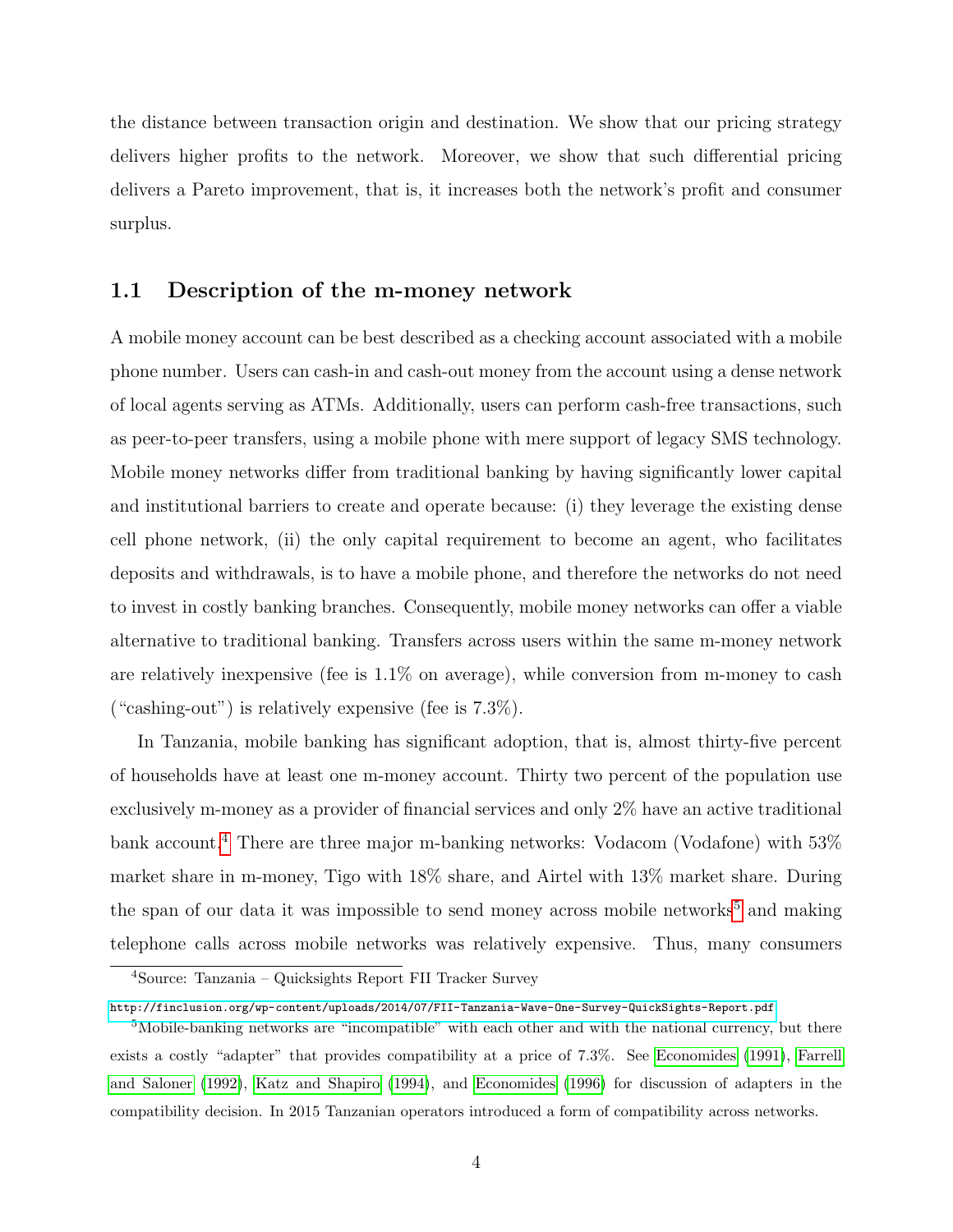have a different phone appliance or a different SIM card for each phone network that they substitute in the same phone. Additionally, Tigo advertises phone appliances that take multiple SIMs.[6](#page-4-0) Some consumers use m-money for business transactions: 21% of Vodacom M-Pesa users do, as do 12% of users of Tigo & Airtel.

### 1.2 Summary of results

As we have noted, there are three uses of m-money networks which resolve different dimensions of financial exclusion (see Figure [1\)](#page-43-0). The first function is the ability to execute instantaneous peer-to-peer (P2P, person-to-person) transfers, compared to the alternatives of transporting money in person, using a bus driver or using Western Union. P2P transfers are predominantly used to transfer remittances from urban areas to rural locations.[7](#page-4-1) Approximately 30% of users with a Tigo account make at least one transfer a week.

We find that, on average, the consumers (that is, senders) of P2P transfers are priceinelastic and that they are heterogeneous and respond quite differently to changes in fees. In particular, customers who execute large transactions are usually more price-inelastic than consumers who execute smaller transactions, possibly due to income effects. Additionally, we find that demand for long-distance transfers is less elastic than for short-distance transfers. The difference in demand elasticities is consistent with the prices of the traditional alternatives, such as using a bus driver, being higher for long-distance transfers than for short-distance ones.<sup>[8](#page-4-2)</sup> Thus, despite significantly lower transaction fees when using any of the m-money networks, we believe that many marginal customers are choosing between antiquated money transfer means and a particular m-money network (in this case Tigo), rather than choosing between two competing m-money networks. Indeed, more than 70% of Tigo

<span id="page-4-0"></span><sup>6</sup>There is an evidence that SIM cards are relatively inexpensive. See, The Financial Inclusion Tracker Surveys Project (2013).

<span id="page-4-1"></span><sup>7</sup>According to [The Financial Inclusion Tracker Surveys Project](#page-41-4) [\(2013\)](#page-41-4) only 14% of all households made or received a non-remittance payment in the past six months using any type of cash delivery, including using m-money. The most common types of non-remittance payments are school fees, government fees and taxes, utility bills, and salaries.

<span id="page-4-2"></span><sup>8</sup>This is also consistent with the risk of robbery being higher when transporting cash by oneself instead of using a P2P transfer.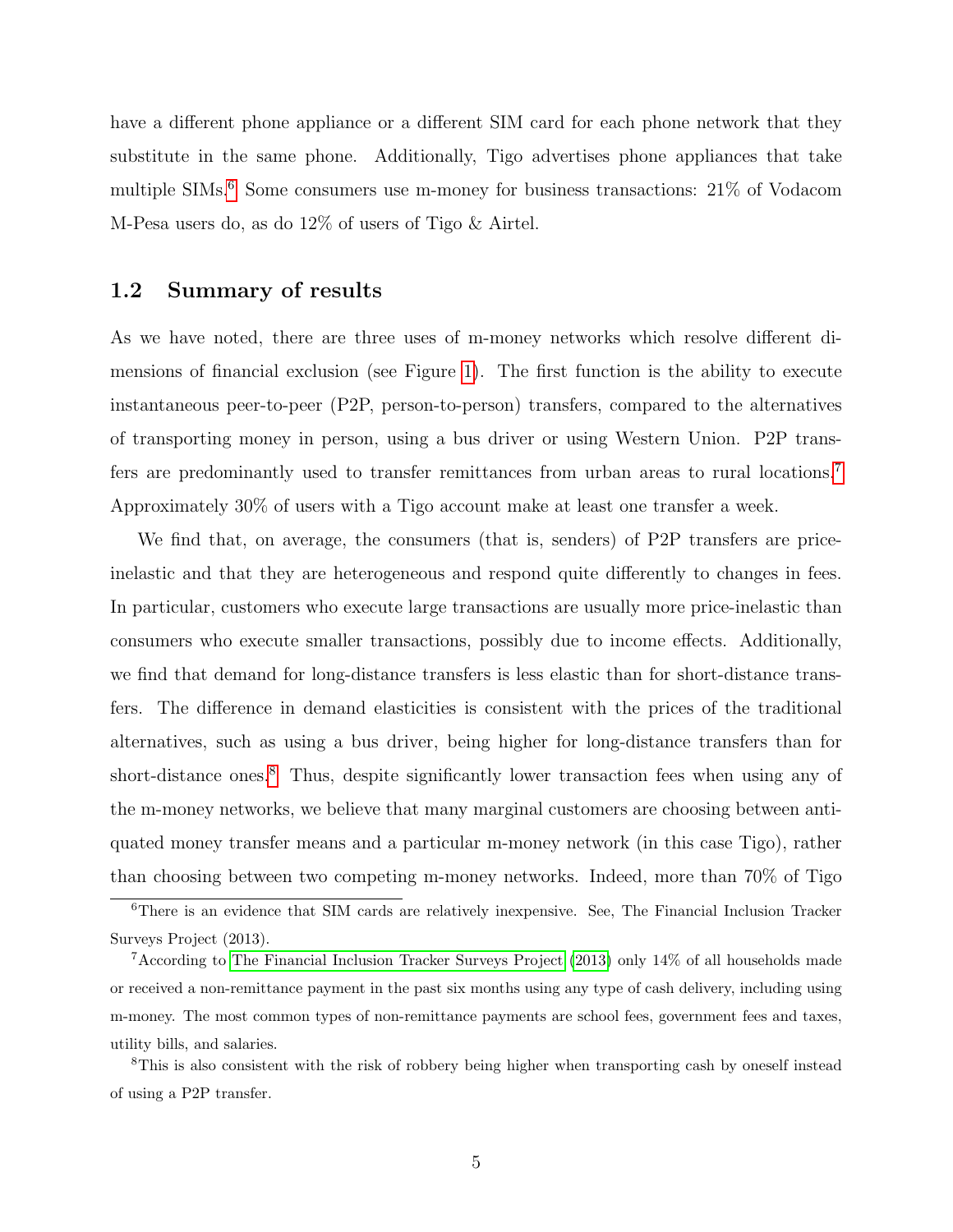users report that they have never used another network.<sup>[9](#page-5-0)</sup>.

The second function of the m-money network is to securely carry money for short distances, typically up to 10 kilometers. These transactions involve depositing to the m-money account (cashing-in) using a local agent, and withdrawing the money at another location (cashing-out), without making a P2P transfer. We find that such self-transportation is common in Tanzania as 13% of transactions do not involve a transfer and are characterized by less than one day between cash-in and cash-out, with a median distance of 8.7km between the two. These transactions are aimed at minimizing the risk of being robbed while walking with medium and large amounts of cash. To the best of our knowledge, such transactions have not been identified before in the economics literature. Transactions incur a relatively high average  $7.3\%$  fee, which suggests that the risk of walking with cash is substantial and that mobile money mitigates a considerable amount of that risk.

The third function of the network is to store money for short and medium periods of time. Compared to peer-to-peer transfers and transportation transactions, savings transactions are not very prevalent as 90% of the money leaves the network within 5 days of being cashed-in. Moreover, less than 1% of users keep the money in the network for longer than a month, indicating a low contribution of mobile money transactions to long-run savings rates.[10](#page-5-1) We find evidence of heterogeneous usage of the above services. In particular, transporting and storing money are positively correlated with sending a transfer, and negatively correlated with receiving a transfer.

Consumers executing transportation and storage transactions are, in contrast to the consumers of P2P transactions, moderately price-elastic. This difference may be related to higher urban penetration of transportation and storage transactions, which results in better access to substitutes. We find that consumers are willing to pay up to 1.24% of the transaction amount to avoid walking an extra kilometer carrying cash. Urban customers are willing to pay up to 2.75% per kilometer while rural customers only up to 0.3%. Similarly, users are willing to pay up to  $0.8\%$  to avoid storing cash at home for an extra day  $(1.25\%$  for urban

<span id="page-5-1"></span><span id="page-5-0"></span><sup>9</sup>See [The Financial Inclusion Tracker Surveys Project, 2013](#page-41-4)

 $10$  This is consistent with data from [The Financial Inclusion Tracker Surveys Project](#page-41-4) [\(2013\)](#page-41-4), indicating that only 20% of population believe that m-money can be used to save money.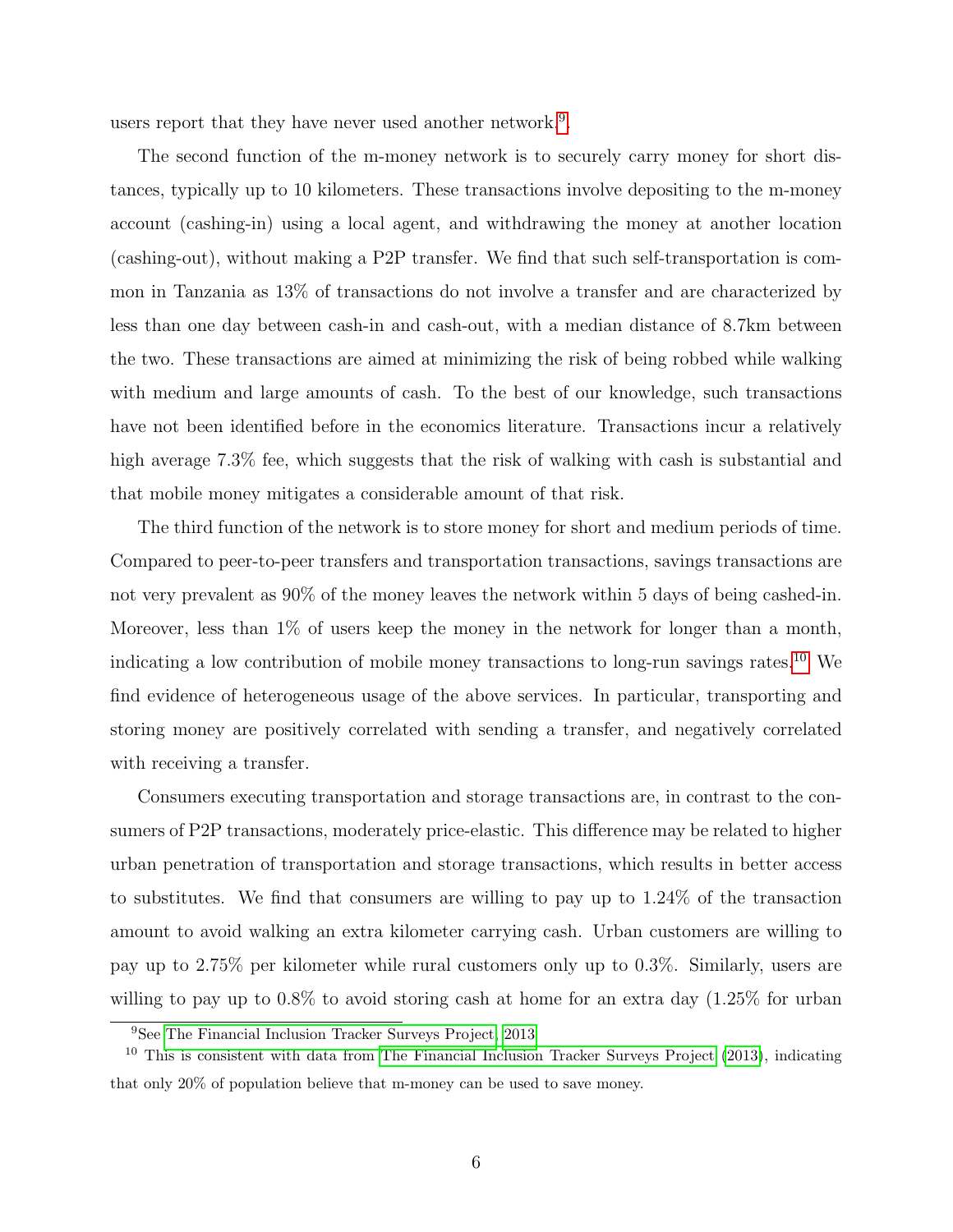and 0.25% for rural). Thus, we provide the first monetary estimates of an economic harm, based on revealed preferences from field data, caused by high levels of street crime and burglaries.[11](#page-6-0) These estimates of harm suggest a significant loss of welfare arising from poor law enforcement in Tanzania and are consistent with an extremely high crime rates as reported by [United Nations Office on Drugs and Crime](#page-42-1) [\(2009\)](#page-42-1) and The Financial Inclusion Tracker Surveys Project. High estimated levels of WTP for safe money transportation suggest both that crime risk is high and, more importantly, that m-money ameliorates this risk to a significant extent. In addition, relatively high willingness to pay and popularity of transportation and storage transactions in urban areas is evidence that these areas are particularly affected by crime risk, or that crime risk amelioration using mobile money is more effective in urban locations, because of denser agent networks in cities than in the villages.<sup>[12](#page-6-1)</sup>

For P2P transfers, we find that a sender takes into account, to some extent, the cash-out fee paid by the receiver. This suggests that the incompatibility of m-money with other forms of money, including m-money of other phone companies, as evidenced by high cash-out fees, has a negative effect on the propensity to make P2P transfers. The network would realize a higher revenue from P2P transfers and subsequent cash-outs if it decreased cash-out fees for the receiver and simultaneously increased transfer fees. However, because some users use the network to transport or store money without making a transfer, decreasing the overall cash-out fees would decrease revenue from such transactions. This decrease would lead to an overall decrease in the network's profit with users who transfer money subsidizing users who do not transfer. We propose a feasible and incentive-compatible price discrimination strategy that solves this problem. In this pricing strategy, the network would charge a zero cash-out fee for withdrawals that do not exceed a recently received transfer amount. For all other cash-outs, the network would charge a positive cash-out fee that is slightly smaller

<span id="page-6-0"></span> $11$ In a related study, [Blumenstock et al.](#page-38-4) [\(2014\)](#page-38-4) show that extreme levels of violence in Afghanistan, which may disrupt or even destroy the mobile money network, decrease the usage of mobile money.

<span id="page-6-1"></span> $12F$ afchamps and Lund [\(2003\)](#page-39-3) show the existence of social insurance through networks of friends and relatives. Thus, an alternative explanation for transportation-storage transactions is to avoid friends and family members from taking the money. The dependence of the willingness to pay on the distance is harder to explain by this hypothesis. Storage transactions may be also replacing durable goods as a savings mechanism as identified by [Rosenzweig and Wolpin](#page-41-5) [\(1993\)](#page-41-5).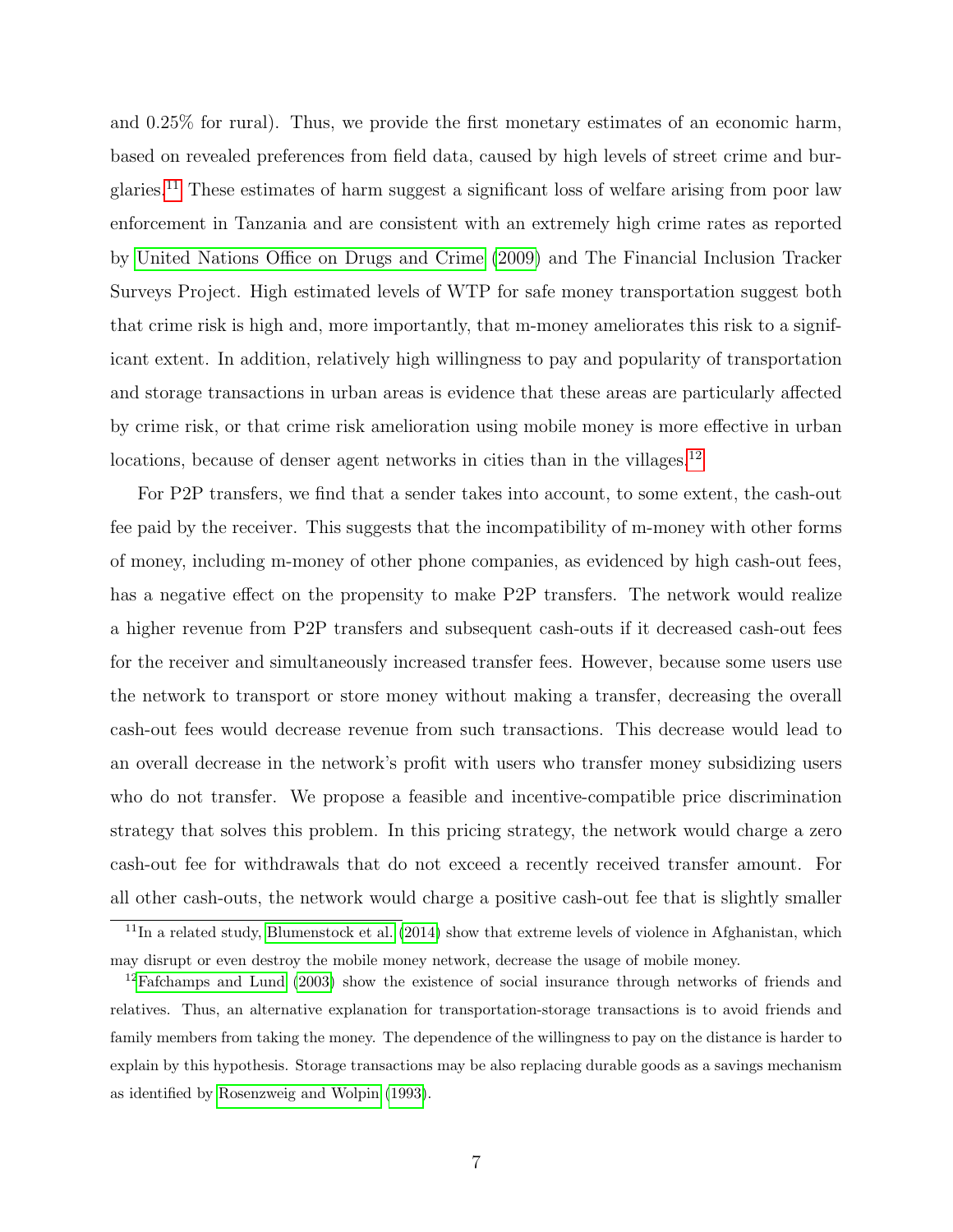than the transfer fee. This pricing scheme, coupled with a simple fixed mark-up pricing of transfers, delivers a Pareto improvement in which both the network's profit and consumer surplus from transfers, transportation and storage are higher than under current pricing.

We find that it would be profitable for the network to charge different prices depending on the location the transaction origin. We propose to measure the profitability of price discrimination on the margin (for small price changes), in a way that is robust to typical assumptions on pass-through rates and forms of supply side competition.<sup>[13](#page-7-0)</sup> Our measure, which we call differential pricing pressure (DiPP), measures the impact on profitability of marginally decreasing prices on the more elastic segment of the demand and simultaneously increasing prices on the less elastic segment of demand. We find that decreasing the cash-out fee charged to rural-originating transportation-storage transactions by 1% and increasing it in urban-originating transactions by 1% increases profits by 3.1%. We also find that decreasing the transfer fee charged to rural-originating transfer transactions by 1% and increasing it in urban-originating transactions by 1% has a much smaller impact, increasing profits by 0.22%.

Next, we study pricing policies that depend on the consumers' network topology. Since the willingness to pay depends on the distance between a transaction's origin and destination, we find that lowering the fees for short distance transfers by 1% and increasing the fees for medium distance transfers increases profits by 0.01% (0.03% when the fee increase is for long-distance transfers). The corresponding profitability increases for transportation-storage transactions are 0.6% after lowering short distance fees and increasing medium-distance fees (2.58% for long-distance fees). Thus, location-based price discrimination is more profitable for transportation-storage transactions. This can be explained by the fact that the demand for transportation-storage transactions depends on crime rates, which vary by location and are particularly high in urban areas (see [Kinabo](#page-40-5) [\(2003\)](#page-40-5) and [Louw et al.](#page-40-6) [\(2001\)](#page-40-6)).

Our results are related to the literature on heterogeneity of consumer preferences (see [Al](#page-38-5)[lenby and Rossi](#page-38-5) [\(1998\)](#page-38-5)) and spatially distributed preferences (see [Yang and Allenby](#page-42-2) [\(2003\)](#page-42-2) and [Bronnenberg and Mahajan](#page-38-6) [\(2001\)](#page-38-6)). The latter literature considers markets in which consumers' preferences are correlated depending on location, which is econometrically accommodated using various random effects specifications. In this work, we leverage the detailed

<span id="page-7-0"></span><sup>13</sup>See [Berry et al.](#page-38-7) [\(1995\)](#page-38-7) and [Fabinger and Weyl](#page-39-4) [\(2015\)](#page-39-4).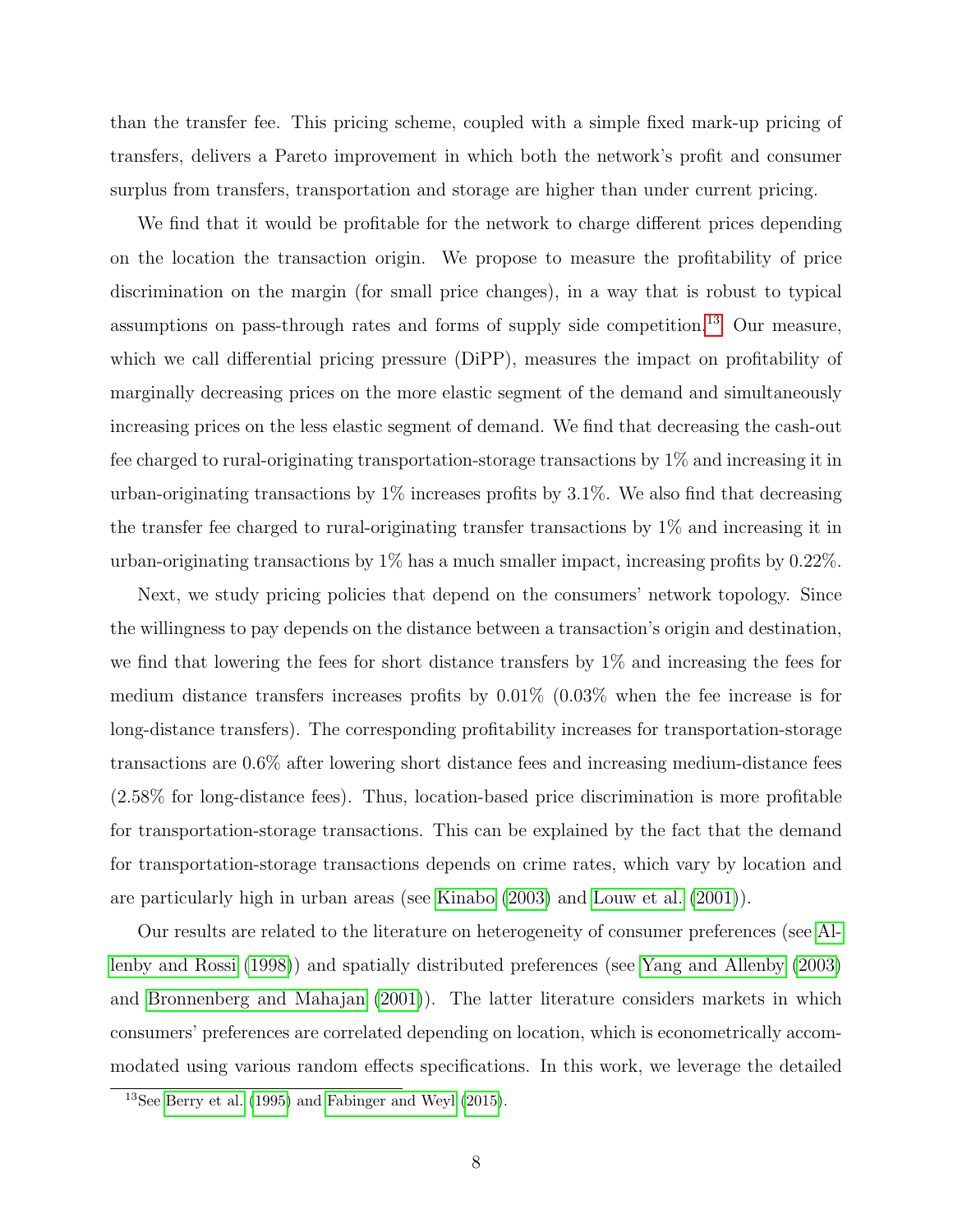location data of each consumer and propose a fixed effects specification accommodating spacial correlation in demand. After estimating this specification, we measure the implications of spatial heterogeneity of preferences and network topology for pricing.[14](#page-8-0)

## <span id="page-8-2"></span>2 Data

The data set contains all mobile financial transactions among subscribers of a major cellular phone service provider in Tanzania for the months of December 2012, and January and February 2013. Each record contains a user ID, balance pre- and post- transaction, type of transaction and the location identifier. There are six types of transactions: peer-to-peer transfer (P2P), balance check, cash-in, cash-out, bill payment, and recharge of the phone account. We focus our attention on P2P and cash-out transactions.[15](#page-8-1) To distinguish among short-, medium- and long-distance transfers, we match the mobile transaction data with GPS data on cellular location IDs in Tanzania obtained from locationapi.org (see Section 1.1 of [On-line Appendix\)](http://www.stern.nyu.edu/networks/Mobile_Money_Appendix.pdf).

As mentioned earlier, P2P transfers and cash-out transactions carry fees. According to anecdotal evidence from Tanzanian sources, changes in these fees are infrequent and unanticipated. In the data, we observe one such change on January 24th, 2013, and we report the tariffs before and after the change in Tables [2](#page-44-0) and [3.](#page-45-0) We utilize these tariffs' change

<span id="page-8-0"></span><sup>14</sup>Our analysis is related to the literature studying spatial competition in the industries with transportation cost. [Hotelling](#page-39-5) [\(1929\)](#page-39-5), [Salop](#page-41-6) [\(1979\)](#page-41-6), [Economides](#page-38-8) [\(1984\)](#page-38-8) and [Thisse and Vives](#page-41-7) [\(1988\)](#page-41-7) are related theoretical studies, and [Thomadsen](#page-42-3) [\(2005\)](#page-42-3), [Davis](#page-38-9) [\(2006\)](#page-38-9), [McManus](#page-40-7) [\(2007\)](#page-40-7), [Houde](#page-39-6) [\(2012\)](#page-39-6), [Miller and Osborne](#page-40-8) [\(2014\)](#page-40-8) are related empirical studies. In this literature, the level of consumer utility depends on the distance between the consumer and the firm, which leads to the possibility of price discrimination. In contrast, in the case of mobile money market, the spacial consumer heterogeneity arises because of the possibility of making the transaction bypassing the m-money network. The outside option involves risk related to carrying the money in person, which varies across locations. Thus, both the level of consumer utility as well as its price sensitivity depends on the customer's location. The distance of the consumer to the firm is a second-order determinant of demand because the m-money agent network is sufficiently dense. Moreover, the literature on spatial price discrimination usually assumes that consumer cannot arbitrage across markets circumventing the price discrimination. In our model, arbitrage ability is a part of the outside option, since the outside option includes transporting cash across locations without using m-money.

<span id="page-8-1"></span><sup>&</sup>lt;sup>15</sup>We drop phone account recharge transactions because they are executed at no charge to customers.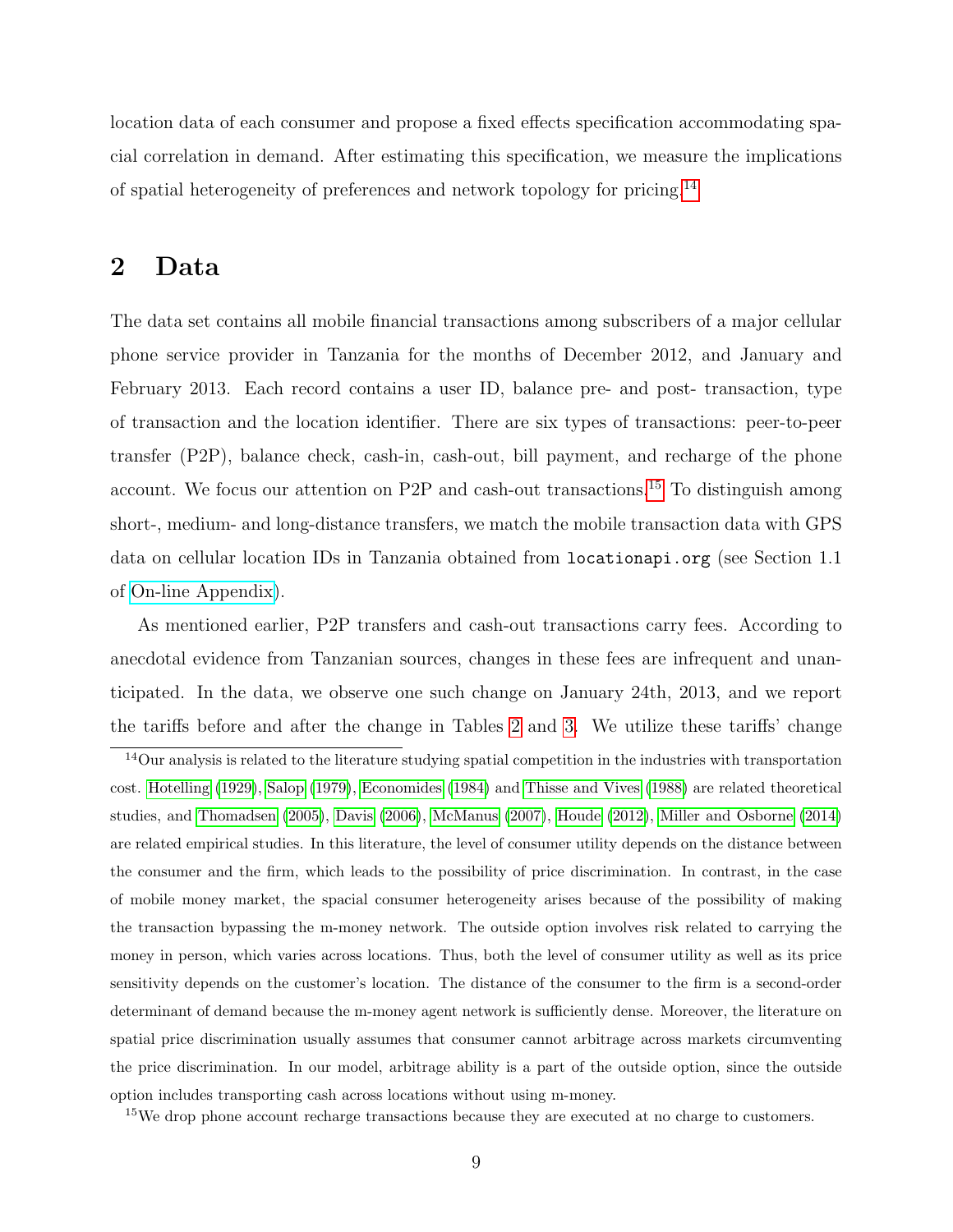to identify the demand for m-money transactions. We use the full three-month sample to identify the population of m-money users. We define a user as a person who made at least one transaction between December 2012 and February 2013. To minimize potential price endogeneity issues, we employ a discontinuity strategy and utilize only transactions that occur a week before and a week after the price change. We utilize the fact that the price change acts as a quasi-experimental variation under the assumption that the exact timing of the tariff increase was uncorrelated with other time-varying demand factors. Thus, the period immediately before the price change acts as a control group and period immediately after the price change acts as a treatment group. Consequently, the average effect of the price increase informs us about the elasticity of the demand. In addition, we explore the data variation generated by the fact that not all transaction types experienced a price increase. In particular, we are able to identify a common time trend in m-money transactions separately from the effect of the fee increase using a Method of Moments approach which explores the same data variation as difference in difference regression.

Table [4](#page-46-0) reports aggregate statistics about the executed P2P transfers. We utilize a subsample of 1,400,644 unique consumers observed over the period of 14 days. We include customers that are registered but made no transactions over the focal 14 days, which minimizes self-selection problem usually present in data sets that include only executed transactions.<sup>[16](#page-9-0)</sup> The average transfer is approximately 38,000 Tanzania Shillings (TShs), or about 24 USD. The transfers are large compared to the 2007 average monthly consumption in Tanzania of  $58,000$  TShs.<sup>[17](#page-9-1)</sup> and average monthly consumption of m-money users of  $130,000$  TShs.<sup>[18](#page-9-2)</sup> Moreover, the transfers are quite dispersed, with a standard deviation of 84,000 TShs. These statistics suggest that a large portion of a user's household income is channeled through a m-money platform. Figure [1](#page-44-1) contains the histogram of all Tigo P2P transfers. We note that

<span id="page-9-0"></span><sup>&</sup>lt;sup>16</sup>Due to a short time-span of our data, we are unable to capture new adoption of Tigo's service that results from price changes. Our estimates of the slope of the demand for a price increase should be unaffected; however, our estimates of the impact of price decrease should be regarded as short-run. We note that shortrun demand elasticity is likely to be smaller than long-run demand elasticity. We discuss the consequences of this difference when computing pricing counterfactuals.

<span id="page-9-2"></span><span id="page-9-1"></span><sup>&</sup>lt;sup>17</sup>See United Republic of Tanzania, Poverty and Human Development Report (2009).

<sup>18</sup>See The Financial Inclusion Tracker Surveys Project (2012)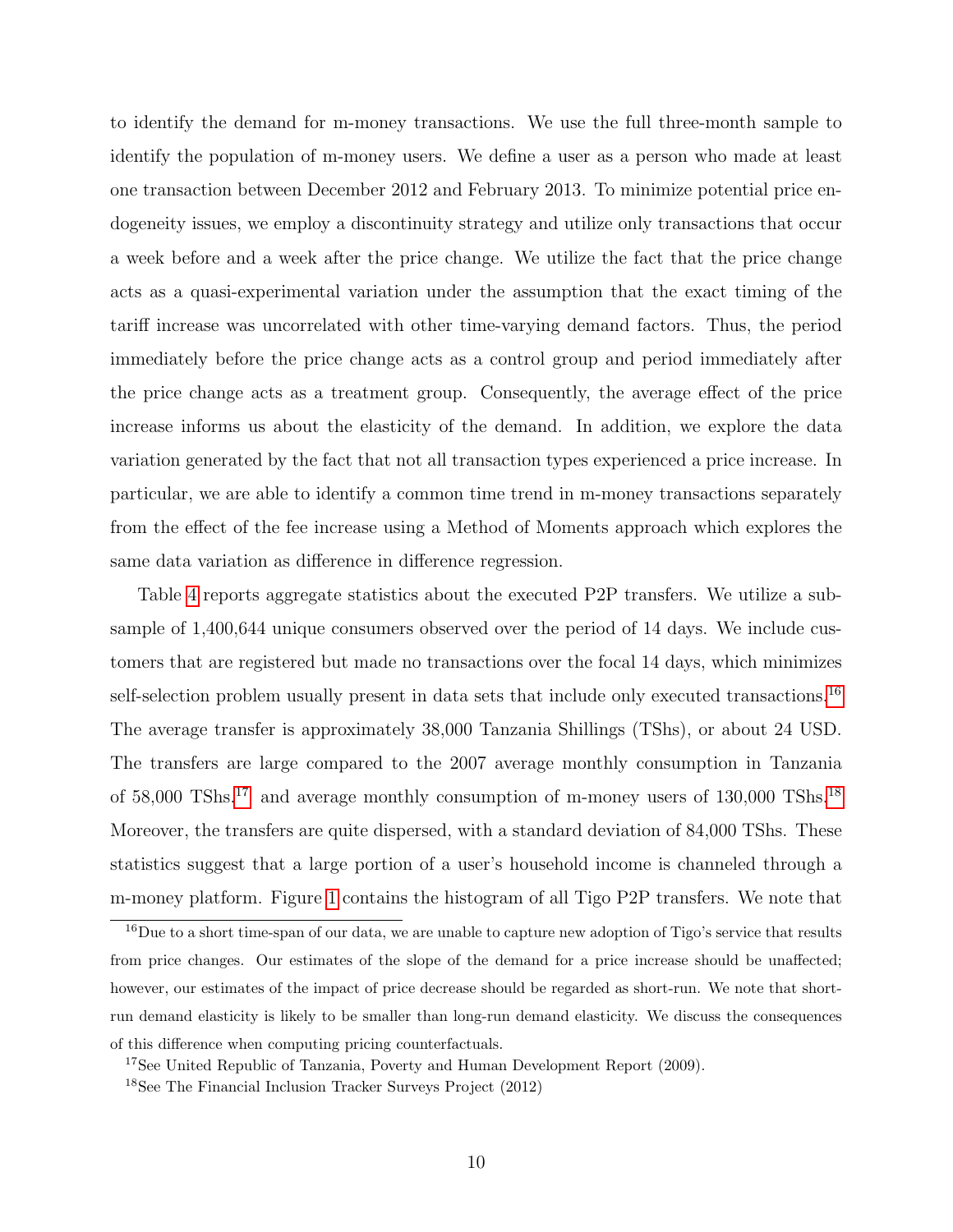the amounts are clustered at the edges of the intervals, suggesting that choosing the transfer amount would be more reasonably approximated by a discrete rather than a continuous choice. Further, on an average day, approximately 4% of all people with a Tigo m-money account make one transfer, and approximately 1% make two transfers. The high frequency of transfers coupled with large transfer sizes suggests that part of the household money flow may not be captured by the official consumption figures.

The average geographic distance of transfers is 70km with a standard deviation of 110km. A high percentage of transfers are short distance; however, we also observe a fat tail of transfers that span hundreds of kilometers. The full distribution of transfer distances can be found on Figure 1 in the [On-line Appendix.](http://www.stern.nyu.edu/networks/Mobile_Money_Appendix.pdf) The left panel of Figure [2](#page-45-1) presents a logarithmic frequency of transfer originations by geographic location. The transfer origination points are concentrated in more developed areas, such as Dar es Salaam and Zanzibar Island. We also observe significant transfer activity along roads and rivers. The right panel of Figure [2](#page-45-1) depicts the topology of the first one thousand transfers in the data. The star network topology confirms that Dar es Salaam and Zanzibar are the main sources of the money flow. We find that 90% of extremely short-distance transfers (less than 10 meters between sender and receiver) occur at the center of the star in Dar es Salaam or Zanzibar. Moreover, receivers of such transfers carry an average pre-transfer balance of 50,000 TShs, whereas the balance of the receivers that are further than 100 km from the sender averages only 25,000 TShs. Thus, we believe that the short distance transfers are likely related to commercial activity in the urban areas.

In the following section we present the descriptive analysis of the data.

## <span id="page-10-0"></span>3 Network description and reduced-form analysis

Because we observe all financial transactions within the network, we can track an m-money Shilling from its birth (cash-in) to its death (exit from the network). For this purpose, we tag an m-money Shilling cashed-into the network at the beginning date of our data (December 1st, 2012) and simulate its path through the network. We find that only about 1% of Shillings do not exit the network during the 3 months of our data. The money leaves the network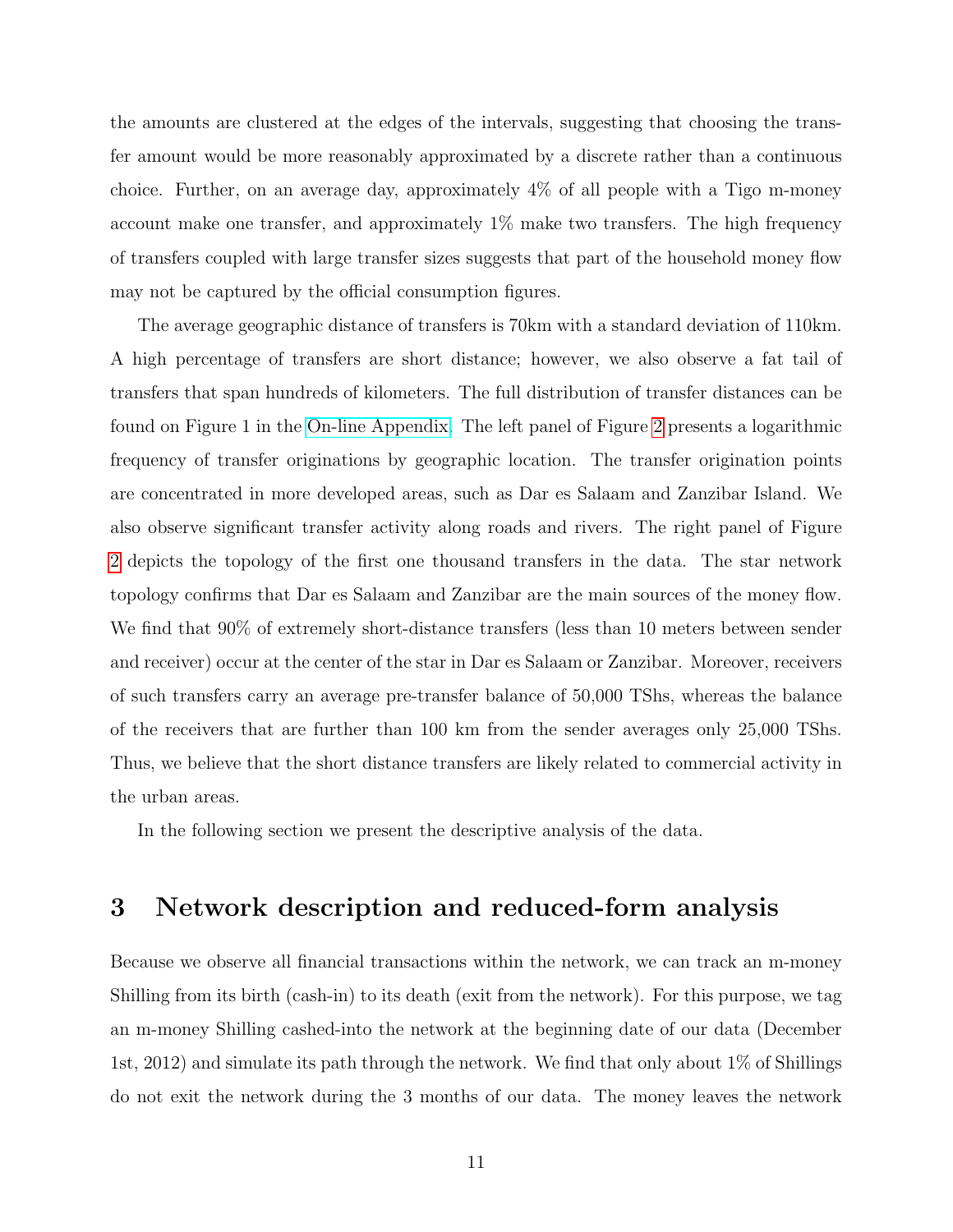relatively quickly, with 60% of Shillings being cashed-out within 2-3 days of being cashed-in (see Figure [3\)](#page-46-1). The money exits the network predominantly in the form of regular cash-outs (about 85% of cases). Other exit ways include: topping up of the mobile telecom account (7%), electricity bill payment (6%), and other in-network purchases such as telecom data bandwidth packages (1%).

Figure [4](#page-47-0) shows the distribution of the number of P2P transfers (hops) during the lifetime of a dollar in the Tigo network since cash-in. About 35% of the money leaves the network without a transfer. Over 50% of money in the network gets transferred only once and then leaves the network, 10% exits after two hops, and the percentage that stays for three or more hops is miniscule (see Figure [4\)](#page-47-0). As we noted earlier and depicted in Figure [3,](#page-46-1) the lifetime of money in the network is short.<sup>[19](#page-11-0)</sup> This suggests that the m-money network is used predominantly for one-time transfers and not as a full-fledged financial system where the money would circulate extensively from user to user. We come back to this finding when discussing pricing experiments and counterfactuals later in the paper.

We now investigate the instances in which money leaves the network without ever being transferred (cash-in-cash-out or zero hops transactions). Approximately 35% of funds entering the network do not get transferred to anyone but get cashed-out by the original depositor (who has to pay the cash-out fee). The histogram of the transaction amounts for zero hops transactions is presented on Figure 2 in the [On-line Appendix.](http://www.stern.nyu.edu/networks/Mobile_Money_Appendix.pdf) We find that this distribution is quite similar to that of peer-to-peer transfers, suggesting that the relative sizes of the two types of transactions are comparable. For zero hops transactions, we find that the median time the money stays in the network (lifetime) is approximately 2.5 days. We present the full histogram of the lifetime of money for these transactions in Figure [5.](#page-47-1) The money is cashedout within 3 hours in 17% of the cases, while it stays in the network more than 10 days in 20% of the cases. Thus, we believe that cash-in-cash-out transactions serve two distinct purposes: (i) as a short-distance short-lifetime money transportation vehicle, (ii) as a shortand medium-term savings account. The short lifetime cash-in-cash-out transactions occur primarily within the capital city of Dar es Salaam. According to [United Nations Office on](#page-42-1)

<span id="page-11-0"></span><sup>19</sup>[The inflation rate in Tanzania is relatively low and averages to 6% in the relevant period. Thus, we](#page-42-1) [exclude high inflation rate as a possible cause of the low lifetime.](#page-42-1)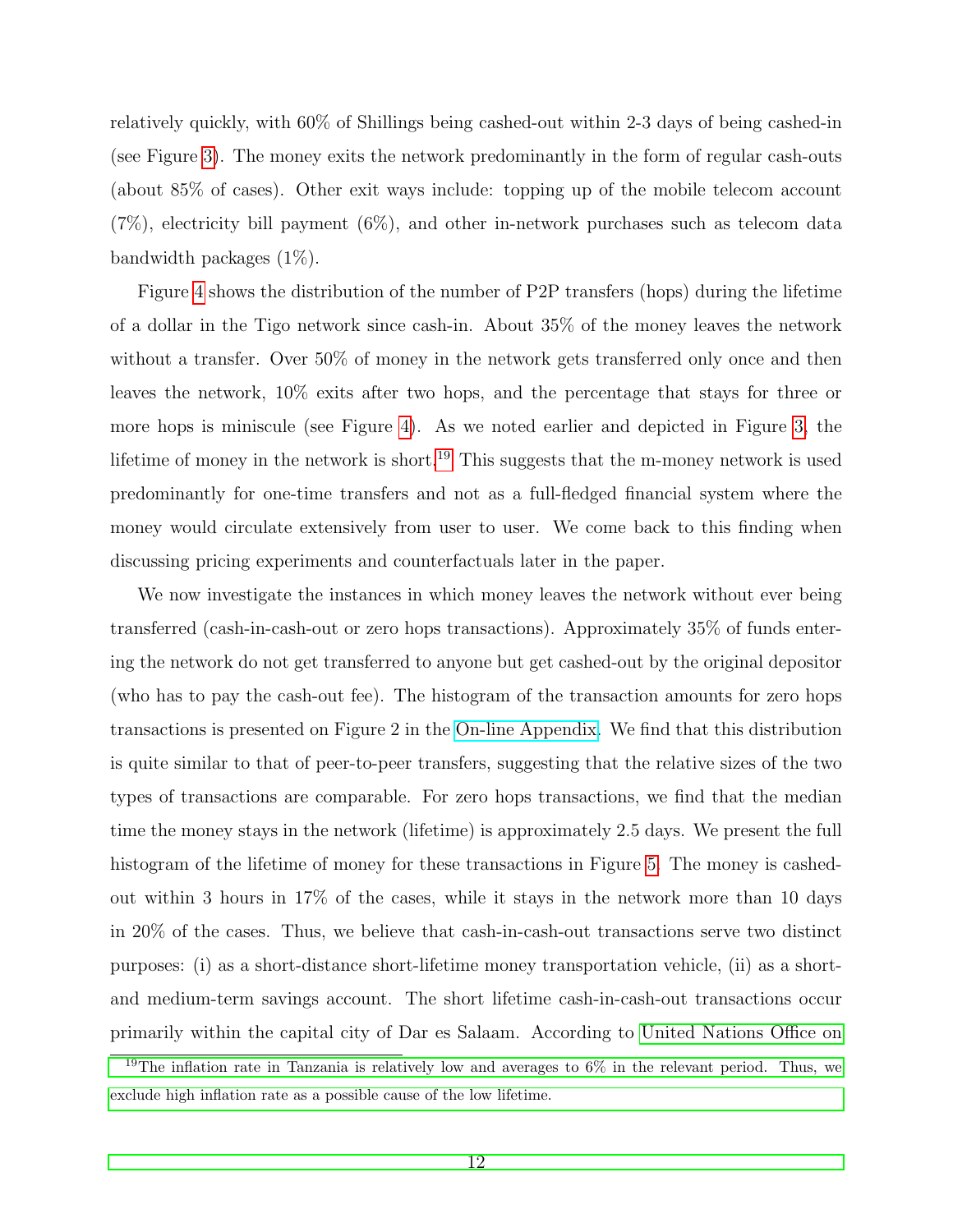[Drugs and Crime](#page-42-1) [\(2009\)](#page-42-1), nearly 40% of 1,884 surveyed households in Dar as Salaam reported that they were victims of theft or robbery in 2007. These crimes included a large share of car, bicycle or motorcycle hijackings. Thus, even driving with the monthly paycheck in cash may not be advisable.<sup>[20](#page-12-0)</sup> Using a cash-in-cash-out strategy can serve as viable insurance against money loss, and is facilitated by the high density of the agents' network in the capital city.

To investigate zero hops transactions further, we compute the median distance between cash-in and cash-out, conditional on transaction lifetime. Median distances for smaller lifetime values reflect predominantly money transportation while the median distances for a longer lifetime reflect long-term savings. The medians for transactions with a lifetime smaller than a few hours are presented in Figure [6.](#page-47-2) We observe that the median travel distance between cash-in and cash-out is increasing as a function of lifetime.<sup>[21](#page-12-1)</sup> In particular, the transactions with extremely short lifetimes of less than 20, 40 and 60 minutes have a median traveling distance of 5.2, 6 and 6.2 kilometers, respectively. In these cases, the user cashes-in, boards a means of transportation and immediately cashes-out on arrival.<sup>[22](#page-12-2)</sup> Considering that the average cash-out fee is approximately 7%, the prevalence of cash-in-cash-out transactions can be rationalized by at least 7% probability of being robbed, which is modest in the light of aforementioned crime statistics.<sup>[23](#page-12-3)</sup> In contrast, the median traveling distance for zero hops transactions with longer lifetimes is decreasing in the cash-in-cash-out time interval (see Figure 3 in [On-line Appendix\)](http://www.stern.nyu.edu/networks/Mobile_Money_Appendix.pdf). This reflects the fact that many longer lifetime transactions are not executed to physically transport cash, but rather use the network to keep savings.  $24$ 

<span id="page-12-0"></span><sup>&</sup>lt;sup>20</sup>According to a data set on crime, provided by The Financial Inclusion Tracker Surveys Project,  $6\%$  of households experienced a theft/robbery/burglary or assault in the last 6 months as of 2012.

<span id="page-12-1"></span><sup>&</sup>lt;sup>21</sup> These traveling distances are based on the distance between the center of the cell at cash-in and the center of the cell at cash-out. For small traveling distances, it is possible that the user moves from an edge of one cell to an edge of another cell, or moves within the cell.

<span id="page-12-2"></span> $^{22}$ For security reasons, agents are obliged to enforce identification checks during cash-out. Thus, cash-out by a person other than the account owner is prohibited.

<span id="page-12-3"></span><sup>&</sup>lt;sup>23</sup>We note that the median distances are constant beyond the life span of three hours, indicating that the required traveling distance can be covered within this time.

<span id="page-12-4"></span><sup>24</sup>About 13% of respondents in the UN survey report being a victim of burglary or attempted burglary, which puts in question the long-term safety of keeping savings at home. This is also indicated by focus group studies by [Plyler et al.](#page-41-8) [\(2010\)](#page-41-8) in Kenya. There is considerable evidence that the crime rate is higher in Tanzania.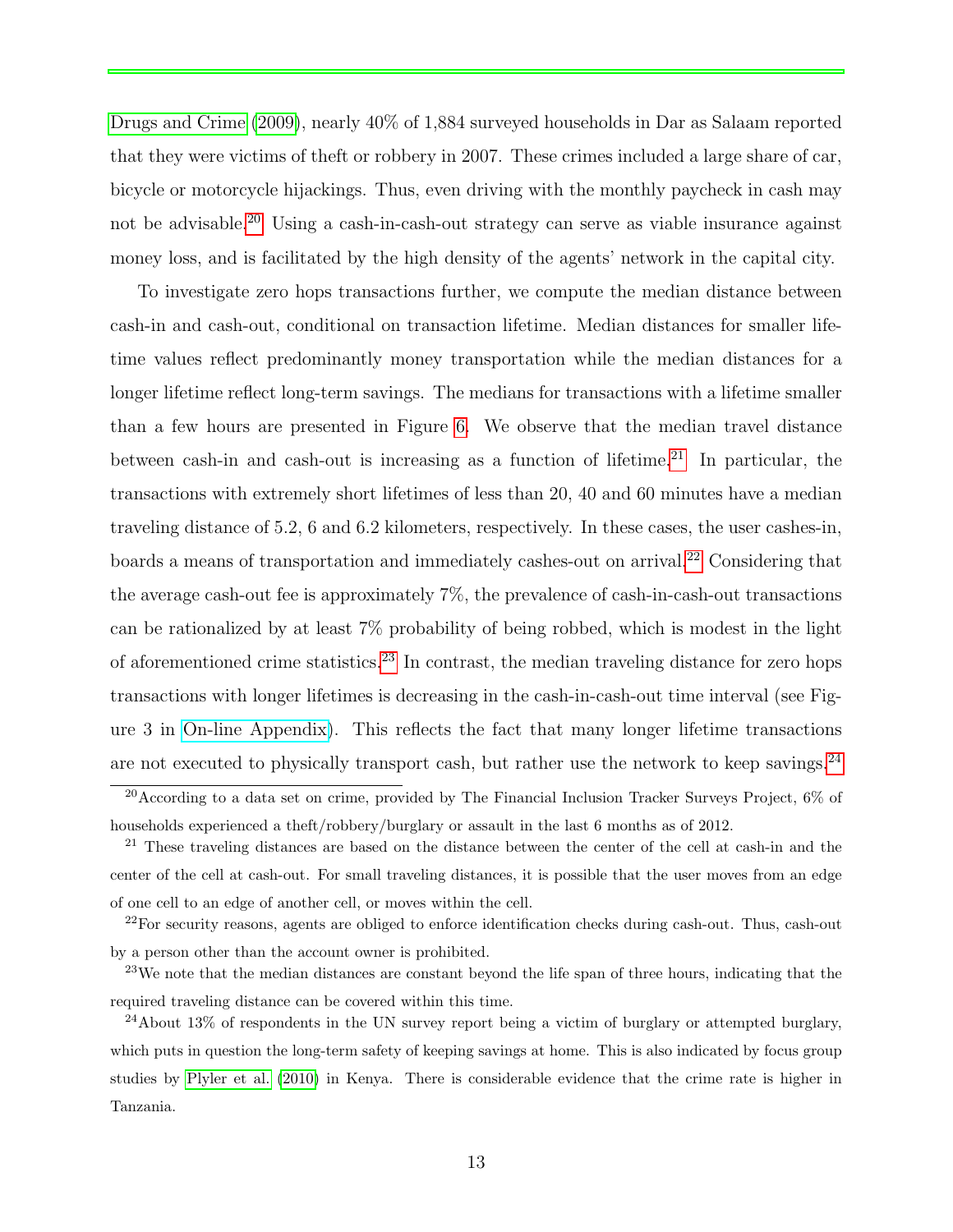Examining the joint distribution of distance and lifetime (depicted at Figure 4 of [On-line](http://www.stern.nyu.edu/networks/Mobile_Money_Appendix.pdf) [Appendix\)](http://www.stern.nyu.edu/networks/Mobile_Money_Appendix.pdf) uncovers the existence of transactions with relatively long distance and long lifetime that serve both savings and transportation purposes. The existence of such transactions suggests that savings and transportation should be modeled jointly.

The above discussion suggests that cash-out preceded by a transfer can be considered as a separate product from a cash-out not preceded by a transfer. To investigate this further, we compute the probabilities of a cash-out originating from a peer-to-peer transfer rather than from a cash-in by the same customer.<sup>[25](#page-13-0)</sup> As shown in Figure [7,](#page-48-0) the distribution of funding sources of cash-outs is bimodal, that is, the cashed-out money is either funded almost entirely by cash-ins or by peer-to-peer transfers. Exploiting this dichotomy, we label cash-outs funded more than 50% by a cash-in as cash-in-cash-out transactions.<sup>[26](#page-13-1)</sup> In the remainder of the paper, we analyze the demand for two products. First, a transfer product consisting of a cash-in, peer-to-peer transfer and a cash-out. Second, a transportation-savings product consisting of cash-in followed by cash-out by the same user. The transfer product and the savings product resemble retail banking products in developed countries; however, the transportation product is unique to Tanzania, and possibly other developing countries. As far as we know, it has not been identified before in the literature.

We find positive correlation between the number of send transfers and the number of transportation and storage transactions (Pearson correlation coefficient of 0.1 with  $p < 0.001$ ). However, we find negative correlation between the number of received transfers and the number of transportation and storage transactions (Pearson correlation coefficient of -0.07 with  $p < 0.001$ ). This indicates that people using the network to transport and store money are also initiating transfers, but the people who receive transfers are unlikely to transport and store. These correlations reflect the fact that the senders are usually located in urban areas, where transportation and storage is relatively more popular.

We now describe the network pricing specifics. On January 24, 2013, Tigo changed the transfer fees by splitting the transfer amount band 4000-9999 into two bands (4000-4999, and

<span id="page-13-0"></span> $25$ We compute the probability by simulating backward path of each dollar cashed-out from the network between January 17th and February 3rd, 2013. Using this procedure we can trace back the origin of about 97% of the cashed-out money.

<span id="page-13-1"></span> $^{26}$ The actual cut-off has negligible impact on the results in the remainder of the paper.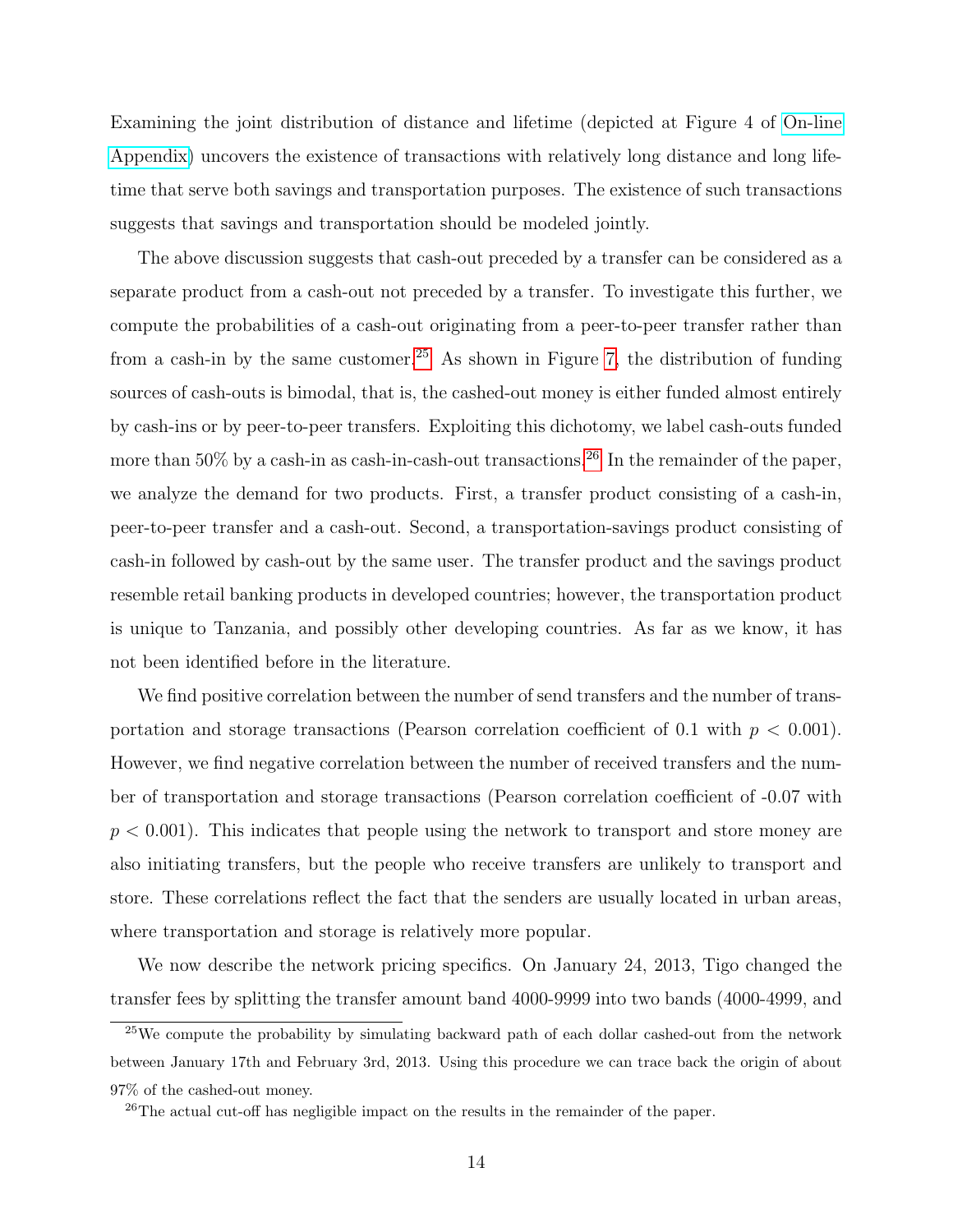5000-9999) and doubling the fee for the higher band. It similarly split the band 10000-49999 to 10000-19999 and 20000 to 49999, and increased the fee on the high band by 25%. It also increased cash-out fees in some bands (see Tables  $2$  and  $3$ ).<sup>[27](#page-14-0)</sup>

Figure [8](#page-48-1) depicts the market shares of each transfer bin before the fee increase and change in the market shares as a result of the fee increase. As shown, the price increase affected the most popular transfer bins. For this reason, even though most of the bins are unaffected, more than 50% of transactions executed before the fee increase would have had higher transaction costs after the fee increase. We observe that the lower transfer band experienced 15% reduction in sales, while the higher transfer band experienced only 0.2% reduction in sales as a result of the fee increase. We also find evidence of substitution to adjacent bins, with bin 50,000- 249,999 experiencing a relatively large market share increase. Moreover, we obtain regression discontinuity estimates of price elasticities, which amount to −0.0127(0.0062) for the interval 5,000-9,999 and −0.0177(0.0232) for the interval 20,000-49,999.[28](#page-14-1)

In the focal transfer bins, that is, 4,000-9,999 and 10,000-49,999 TShs, the Vodacom pricing schedule is the same as Tigo's schedule before the price change. After the price increase, Tigo is 100% more expensive for the 4,000-9,999 TShs band and 25% more expensive for the 10,000-49,999 TShs band. As a result, after Tigo's fee increases, some customers switched to using rival Vodacom's m-money network and others switched to the antiquated outside option (typically hiring a bus driver to carry cash). The price of Vodacom does not depend on the transfer distance, while the price of the antiquated outside option does so. Thus, the variation in the distance of the executed transactions before and after fees increase informs us about the degree of switching to the antiquated outside option as opposed to

<span id="page-14-1"></span> $^{28}$ These estimates should be treated as back-of-the-envelope approximations, because they do not take into account switching to the outside option and changes in cash-out fees. Nevertheless, they suggest that there is enough variation in the data to reliably estimate the slope of demand.

<span id="page-14-0"></span> $27$ The non-linear nature of the pricing schedule offers a cheaper possibility to execute certain transfers (on the left side of the pricing intervals) by splitting one transfer into multiple transfers. Our data does not contain many instances of instantaneous multiple transfers between two individuals; nevertheless, our structural model captures some of the splitting as a substitution to a lower transfer bin, with a possibility of executing more than one transfer in a given period. We account for the fact that possible splitting generates correlation of the error terms within consumers, and across transfers, but we do not account for possible time dependence, which would require a complex dynamic model.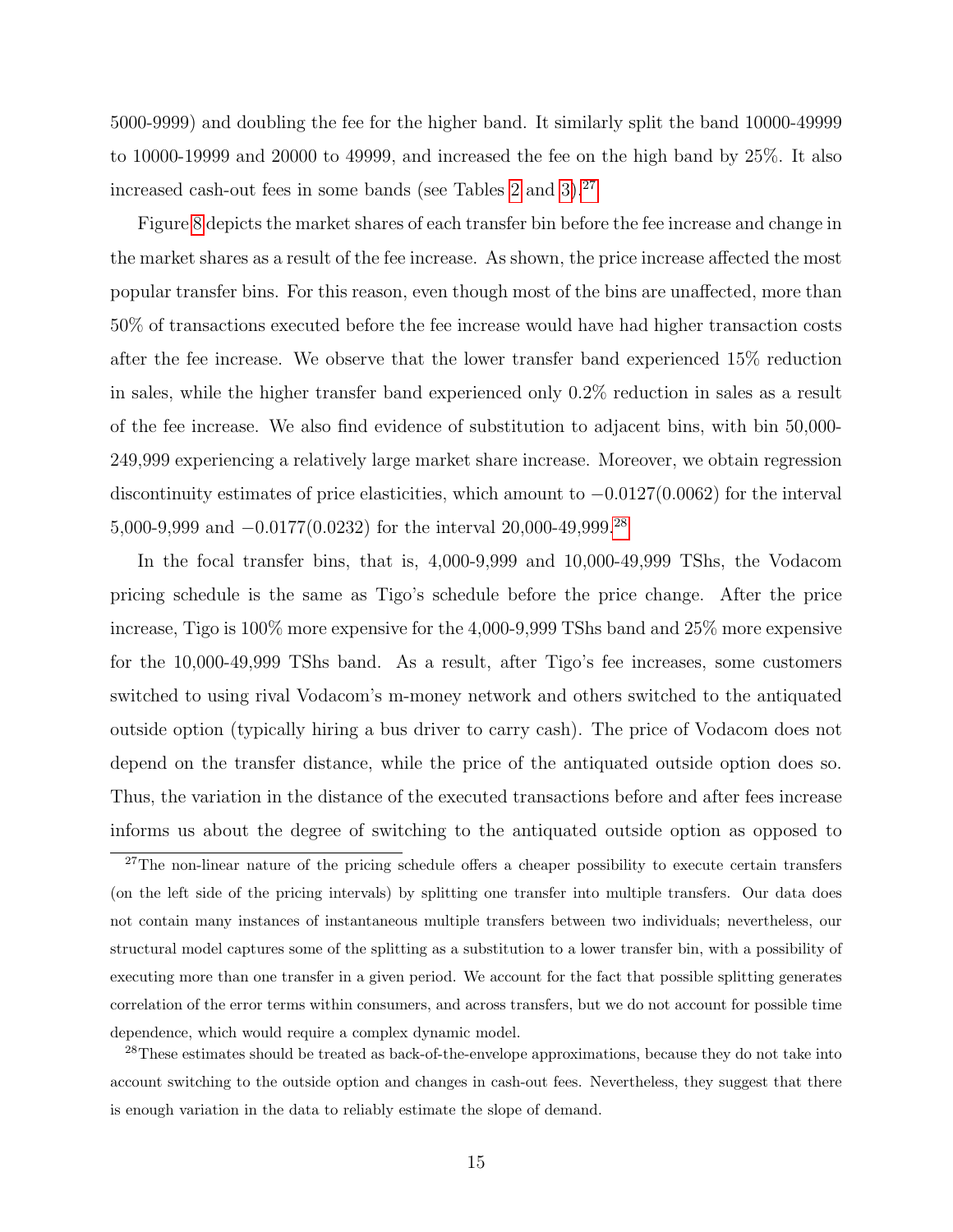switching to Vodacom. Particularly, in the world where there is no switching to the traditional outside option, we should observe no change in the average distance of the Tigo transfer after the price increase. In the data, we observe that the transfer distance does change as an effect of the Tigo fee change. Average transfers in the bins where the price has increased span 1% longer distances. This variation suggests that some marginal consumers switch to the traditional outside option and that the demand for short-distance transfers is more elastic.

To analyze the geographical heterogeneity of the demand for various transactions, we classify each transaction as urban or rural by its point of origin. A transaction is marked as urban if it originates within 30km of the center of Dar es Salaam or Zanzibar, and it is marked as rural otherwise. In the 2-week estimation window, 72% of transfers were urban-originated, and similarly 73% of transportation-storage transactions were executed in the urban areas.

To classify consumers by location, we track their GPS positions over the full 3-month window. We compute a user's average location using any mobile account activity when GPS location is available (including cash-in, cash-out, balance check, and outbound transfer). This procedure allows us to mark all customers as urban or rural even if they did not execute a transaction within the 2-week estimation window. We find that more than 40% of customers are in urban areas more than 80% of the time, while more than 35% of customers are in rural areas more than 80% of the time. We mark a customer as "urban" if he is in urban area more than 50% of the time, resulting in labeling 56% of customers as urban and 44% as rural.[29](#page-15-0)

To investigate the descriptive variation in the demand for transfers, we estimate the following reduced form demand equation  $q_{zt} = \lambda_0 + \lambda_1 p_{zt} + \epsilon_{zt}$ , where  $z \in \{1, ..., 11\}$  indexes transfer brackets from Table [2,](#page-44-0) t indexes days within the examined two-week window,  $q_{zt}$ is a daily number of transfers and  $p_{zt}$  is the price of the transfer. We estimate  $\lambda_1$  to be  $-5.6$ , which is statistically significant with the  $p < 0.01$ . This coefficient does not change and remains significant after including day dummies.<sup>[30](#page-15-1)</sup> The price coefficient of  $-5.6$  trans-

<span id="page-15-0"></span> $29$ This classification is quite natural since the distribution of the average location is bimodal. Our results do not depend on this cut-off.

<span id="page-15-1"></span><sup>&</sup>lt;sup>30</sup> When using product dummies together with time dummies we obtain a price coefficient of  $-2.9$ ; however, the coefficient is not statistically significant because the number of aggregate observations is small relative to size of the price effects. When estimating the main model we employ individual-level data and obtain extra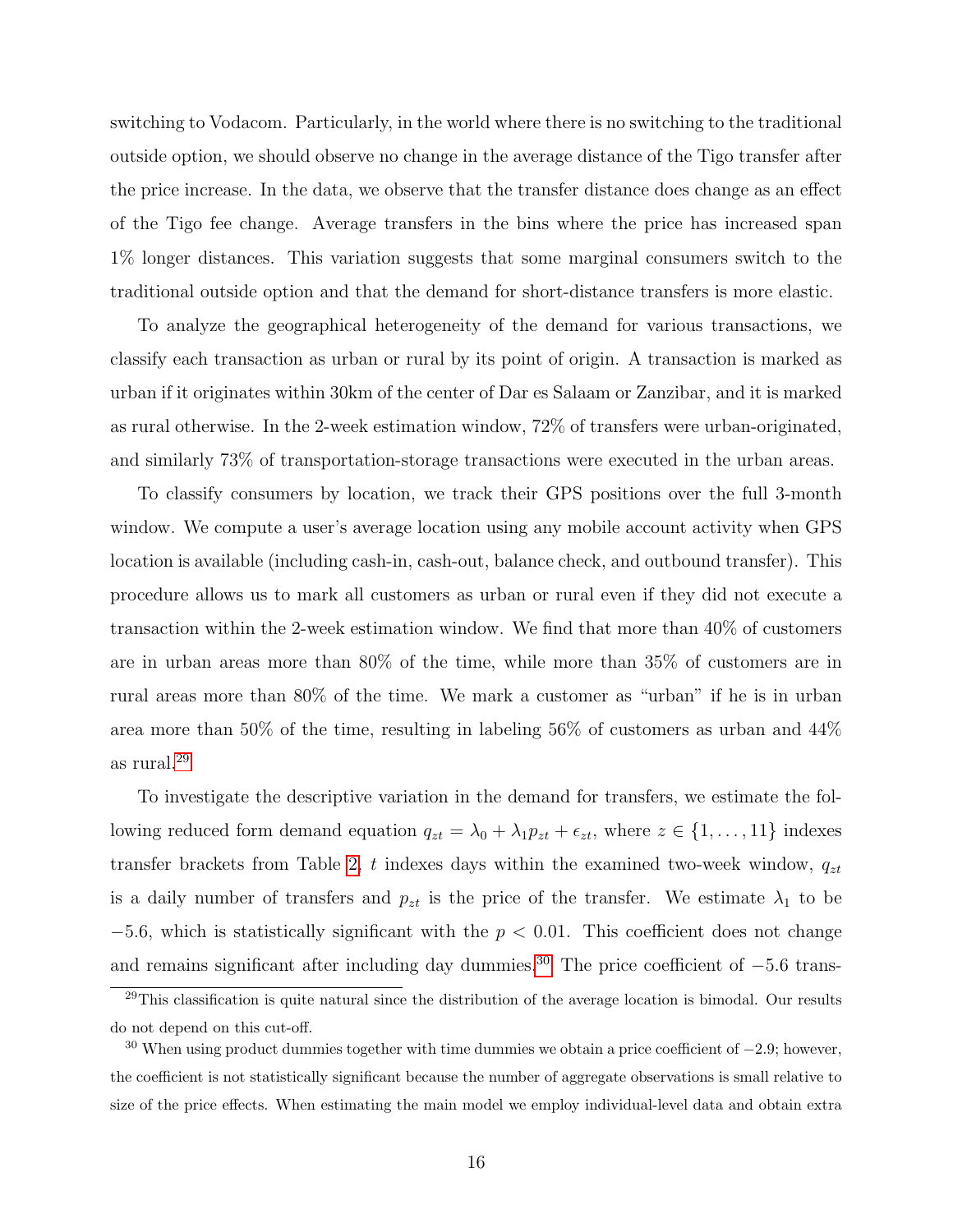lates to approximately 0.8% decrease in the demand for transfers due to the observed price increase. Note that such analysis does not account for substitution across transfer bands treating each transfer band as a separate product, and it does not account for consumer heterogeneity. Nevertheless, the negative price coefficient provides preliminary evidence about the magnitude of the demand elasticity.

## <span id="page-16-0"></span>4 The Model

In this section, we provide structural models of peer-to-peer transfers and cash-in-cash-out transactions. We start with an m-money network with  $N$  subscribers. Each subscriber may transfer money to another person, transport money over some distance, or securely store money as savings.

### 4.1 Demand for peer-to-peer transfers

Each day t, user n has up to J money transfer needs indexed by j. The transfers include remittances and mobile payments. Each transfer  $(t, j, n)$  has a recipient m. Conditional on wishing to make a transfer, the user may execute it using Tigo or transfer the money using an outside option which includes other m-money providers. If the transfer is made using Tigo, we model the decision of how much to transfer as a discrete choice, because, as explained in Section [2,](#page-8-2) the amounts transferred are clustered at the edges of intervals. Consequently, we discretize the size of the transfers into  $F$  discrete choices, indexed by  $f$ . Each choice is characterized by a transfer amount  $a_f$ .

Each transfer is characterized by a distance to the recipient  $d_{ij}^n$  as well as the recipient's current account balance  $b_t^m$ . Both of these quantities are assumed to be known to the sender. This assumption is close to reality for transfers between family members. If the transfer is a payment for a service, the sender is likely to correctly estimate that the balance of the receiver is high and therefore that recipient's average percentage cash-out fees are small. The sender has beliefs about the average daily cash-out strategy of the recipient as a function of the recipient's account balance,  $b_t^m$ . Using these beliefs, the sender can compute the size of a

power by controlling for consumer heterogeneity.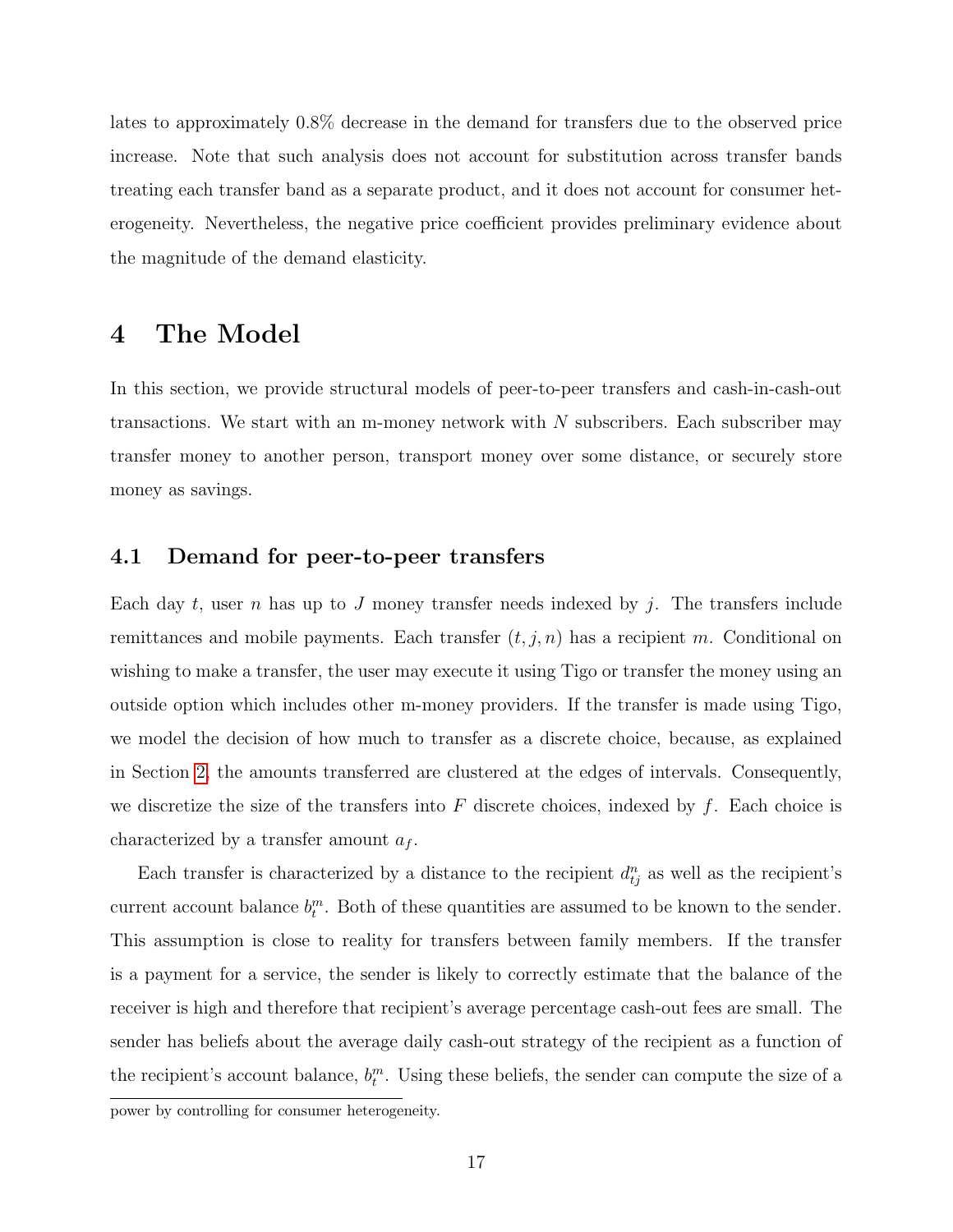cash-out fee imposed on the recipient as the difference between incurred daily cash-out fees before and after the transfer. Formally, the fee imposed on the recipient when sending  $a_f$ Tanzanian Shillings is given by

$$
e_t^n(a_f, b_t^m) = \mathbb{E}_t[\text{daily cash-out fees}|b_t^m + a_f] - \mathbb{E}_t[\text{daily cash-out fees}|b_t^m],\tag{1}
$$

where both expectations have subscript  $t$  to stress that they are conditional on the current cash-out tariff.

The utility of executing a mobile transfer  $f$  in the Tigo network is given by

<span id="page-17-1"></span>
$$
u_{tj}^{n} = v_{f}^{n} + r_{t} + \alpha^{n} p_{t}(a_{f}) + \beta^{n} e_{t}(a_{f}, b_{t}^{m}) + \epsilon_{tj}^{n}, \qquad (2)
$$

where  $v_f^n$  is the baseline utility of the transfer f, and  $r_t$  is the time trend,  $p(a_f)$  is a transfer fee for transferring  $a_f$  of m-money expressed in Tanzanian Shillings, and  $\epsilon_{tjf}^n$  is a random shock to the utility of the transfer. The parameter  $\alpha^n$  represents a disutility of the sender associated with paying a transfer fee  $p_t$ . The parameter  $\beta^n$  captures a disutility of the sender associated with imposing a cash-out fee  $e_t$  on the receiver.

The term  $r_t$  captures a daily seasonality effect and an overall time trend in the utility of mobile transfers. Including this term is necessary because we observe that some days of the week have higher transfer rates than others.<sup>[31](#page-17-0)</sup> and we need to control for the fact that mobile transfers become more popular over time.

The term  $v_f^n$  expresses time-persistent preferences for mobile transfers in general and for transfers of particular sizes. For example, some users may intrinsically prefer to use the outside option, possibly due to lack of an agent network or a preference for another mobile provider. Furthermore, we observe in the data that some users tend to execute only large transfers, while others tend to execute small ones. It is important to capture these features, because they impose restrictions on switching patterns.

We model  $v_f^n$  using a flexible parametric specification. Let  $a_f$  be the amount transferred with a transfer  $f$  expressed in thousands of Shillings. We set

<span id="page-17-2"></span>
$$
v_f^n = \bar{v}_f + \bar{v}^U \times \mathbf{1}(\text{n is urban}) + \bar{\eta}^n + \eta_f^n + \kappa^n \log(a_f). \tag{3}
$$

<span id="page-17-0"></span> $31$ In particular, Sunday has the smallest transfer propensity, while Wednesday has the highest.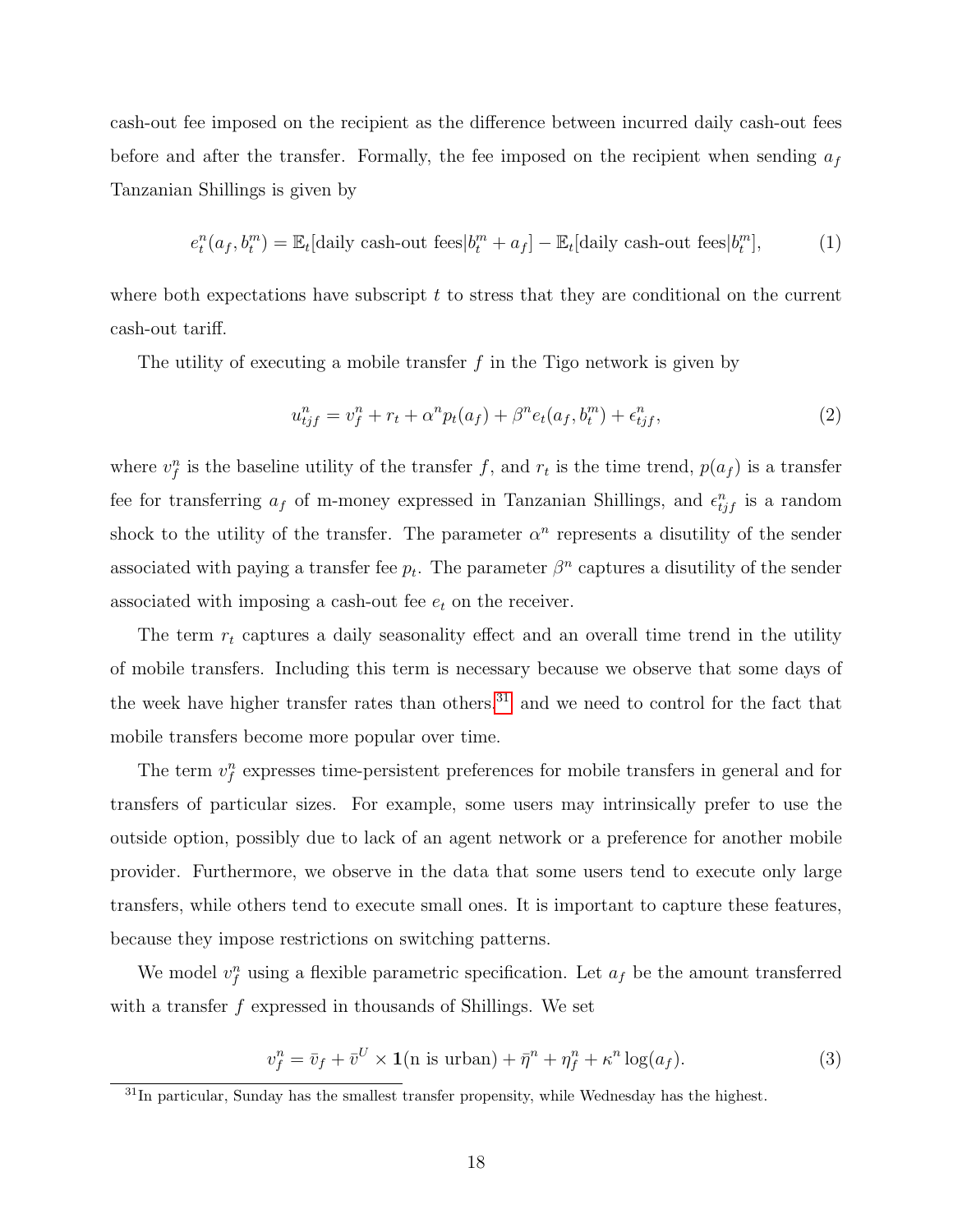The term  $\bar{v}_f$  is a fixed effect capturing the average preferences for a particular transfer size f in the population. The fixed effect  $\bar{v}^U$  is active if n is an urban customer and captures the differences in willingness to pay for transfers between urban and rural customers. Random shocks  $\bar{\eta}^n$  and  $\eta_f^n$  are assumed to be independent, identically distributed, mean-zero Gaussian random variables with scale parameters  $\sigma_{\bar{\eta}}$  and  $\sigma_{\eta}$ , respectively. The first random term,  $\bar{\eta}^n$ , modifies the utility of all Tigo transfers for a particular user and reflects the persistent preferences for the Tigo network, overall. The second random term,  $\eta_f^n$ , modifies the utility of a transfer choice  $f$ , and reflects intrinsic preferences to send transfers of a particular size. Random coefficient  $\kappa^n$  captures the persistent preferences for sending small versus large transfers. For example, if  $\kappa^n < 0$ , the user prefers small transfers over large transfers, and vice versa. The introduction of  $\kappa^n$  is motivated by the fact that users who sent large transfers in the past are likely to also likely to do so in the future. The parametric specification for  $\kappa^n$ is described below.

The heterogeneity in the utility sensitivities to transfer and cash-out fees are captured by the variation in the random coefficients  $\alpha^n$  and  $\beta^{n}$ .<sup>[32](#page-18-0)</sup> Mobile transfers involve two fees, the transfer fee and the cash-out fee, thereby adding a modeling dimension. Some consumers may be insensitive to the cash-out price paid by the receivers and maximize their utility separately from the utility of the receiver. The same users may still be highly responsive to the transfer price. Senders with high price sensitivity in general are likely to have high  $\alpha^n$ and  $\beta^n$ . Moreover, it proves crucial to allow users who send large transfers to be less price sensitive. Such a possibility is quite natural since the transfer size is likely to be correlated with wealth. To capture these patterns, we model  $\alpha^n, \beta^n$  and  $\kappa^n$  as jointly normal with an estimated variance-covariance matrix, which enables all coefficients to be different, and correlated in a flexible way. We allow the mean of  $\alpha^n$  to be different for rural and urban customers to capture the possibility that urban customers may have different price sensitivity than rural customers. We denote the difference between the urban and rural means of  $\alpha^n$  as  $\bar{\alpha}^U$ . We normalize the mean of  $\kappa^n$  to be zero because it is absorbed by the fixed effects  $\bar{v}_f$ .<sup>[33](#page-18-1)</sup>

<span id="page-18-0"></span> $32$ For the importance of the heterogeneity in the price sensitivity in the models with a single price, see [Villas-Boas and Winer](#page-42-4) [\(1999\)](#page-42-4).

<span id="page-18-1"></span><sup>&</sup>lt;sup>33</sup>We note that when designing the above setup, we tried to write down the most parsimonious model that matches heterogeneity patters in the data and produces sensible counterfactuals.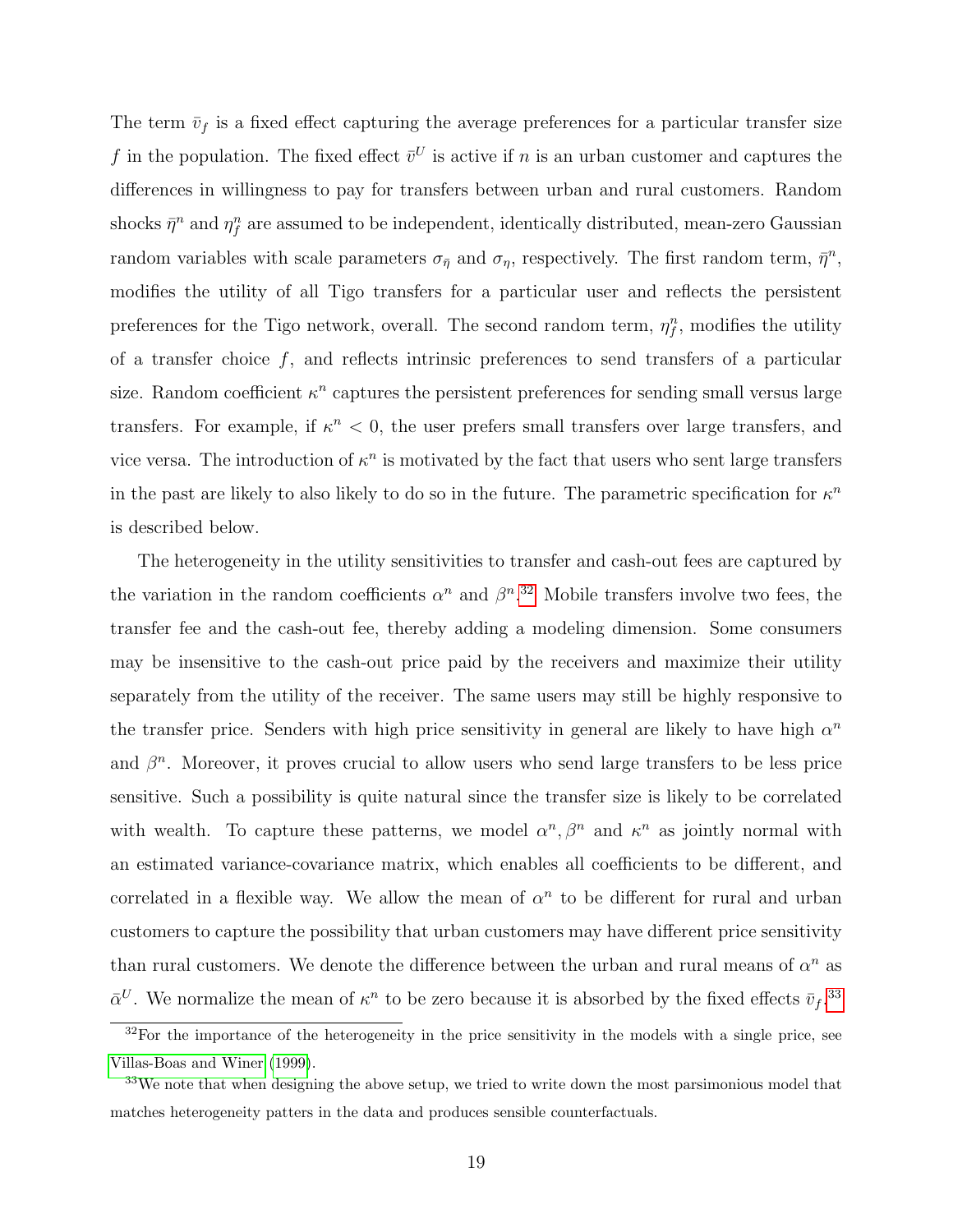We discuss further details and goodness of fit in Section [6.](#page-24-0)

We model the spatial component of preferences using location fixed effects. This differs from the approach of [Jank and Kannan](#page-39-7) [\(2005\)](#page-39-7), who use spatially correlated random effects. Researchers choosing between the two approaches face the usual fixed-effects vs. randomeffects trade-offs. The former are usually more robust to endogeneity, while the latter may be more flexible and have better asymptotic properties. In our case, the endogeneity is less of a concern because we apply a discontinuity approach, nevertheless fixed effects in both level and price intercept of the utility function allow us to estimate an arbitrary correlation structure between the slope and the intercept of the demand functions across different locations.

The term  $\epsilon_{tj}^{n}$  represents idiosyncratic shocks to the utility of making a transfer f. In particular,  $\epsilon_{ij}^n$  alters users' average preferences for transfers and rationalizes the fact that users may not make the same transfer even if the prices, account balance and distance to the receiver are the same. Usually, idiosyncratic shocks are modeled as independent identically distributed (IID) normal random variables (probit) or IID extreme-value random variables (logit). Note that  $\epsilon$  is a residual idiosyncratic shock after accounting for the user-level random coefficients described above. However, for a particular user, the IID assumption would imply that shocks are independent across transfer sizes. This assumption would be too restrictive for the application to monetary transfers. This is because we observe that, when the price of a particular transfer size increases, users substitute disproportionally into adjacent transfer sizes that did not experience price increases. Part of this effect is already captured by the parameter  $\kappa$ . Nevertheless, in response to the increase in the transfer fee and beyond his persistent preferences expressed by  $\kappa$ , a user may decide to send more money than he initially intended in order to reach a lower fee bracket and experience economies of scale. To capture this regularity, we allow adjacent  $\epsilon_{tj}^{n}$  to be correlated. In particular,  $\epsilon_{tj}^{n}$  are distributed as mean zero normal random variables with a tri-diagonal variance-covariance matrix. We place 1 on the diagonal (normalization) and estimate the off-diagonal term  $\rho$ . This is a minimal structure that generates correlated preferences for adjacent transfer amounts and can accommodate disproportional substitutions into neighboring transfer sizes.

The specification for consumer-level coefficients  $v_f^n$ ,  $\alpha^n$ ,  $\beta^n$  and  $\epsilon_{tj}^n$  can be described as a panel version of a random-coefficient, nested probit model. An observation is a transfer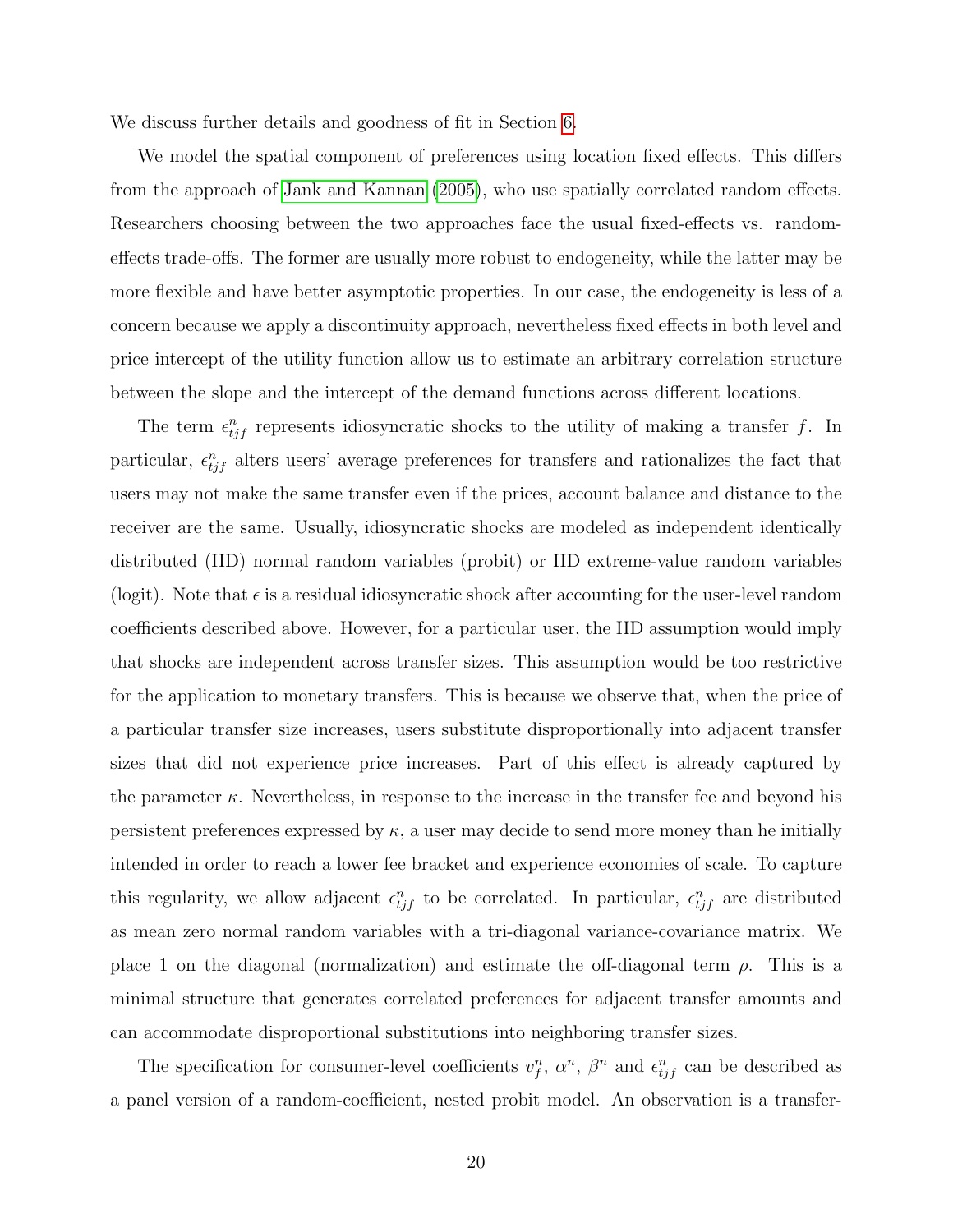need/day/user combination. The model is a generalized probit because the adjacent  $\epsilon_{t j f}^{n}$ s are allowed to be correlated. It has two levels of nesting: the outside option is a separate nest as a result of allowing for an aggregate shock  $\bar{\eta}^n$ , and every transfer size is a separate nest because of the persistent shock  $\eta_f^n$ .

The outside option utility includes using competing m-money networks, wire transfer, cash, and asking a bus driver to transport the money. The cost of using competing m-money networks and executing a wire transfer does not depend on distance  $d_{ij}^n$ . Wire transfers are very expensive and thus infrequent. The cost of using cash or a bus driver depends on distance. Consequently, we model the utility of the outside option as

$$
u_{tj0}^n = u_0 + \gamma d_{tj}^n
$$

The fees of competing m-money providers are constant in our sample period and thus absorbed in the constant term. As a consequence, we are unable to identify the cross-price elasticity of demand across networks.

Because we observe behavior of each user before and after the change in fees, we are able to use differential price responses of users to identify two selection mechanisms. First, we estimate the unconditional distribution of random effects, and thereby are able to separate which types of users are affected by the price change. The crucial identification assumptions are that the knowledge about the fees change is uncorrelated with the type of user, in particular, that the fees' change is unanticipated by all users; and that the knowledge about the fee change diffuses instantly. Second, we estimate an unconditional distribution of the distance between the sender and the receiver. This allows us to assess the selection of executed transfers by distance. We identify this selection using within-user differences in the propensity to execute short- and long-distance transfers before and after price change.

These two selection mechanisms are important for assessing the welfare implications of the changes in transfer fees. Primarily, some users would be less elastic to the fee change, which would result in them internalizing most of the fee increase. Additionally, the demand for long-distance transfers may be less elastic because the outside option is more expensive for longer distances.

We omit the cash-out fees from the utility specification of the outside option. One could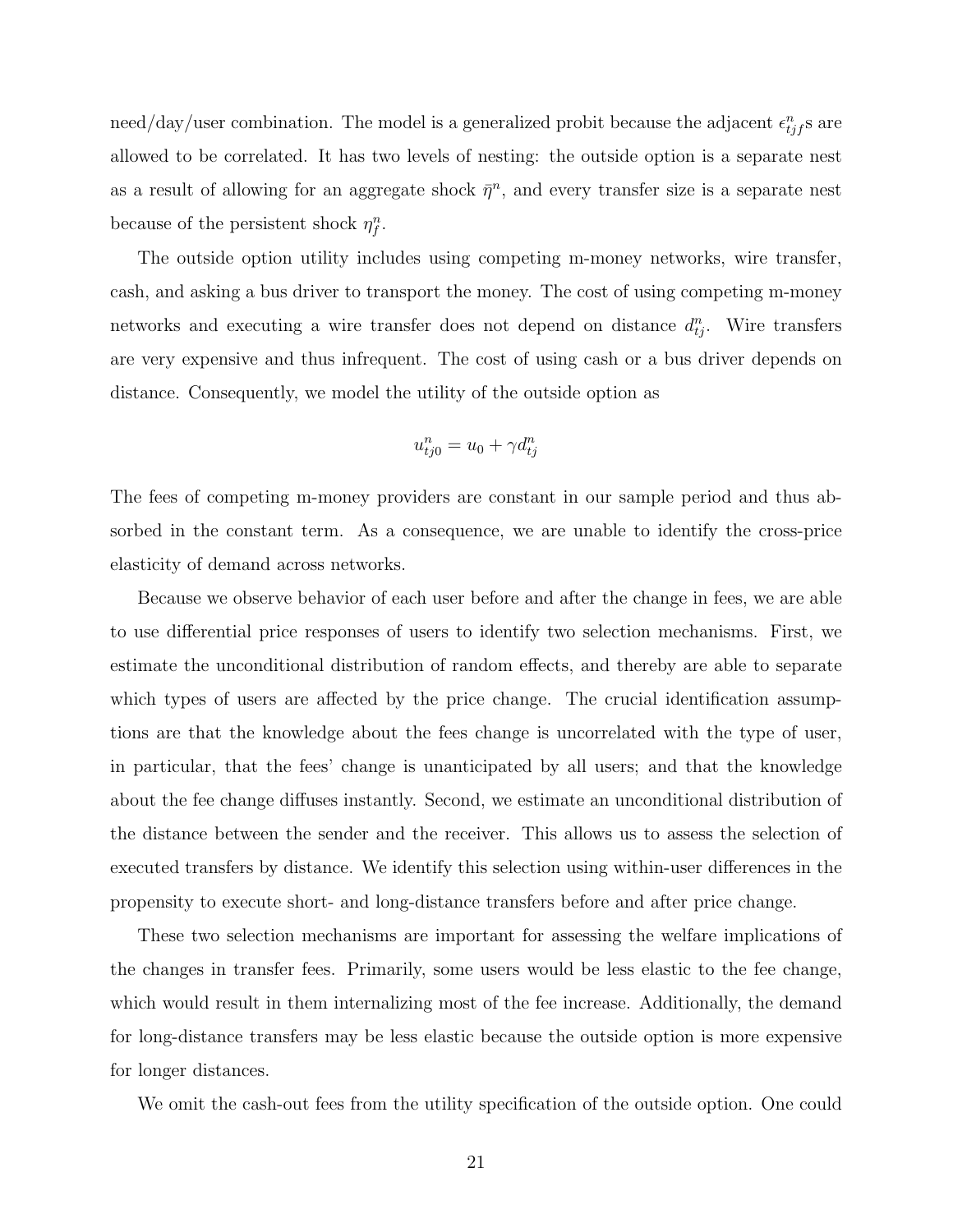argue that once the money is in the mobile account it has to be cashed-out before one can execute the transfer using the outside option. There are two reasons why we think that such considerations are of second order. First, we see typically m-money being cash-out immediately as opposed to accumulated for future transfers. In other words, we rarely see Shillings being sent in the network more than once before cash-out. Second, most of the peer-to-peer transfers are executed using freshly cashed-in funds as opposed to accumulated ones.

#### 4.2 Demand for transporting and storing money

The model of transportation and storage/savings is similar to the peer-to-peer transfer model. We concentrate our discussion on the differences between the two models. Each consumer n has J needs to transport or store money, indexed (with a slight abuse of notation) by j. Each transaction is characterized by a distance  $d_{S,ij}^n$  and time-span (lifetime in the network) between cash-in and cash-out  $s_{S,tj}^n$ . The transactions with high distance d and low lifetime s are money transportation, whereas the transactions with low d and high s are storage transactions. It is possible to combine storage with transportation when both d and s are high. Formally, we model distance and time span as jointly log-normally distributed with an arbitrary variance-covariance matrix.

The utility of executing a transaction of size  $f$  in the Tigo network is given by

$$
u_{tjf}^{S,n} = v_{S,f}^n + r_t + \beta^{S,n} p^S(f) + \epsilon_{tjf}^{S,n},\tag{4}
$$

where the superscript  $S$  distinguishes the parameters of the transportation/storage model from the parameters of the peer-to-peer transaction model. The price sensitivity parameter  $\beta^{S,n}$  multiplies the cash-out fee  $p^S(f)$ . In comparison,  $\beta$  multiplies the cash-out fee in the transfer model. The transfer price is absent here because no mobile transfer is executed in the transportation/storage transactions. Other aspects of the inside good utility specification are the same as in the peer-to-peer transfer specification.

The outside option in case of transportation and storage transactions includes moving with money in the pocket either by using public transit, going by foot or private car, storing cash at home, using traditional banking, or using a competing mobile network. The outside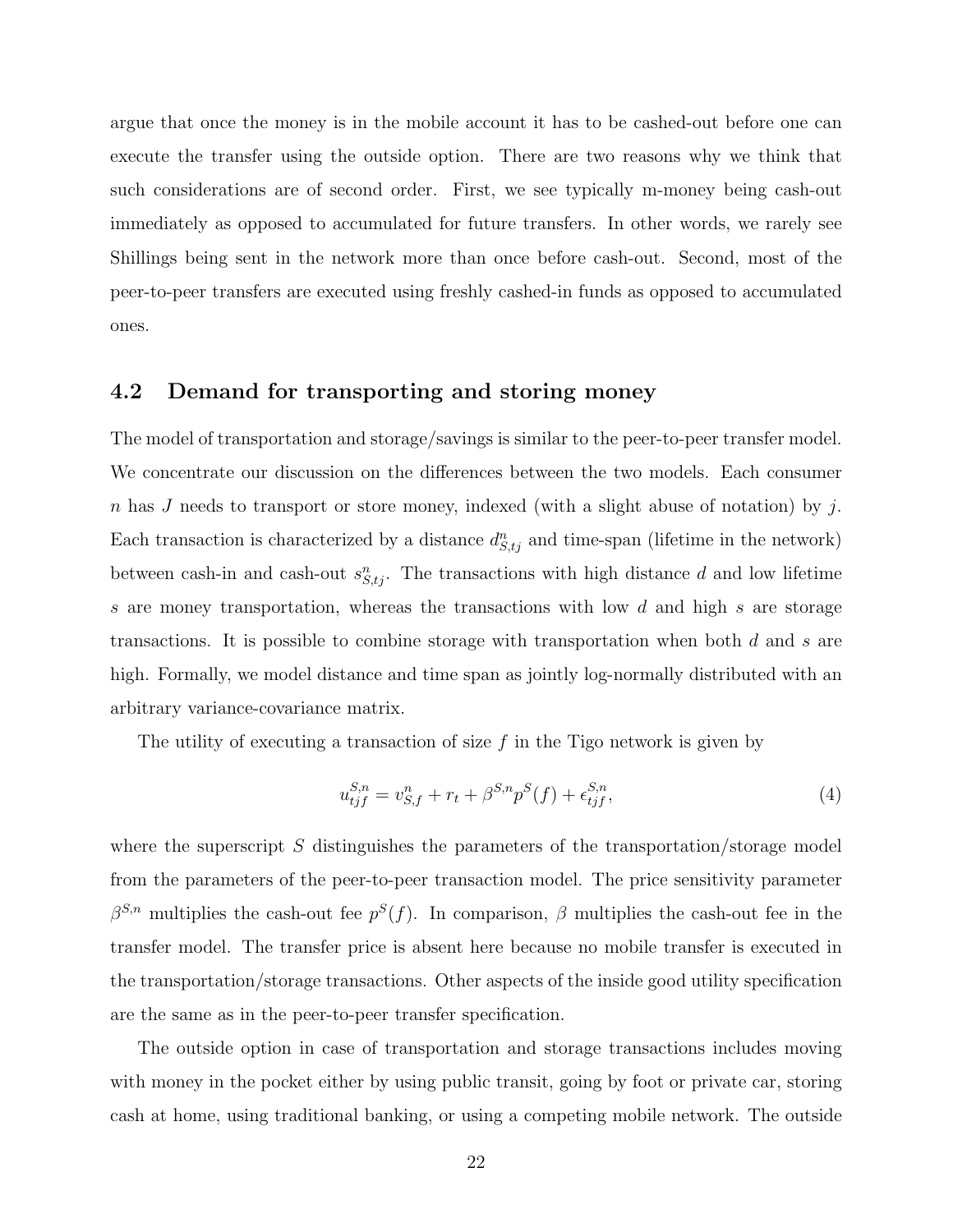option of carrying cash has significant dangers. It is likely that the distance traveled carrying cash affects the probability of being robbed. In a similar way, the number of days for which cash is stored at home affects the probability of losing it through burglary. For these reasons, we propose the following specification for the utility of the outside option:

$$
u_{tj0}^{S,n} = u_{S,0} + \gamma^{S,1} \log(d_{tj}^{S,n} + 1) + \gamma^{S,2} \log(s_{tj}^{S,n} + 1),
$$

where  $\gamma^{S,1}$  and  $\gamma^{S,2}$  represent disutilities of walking with cash and storing cash at home, respectively.

## 5 Estimation

The peer-to-peer transfer model is estimated in two stages. First, we estimate a model of recipient's m cash-out activity at day t as a function of his account balance  $b_t^m$ . We postulate the following semi-parametric model for the cash-out fees

<span id="page-22-0"></span>
$$
c_t^m = \theta_0^m + \theta_1 b_t^m + \theta_2 (b_t^m)^2 + \tilde{\epsilon}_t^m,
$$
\n(5)

where  $c_t^m$  is an incurred cash-out fee at day t by user m. The term  $\theta_0^m$  represents the baseline propensity to cash-out of user m. If  $\theta_0^m$  is high, the user prefers cash over m-money and cashes-out frequently. If  $\theta_0^m$  is low, the user tends to keep his money in the mobile wallet. In the data, the cash-out patterns vary from user to user, therefore it is necessary to model heterogeneity in the marginal cash-out propensity  $\theta_0^m$ . The term  $\theta_1$  represents the marginal effect of the account pre-cash-out balance on the cash-out propensity and intensity. Additionally, the term  $\theta_2$  models a second-order effect of the balance on the cash-out. We stipulate that  $\theta_1 > 0$ , and  $\theta_2 < 0$  indicating economies of scale when cashing-out directly implied by the concave fee schedule. By construction, account balance is endogenous, that is,  $\theta_0^m$  is correlated with the current balance  $b_t^m$ . We control for the endogeneity using fixed effects, and apply Honoré  $(1992)$ , extended by [Alan et al.](#page-38-10)  $(2014)$ , to deal with the doublesided truncation of  $c_t^m$  resulting in the incidental parameter problem. Subsequently, we apply Honoré [\(2008\)](#page-39-9) to compute average marginal effects yielding the quantity of interest, given by

$$
e_t^n(a_f, b_t^m) = \mathbb{E}[\text{daily cash-out fees}|b_t^m + a_f] - \mathbb{E}[\text{daily cash-out fees}|b_t^m],\tag{6}
$$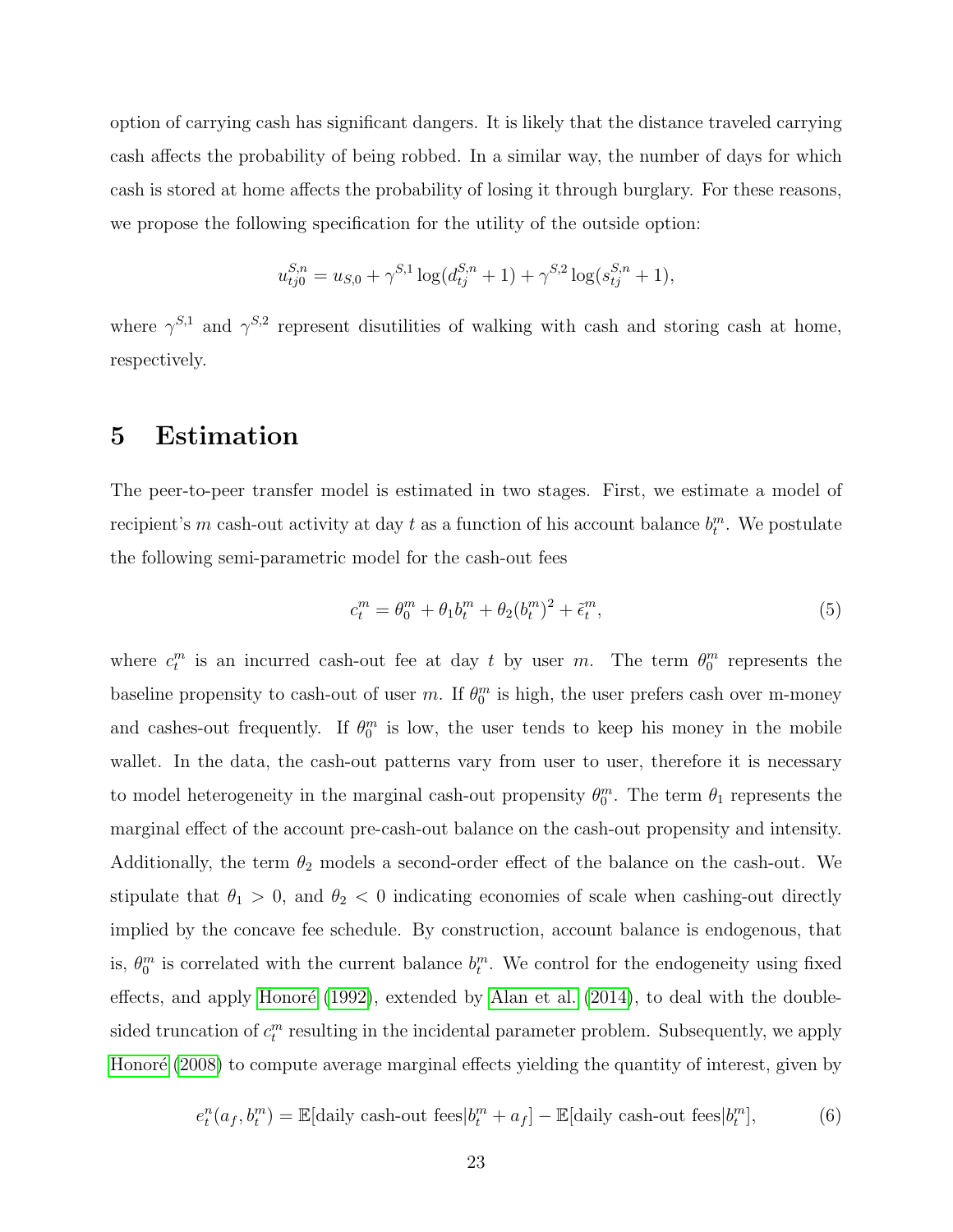The details of the first-stage estimation are contained in the Section 2 of [On-line Appendix.](http://www.stern.nyu.edu/networks/Mobile_Money_Appendix.pdf)

In the second stage, we estimate the demand model using the simulated method of moments following [Pakes and Pollard](#page-41-9) [\(1989\)](#page-41-9). Specifically, we compute 99 micro-moments from the data and choose the parameters that generate the closest match of the simulated mo-ments. We utilize the following moments: Market share of each transfer bin<sup>[34](#page-23-0)</sup> before and after the price change (66 moments), mean number of transfers at each day of the week (13 moments), mean and std. dev. of the distance for the transfers executed before and after the price change (4 moments), mean and std. dev. of receivers' balances before and after the price change (4 moments), probability of sending the same amount of money at least twice, interaction between the amount and the distance, interaction between the amount and the balance of a receiver, joint distribution of executing  $n$  transfers before the price change and  $m$  transfers after the price change  $(9 \text{ moments})$ .

The moments are simulated 10 times for each customer.<sup>[35](#page-23-1)</sup> We set the maximum amount of daily transfers that the user can execute, denoted as J, to three. Executing more than three transfers is infrequent and constitutes less than 1% of the data.

We employ an identity weighting matrix to obtain initial estimates of the model. Next, we estimate the optimal weighting matrix which is used to obtain the final estimates. Standard errors are clustered on the consumer level.  $^{36}$  $^{36}$  $^{36}$ 

<span id="page-23-0"></span>The transport-storage model is estimated in the same way as, but separately from the

 $34$ We discretize the transfer amounts into 33 intervals that follow the modes of the empirical distribution of transfers. In particular, we ring-fence the following intervals: ten intervals every 1,000 TSh between 0 and 10,000 TSh, 8 intervals every 5,000 TSh between 10,000 and 50,000 TSh, 6 intervals every 10,000 Shillings between 50,000 and 100,000 TSh, and 8 intervals every 100,000 TSh between 100,000 and 1,000,000 TSh. We round down the transferred amount in each of the intervals (which coincides with the mode of the interval) and treat the data as discrete.

<span id="page-23-1"></span><sup>35</sup>[Pakes and Pollard](#page-41-9) [\(1989\)](#page-41-9) show that simulated GMM is consistent for any fixed number of draws and that the simulation error approaches zero as the number of observations approaches infinity. Because our sample size is large, we experience numerically negligible simulation error with as few as 10 draws per observation.

<span id="page-23-2"></span><sup>&</sup>lt;sup>36</sup>We report the standard errors of the second-stage estimates without the computationally expensive adjustment for the first-stage estimation error because this error is negligible given the size of our dataset. We investigate the movement of second-stage estimates along the interquartile range of the asymptotic distribution of the first-stage estimates and find numerically negligible effects.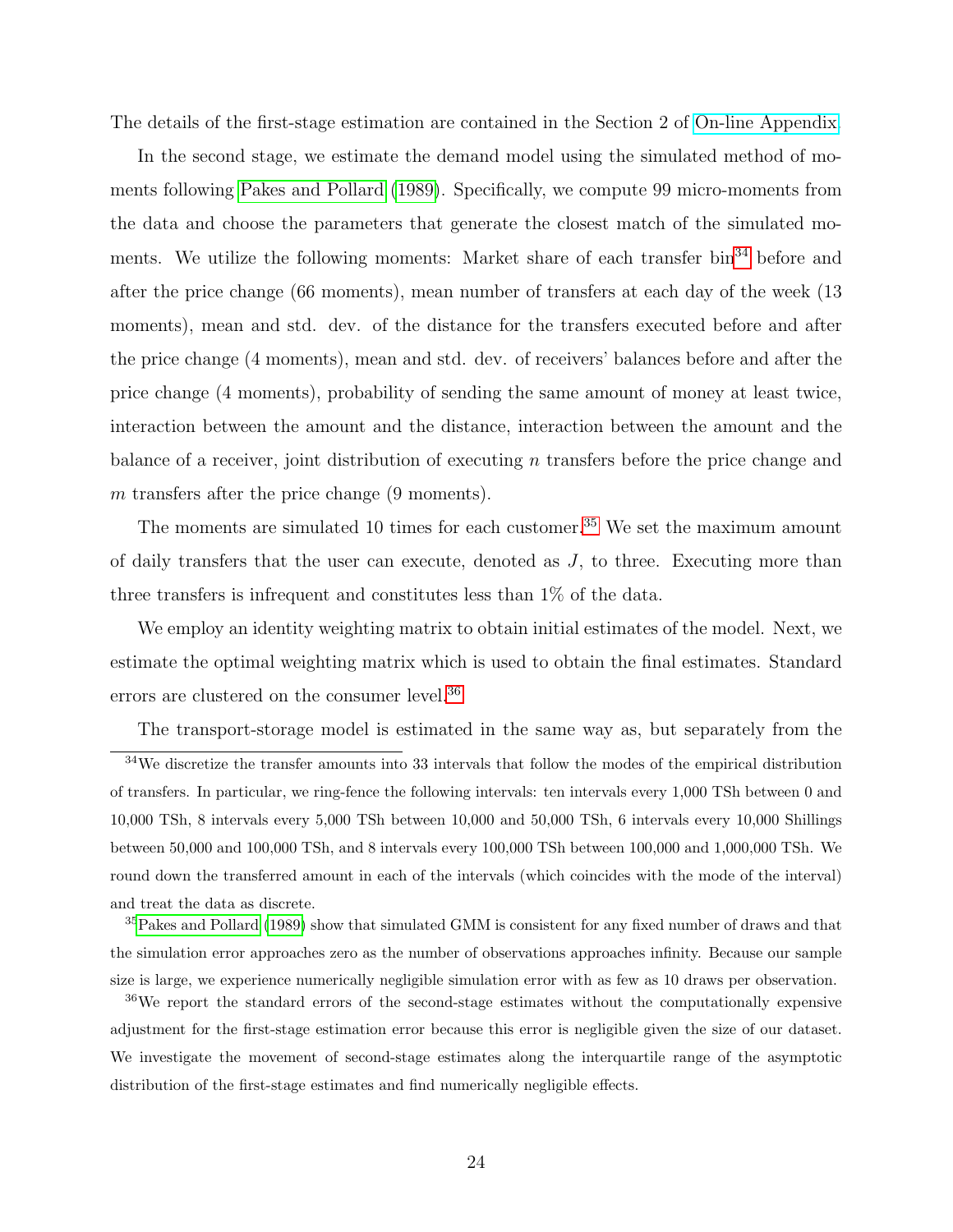second stage of the transfer model. It includes additional moments identifying the joint distribution of transaction distance and lifetime, that is, we additionally match the average lifetime of a transaction before and after the price increase, as well as the average interaction of distance and lifetime for the executed transactions. By construction, the estimation does not have moments pertaining to the receiver.

## <span id="page-24-0"></span>6 Results

In this section, we report and discuss the estimates of the transfer and transport-storage models.

### 6.1 Peer-to-peer transfer model

Table [5](#page-48-2) contains the estimates of the cash-out model. The model is estimated separately, before and after the fees changes, to account for differences in the conditional distribution of cash-out events caused by the change in the cash-out fees. We find that the coefficient of the recipient's account balance (in thousands) equals 8.64 before and 8.75 after the fee changes, respectively. In other words, conditional on a cash-out, an extra one thousand Shillings on the receiver's account increase his expected cash-out fees by approximately 9 Shillings. The difference between the coefficients is statistically significant, confirming that the consumers are incurring higher cash-out fees as a function of their account balance after the fee changes.

Negative and statistically significant coefficients on the square of the recipient's account balance suggests that the average cash-out fees are a concave function of the balance. This is evidence of economies of scale in cashing-out. We find that such economies of scale are higher after the price change.

Figure [9](#page-49-0) contains a graph of the cash-out fee for a modal transfer of 10,000 Shillings and different pre-transfer balances of the receiver before and after the price change. The fee is a decreasing function of the pre-transfer balance, confirming our initial predictions that accounts with larger balances experience a smaller cash-out fee for a transfer of a given size. The difference between the cash-out fees imposed on the receiver before and after the fee change is significant. We utilize this variation to separately identify the impact of the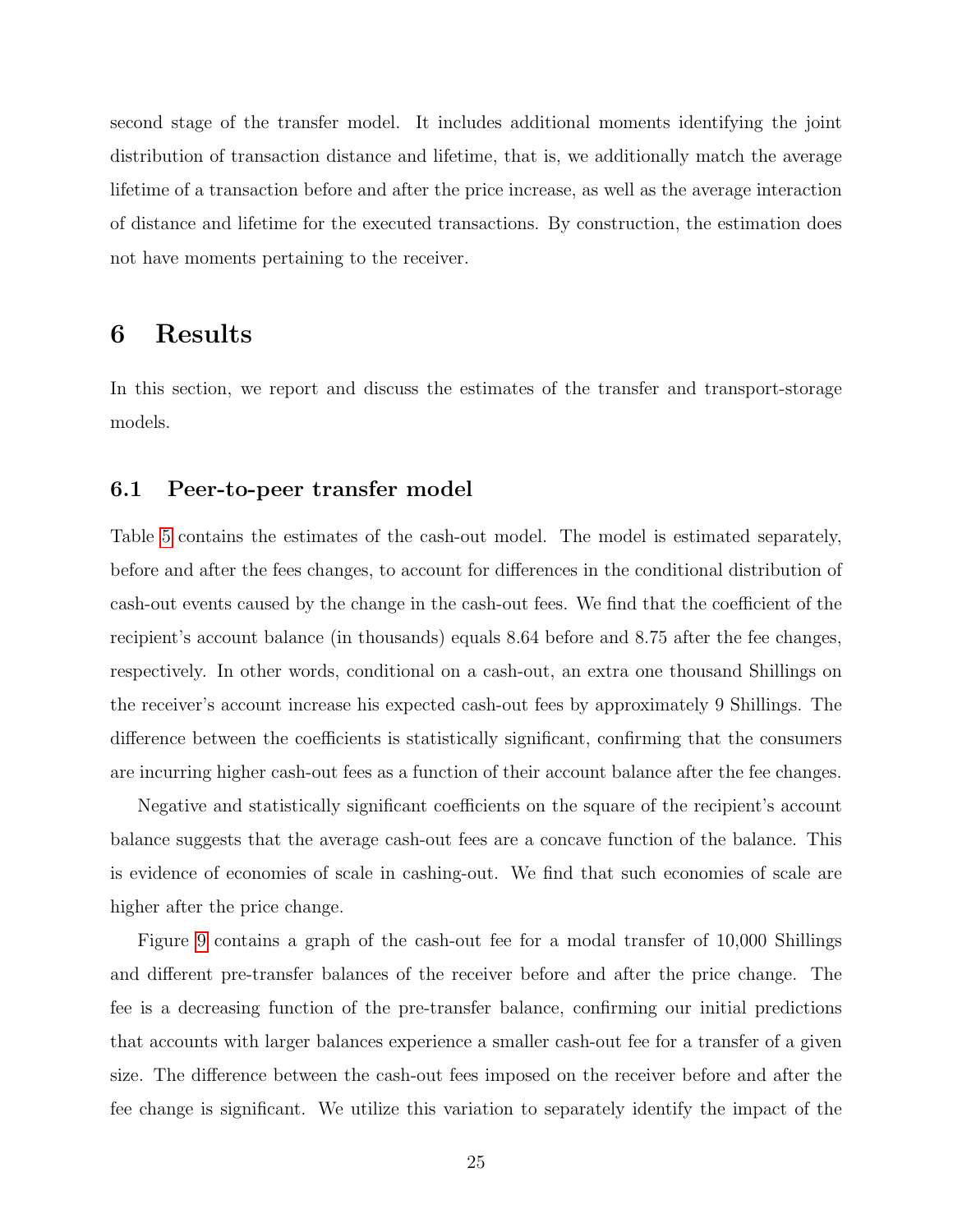changes in transfer and cash-out fees on the propensity to execute a transfer.

The upper panel of Figure [10](#page-49-1) reports the daily seasonality in a transfer activity. We observe that the coefficients are small with the exception of the coefficient of the Sunday dummy. Transfer sizes fixed effects are mostly negative indicating that transfers are tail events as measured on a daily basis (see Figure 5 in the [On-line Appendix\)](http://www.stern.nyu.edu/networks/Mobile_Money_Appendix.pdf).

The remaining parameters of the demand model for transfers (see equations [\(2\)](#page-17-1) and [\(3\)](#page-17-2)) are presented in the left column of Table [6.](#page-50-0) We find substantial heterogeneity in the preferences for Tigo transfers compared to the outside option. That is, the standard deviation of the persistent shock to the utility of any Tigo transfer,  $\sigma_A$ , is estimated at 0.35 as compared to the standard deviation of the idiosyncratic shocks which was normalized at 1. Consequently, a high percentage of the population is averse to mobile banking irrespective of pricing. This is consistent with previous qualitative studies that find non-price barriers to usage of mobile banking, such as insufficient trust and the necessity of technical sophistication of both a sender and a receiver (see [Mallat, 2007\)](#page-40-9). Additionally, we find considerable persistence in the types of executed transfers. Specifically, we find that the transfer size parameter  $\kappa$  has a standard deviation of 0.24. An interpretation of this parameter is presented in Figure [11,](#page-51-0) which depicts the distribution of executed transfers by size for 5 types of consumers, such that  $\kappa \in \{-3\sigma_{\kappa}, -\sigma_{\kappa}, 0, \sigma_{\kappa}, 3\sigma_{\kappa}\}.$ 

We find that the standard deviation  $\sigma_{\eta}$  of the persistent transfer level shocks  $\eta_{nf}$  is low. This suggests that most of the user heterogeneity is related to a transfer size and accommodated by  $\kappa$ .

Covariance between idiosyncratic shocks for adjacent transfers is moderate, that is,  $\rho_{\epsilon}$  is estimated to be 0.06. Thus, we find evidence that people substitute to the adjacent transfer bins if the price of a particular bin increases. However, this substitution is somewhat limited, which is consistent with the raw data.

We find that coefficients on the transfer fee and on the cash-out fee are negative and statistically significant. This suggests that both fees have an impact on the propensity to transfer. The negative coefficient on the cash-out fee suggests that the sender takes into consideration, to some degree, the externality he imposes on the receiver when sending him m-money. We find that both price coefficients are highly heterogeneous in the population and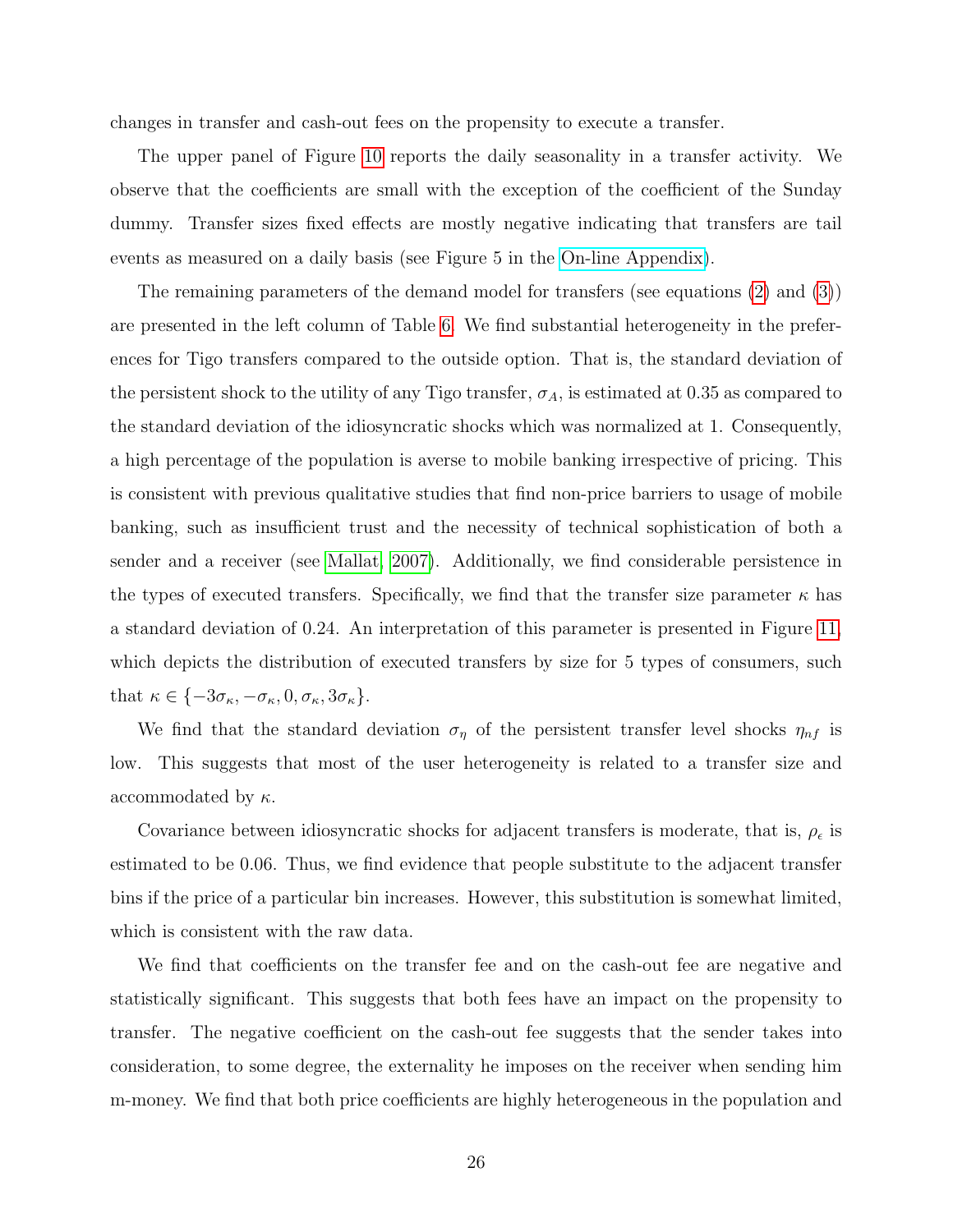highly correlated. In other words, people that are sensitive to cash-out fees are also sensitive to transfer fees. We also find that people transferring larger amounts of money have different price sensitivities. The Pearson correlation coefficient between the transfer price sensitivity  $\alpha$ , and  $\kappa$  is equal to 0.5. Also, the Pearson correlation coefficient between the cash-out price sensitivity  $\beta$ , and  $\kappa$  is equal to 0.53. The conditional means of price coefficients for representative values of  $\kappa$  are presented in Table [7.](#page-52-0)

### 6.2 Transport-storage model

The estimates of the size fixed effects and time trend in cash-in-cash-out transactions are contained in Figures 6 and 7 in [On-line Appendix.](http://www.stern.nyu.edu/networks/Mobile_Money_Appendix.pdf) The interpretations of these parameters are qualitatively similar to the interpretation of the corresponding parameters of the transfer model discussed above. We find that the baseline utility of the transport-storage action is lower than the transfer action, which is consistent with the fact that the majority of the Shillings in the network are transferred at least once.

The right column of Table [6](#page-50-0) contains the remaining estimates of the structural model of transport and storage. We find that the users are significantly averse to the size of the cash-out fee, that is, we estimate  $\bar{\beta}^S$  to be -0.94. We find that users are more price sensitive when executing transport-storage transactions compared to the transfer transactions.

We find that the covariance of the shocks  $\epsilon$  for adjacent transactions is somewhat higher in the model for transport and storage than in the model for peer-to-peer transfers. We suspect that in the case of transport-storage the consumer can fully control the amount of the transaction, and therefore is able to decrease the transaction amount when the fee increases.[37](#page-26-0)

We find that both the distance coefficient and lifetime coefficient are significantly negative. This suggests that walking with money or storing money at home carries significant disutility. While it is hard to interpret these numbers in isolation, they suggest that people are willing to pay extra not to walk with cash or store cash at home. We quantify this in Section [7.](#page-29-0)

<span id="page-26-0"></span><sup>&</sup>lt;sup>37</sup>An adjustment would require the user to keep some money in his pocket while walking home, or store extra Shillings in the mattress.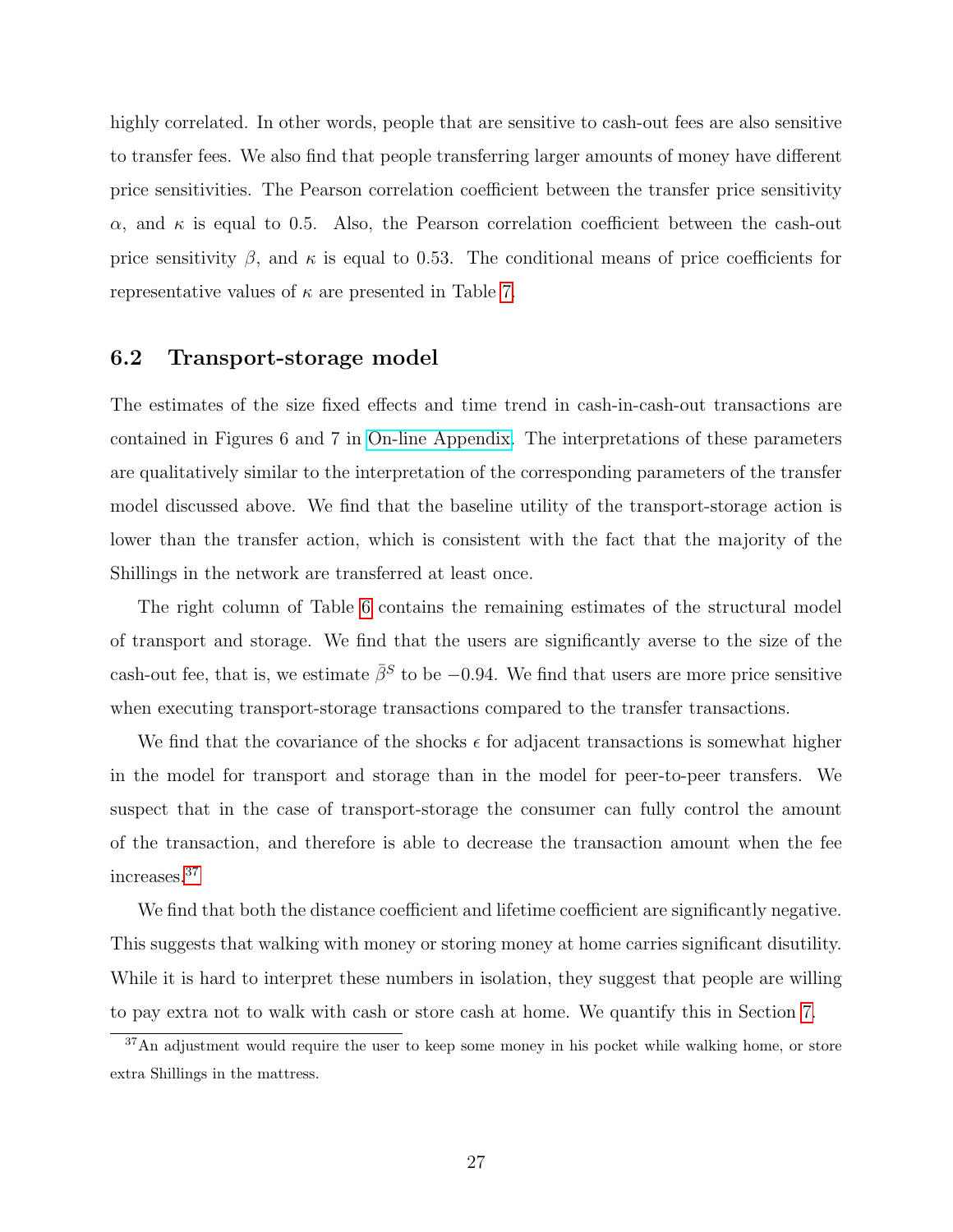#### 6.3 Elasticity of demand

We use the estimated price coefficients to compute price elasticities. Because the product mix contains multiple prices, the price elasticity can be computed in multiple ways. Price elasticities that rely on an increase in transfer price of one transfer bin, keeping the transfer prices of other bins constant, are not very informative as to the total demand for Tigo transfers. Instead, we compute elasticities that rely on the impact of uniform percentage change in all the prices on the total demand for mobile transfers. Formally, we compute

$$
\frac{\partial \text{demand}(\mathbf{p} + \rho \mathbf{p})}{\partial \rho} \text{demand}^{-1}(\mathbf{p})
$$

We compute the elasticities measuring demand: (i) as the probability of a transfer, and (ii) as a total transfer Shilling amount. In the former case, we obtain −0.1 transfer fee elasticity and −0.36 cash-out fee elasticity. In the latter case, we obtain −0.18 and −0.40, for transfer and cash-out elasticities respectively.[38](#page-27-0)

The estimated elasticities show that the network is pricing on an inelastic part of the demand. Such pricing as well as documented high heterogeneity in the overall value for mobile banking suggests that the network may be engaging in penetration pricing. Another piece of evidence consistent with penetration pricing is a steady upwards price trend in both transfer fees and cash-out fees that we observe during the 2010-2014 time period. We also find that the network prices on the more inelastic part of the demand for transfer fees than the cash-out fees. In other words, the cash-out fees are set to be relatively higher than transfer fees, which may be related to an attempt to lock-in the users' money inside the network. This possibility is discussed in the next section.

The coefficient,  $\gamma$ , representing the contribution of the distance of the transfer to the utility of outside option is negative and statistically significant, which reflects the nature of the outside option. The longer the distance between the sender and the receiver, the more inferior is the outside option. The result is not surprising considering the fact that

<span id="page-27-0"></span><sup>38</sup>Note that the structural elasticities are obtained using a different formula than those presented in Section [3.](#page-10-0) Structural elasticities measure total demand response rather than bracket-by-bracket response, which is more relevant for profit maximization. Moreover, the structural estimates of elasticities account for switching to outside option and changes in cash-out fees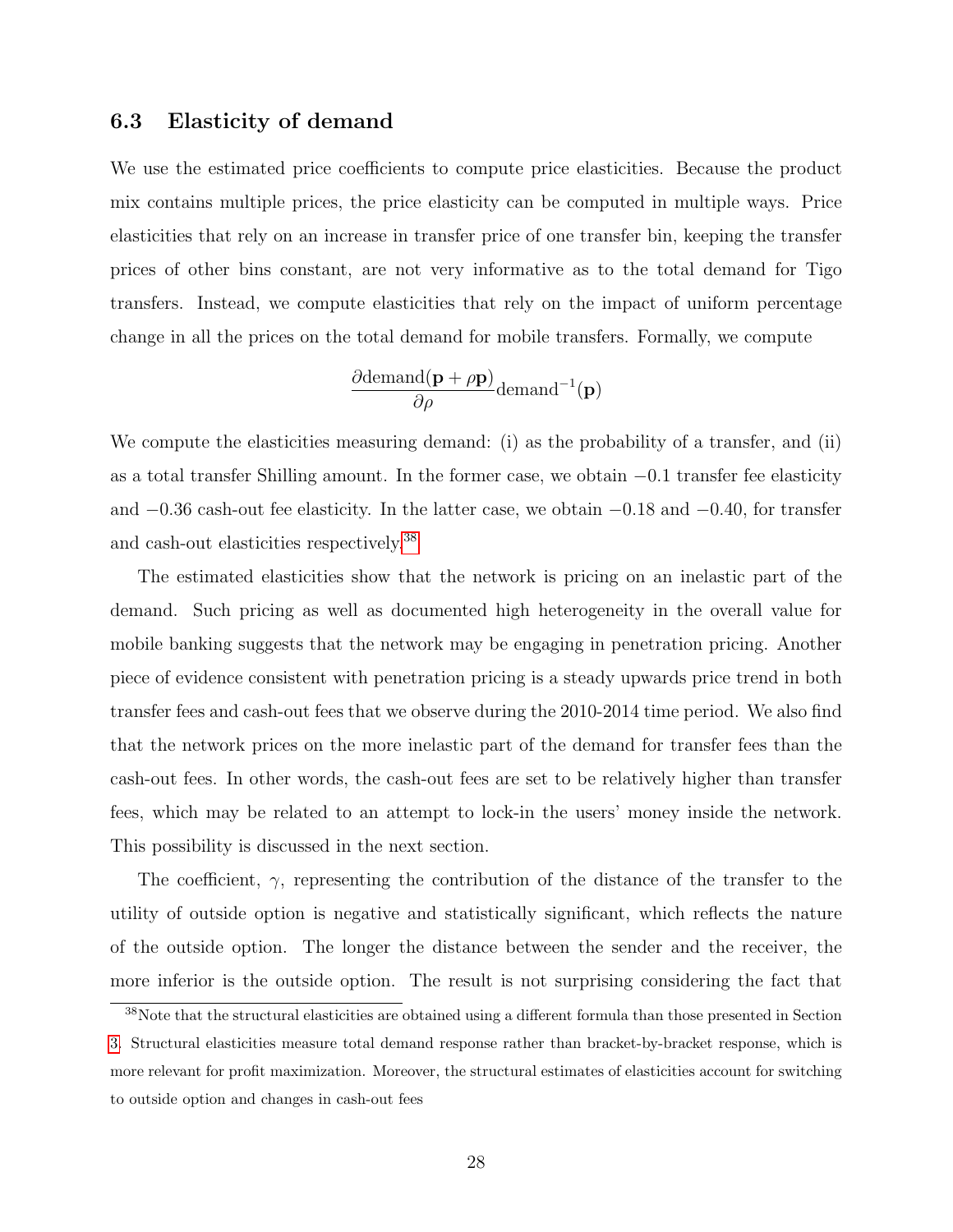the outside option consists of giving cash in person or sending it using a bus driver. The negative impact of the distance on the outside option implies that the demand for consumers of longer distance transfers is more inelastic. We present the price elasticities in Table [8.](#page-52-1) Variation of the elasticity by distance in conjunction with the anecdotal evidence that the bus driver option is inferior and costs about 10% of the transfer, implies that there is limited substitution to other mobile networks. If substitution to other networks was accounting for the majority of switching, we should have been observing no elasticity heterogeneity across transfer distances. Although this result may seem somewhat counterintuitive, it should be interpreted within the cultural reality of Tanzania. Anecdotally, one of the biggest barriers to adoption of m-money is mistrust in the reliability of the network operator. Such trust issues may be particularly important for a rural population which is the primary recipient of the long-distance remittances. Once trust with one operator is established, the senders are likely to face switching costs when changing networks, especially in a short horizon.

The demand for transfers is more elastic for rural origin points than for urban origin points. This variation may be due to an income effect, and the fact that many of the urbanoriginating transactions are remittances used to mitigate income shocks and thus may be more time sensitive and less elastic.

The lower part of Table [8](#page-52-1) contains the elasticity of demand for transportation-storage transactions. We note that the firm is pricing on a more elastic part of the demand curve compared to transfer transactions. This suggests that consumer lock-in may be less important for transportation-storage than for transfers. Indeed, for transfer transactions both sender and receiver have to adopt the same network, whereas for transportation-storage transactions only a single user needs to be in the network. The fact that the firm sets the same cash-out fee for transfers and transportation-storage is another reason that the cash-out fees are set on the more elastic part of demand for transfers as compared to the transfer fees.

Similarly to the demand for transfers, we observe that rural customers are more elastic than urban customers. In addition to the previously mentioned income effect, we note that crime related risk is higher in the city (see [Kinabo](#page-40-5) [\(2003\)](#page-40-5)), which lowers the utility of the outside option (carrying and storing cash) in urban areas.

The last rows of Table [8](#page-52-1) contain estimates of the elasticity of demand for cash-in-cash-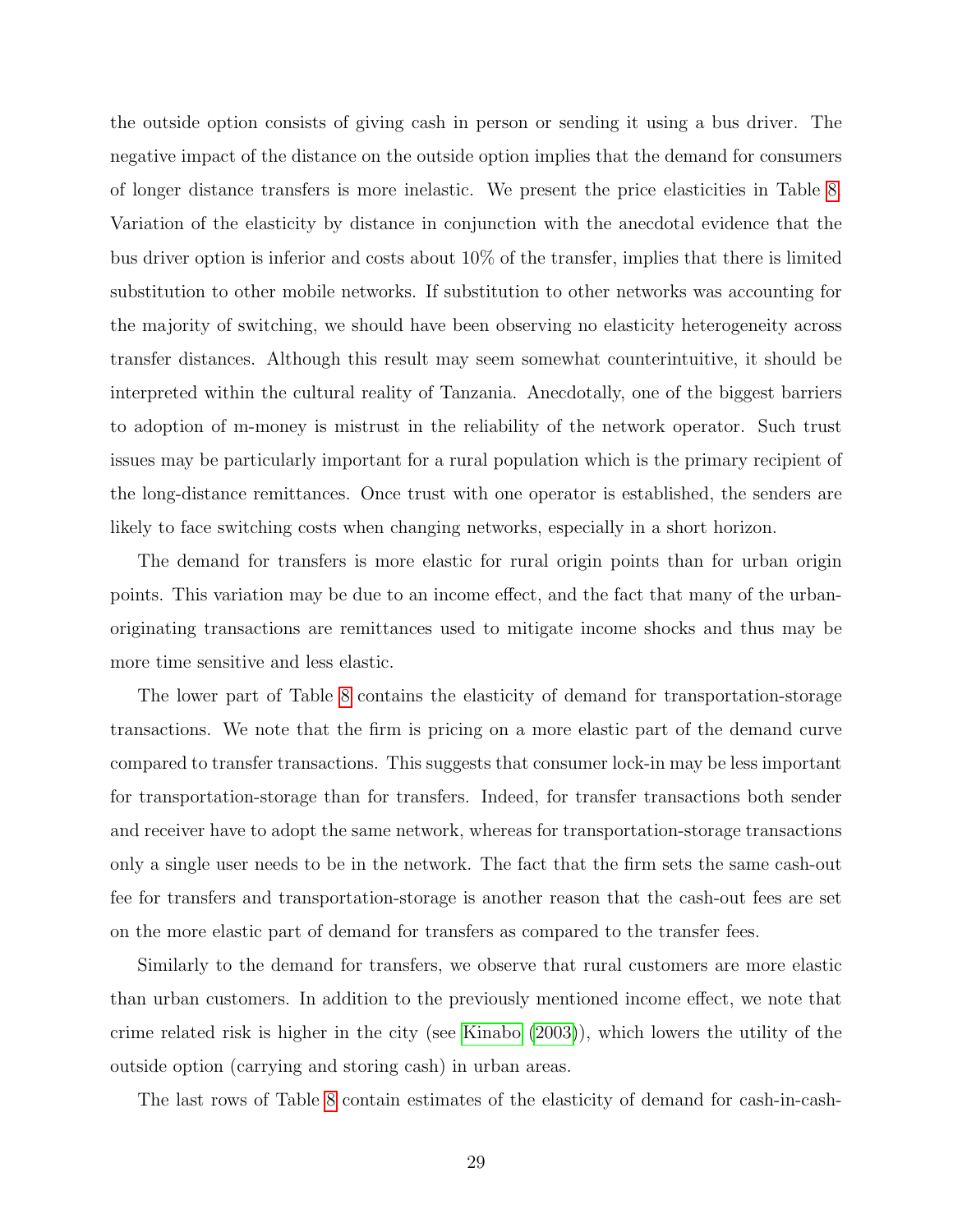out transactions with fixed distance  $d$  and lifetime  $s$ , isolating elasticity of transporting money from elasticity of storing money. We find no significant differences between these two elasticities.

Similar to the transfer model, we find significant consumer heterogeneity in price sensitivity, utility for transfer size, and the correlation between price sensitivity and transfer size. These results are in general agreement with the earlier estimates of the peer-to-peer transfer model, indicating that both groups of users are similarly heterogeneous.

## <span id="page-29-0"></span>7 Pricing Counterfactuals

In this section, we use the demand model to conduct pricing counterfactuals. First, we estimate the willingness to pay for money transportation and storage and describe how WTP differs across Urban and Rural locations. We link these estimates to Urban and Rural crime data.

Second, we quantify the incentives of the network to price discriminate based on type of transaction, location of the transaction origin and distance between origin and destination.

### 7.1 Willingness to pay for money transportation and storage

The transport-storage demand model allows us to quantify the consumers' willingness to pay to avoid carrying cash or storing cash at home. We construct a measure of the willingness to pay that is reminiscent of the compensating variation. To estimate the willingness the pay for avoiding carrying cash, we compare two transactions: (i) approximately 0 kilometers between cash-in and cash-out, within 1 day and at the current price schedule  $p$ ; and (ii) 'x' kilometers between cash-in and cash-out, within 1 day and at the counterfactual price schedule  $p + y$ . We find the willingness to pay y such that the expected amount of money transacted is the same in (i) and (ii).<sup>[39](#page-29-1)</sup> The results are depicted in Figure [13.](#page-53-0) We find that consumers are willing to pay on average 345 Shillings extra not to walk an extra kilometer carrying cash. This amounts to 1.24% of the average transaction size, which translates to a belief that walking an extra kilometer increases the probability of being robbed by 1.24%,

<span id="page-29-1"></span><sup>&</sup>lt;sup>39</sup>We choose transactions with one day time span to exclude savings motives from our estimates.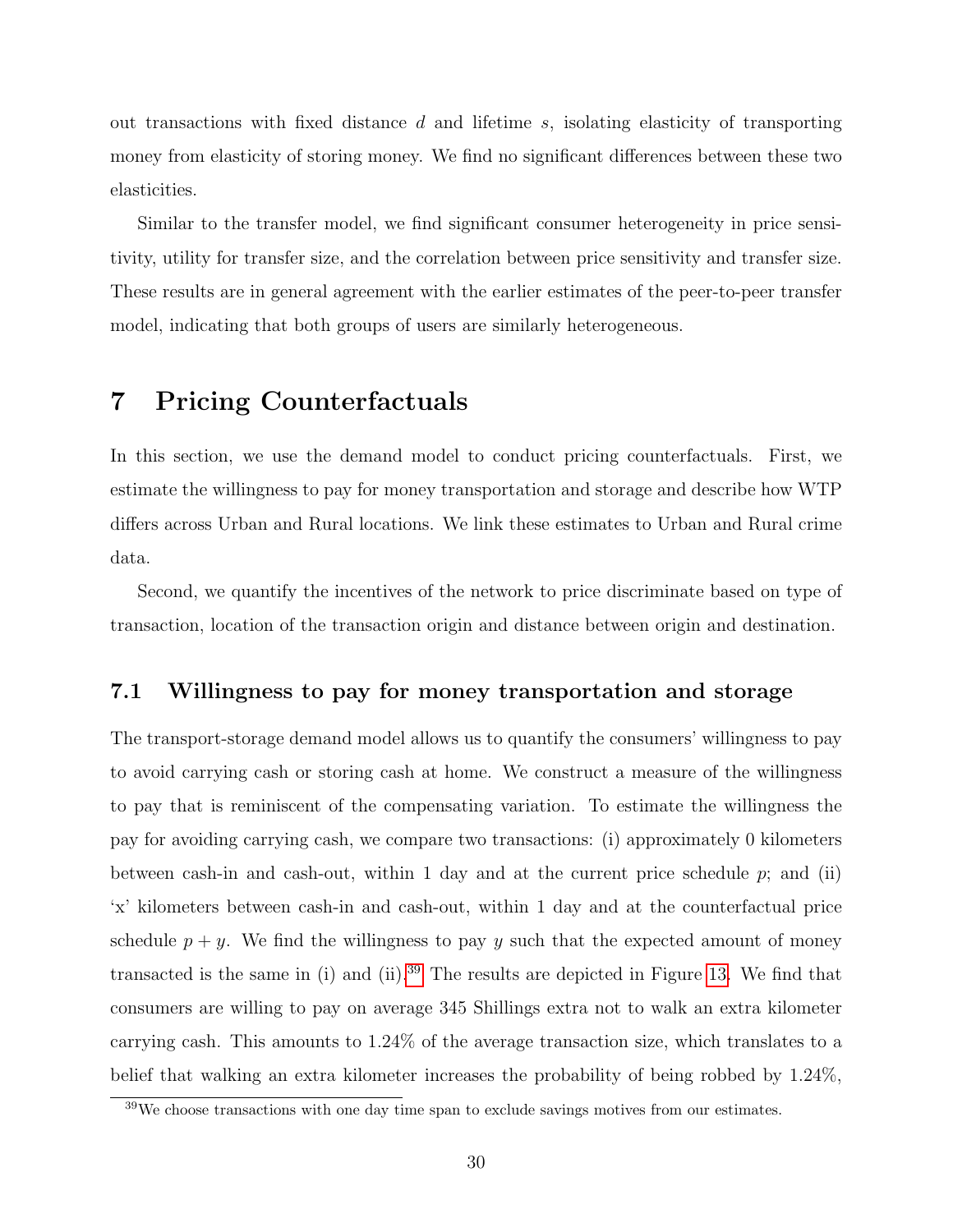if the users are risk neutral. This number is large, but it reflects the numbers cited in the survey by [United Nations Office on Drugs and Crime](#page-42-1) [\(2009\)](#page-42-1) for Tanzania.<sup>[40](#page-30-0)</sup>

The willingness to pay for money transportation varies by the location of the transaction origin. Users in rural areas are willing to pay only 91 Shillings per kilometer (or 0.3%) as compared to users in urban areas, who are willing to pay over 760 Shillings per kilometer (or 2.75%). This variation mirrors high theft rates in urban areas.<sup>[41](#page-30-1)</sup> Although the relationship between theft rates and WTP should be treated as correlational, it is consistent with the theory that users execute cash-in-cash-out transactions to mitigate crime related risk. This theory also suggests that usage of mobile money for transportation and storage may lead to decrease in crime in the long run.

To quantify the disutility of keeping savings at home we compare two transactions: (i) 0.5 kilometers between cash-in and cash-out, within approximately 0 days and at the current price schedule  $p$ , (ii) 0.5 kilometer between cash-in and cash-out, with a network lifetime of 'x' days and at the counterfactual price schedule  $p+y$ <sup>[42](#page-30-2)</sup> We find the willingness to pay y such that the expected amount of money transacted is the same in (i) and (ii). The results are presented at Table [14.](#page-54-0) We find that users are willing to pay 217 Shillings (approximately 0.8% of the average transfer) for an extra day of secure storage. This number should be interpreted as the difference between the perceived security of m-money and storing the money at home, and again should be regarded as an upper bound. Similarly, the WTP varies by location and amounts to 68 Shillings (or 0.25%) per day in the rural areas and 425 (or 1.52%) in the urban areas.

<span id="page-30-0"></span>The official criminal records in Tanzania, and similar African countries, are known to

 $40$ This last calculation should be treated as an upper bound because it assumes that users are risk-neutral. If users are risk averse, the rationalizing belief of users about the estimated probability of robbery would be smaller, since risk averse agents would be willing to pay more than expected value for avoiding the risk of crime.

<span id="page-30-1"></span> $41$ According to [Kinabo](#page-40-5) [\(2003\)](#page-40-5): "The most prevalent crime [in Dar es Salaam] is burglary with about  $43\%$ of the households reporting being burgled over the last five years period. Simple theft is the second most frequent crime. Theft of livestock and crops is common in the rural areas of the city." Also, [Louw et al.](#page-40-6) [\(2001\)](#page-40-6) reports particularly high level of burglary and theft in Dar es Salaam.

<span id="page-30-2"></span> $42$ We chose the baseline distance to be 0.5 kilometers, because we found that for longer lifetime transactions the distance between cash-in and cash-out is close to this number.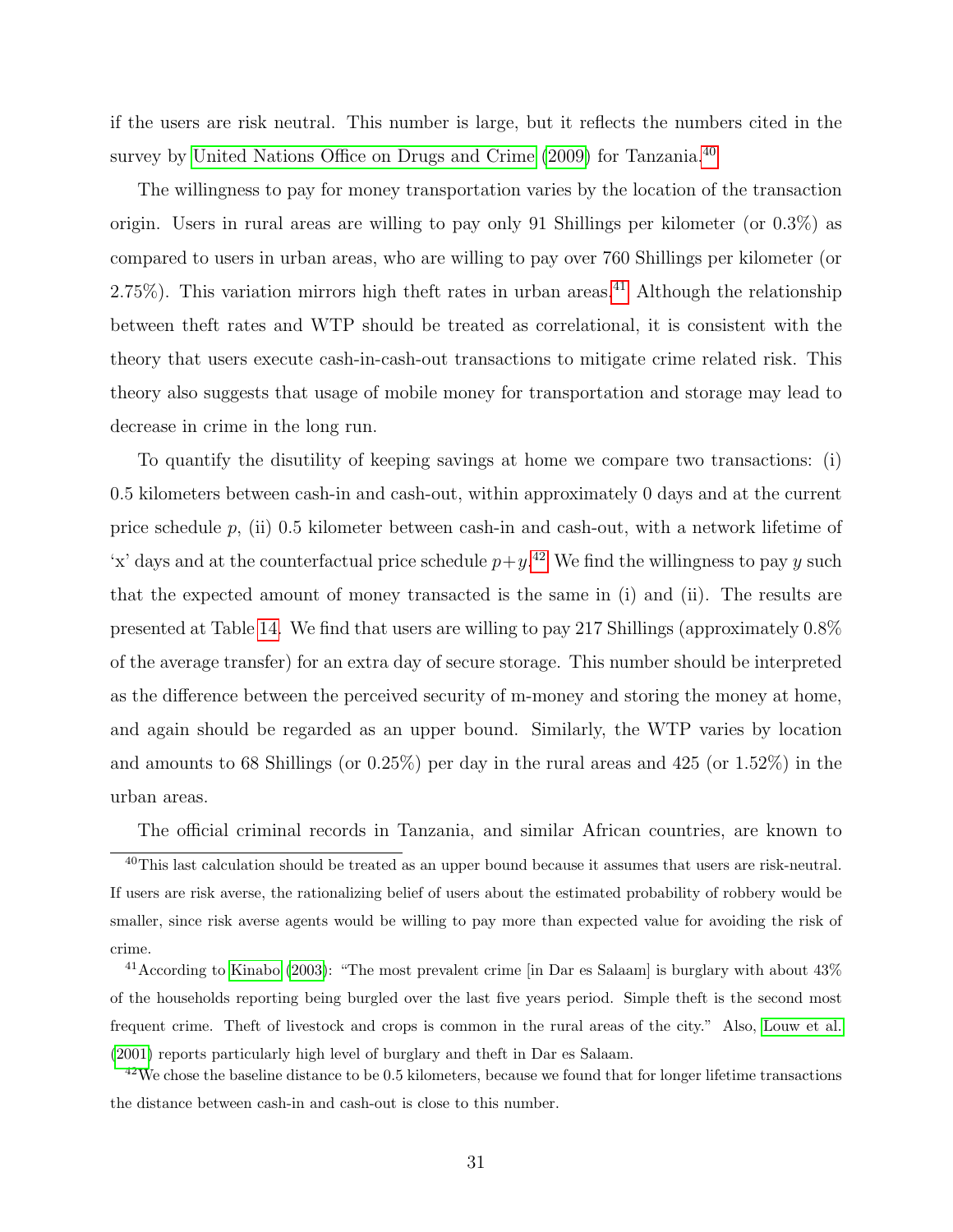be extremely unreliable. For this reason, the usual way to measure the extent of crime is direct surveys, which are likely to be subject to a large survey bias. As far as we know, we provide the first estimates of criminal activity in Africa based on actual consumer behavior rather than based on using official records or surveys. Although the measured level of crime corresponds extensively to other survey measures mentioned earlier in the paper, one should interpret it keeping the risk-neutrality assumption in mind. Our method can be applied to measure cross-sectional and geographical variation in crime.

#### 7.2 Price discrimination

In order to quantify the incentives of the firm to price discriminate we propose a simple supply model. Let  $p^T$  be the vector of the transfer fees. Denote as  $p^C$  and  $p^S$  the cash-out fees charged to a receiver of a transfer and to a user executing a cash-in-cash-out transaction, respectively. Under the current pricing, the two cash-out fees are equal, that is,  $p^C = p^S$ . Per user, daily variable profits from transfers are equal to

$$
\pi^T(\mathbf{p}^T, \mathbf{p}^C) = 3 \sum_{f=1}^F D_f^T(\mathbf{p}^T, \mathbf{p}^C) (H p_f^T + p_f^C - c_f),\tag{7}
$$

where  $D_f$  is the probability of executing a peer-to-peer transfer transaction of size f, as described in the model in Section [4,](#page-16-0) as  $H$  is the number of transfer hops before the money leaves the network. The term  $c_f$  is the marginal cost of a transfer transaction, equal to a sum of cash-in and cash-out fees of agents, which we observe in the data.<sup>[43](#page-31-0)</sup>

Per user variable profits from cash-in-cash-out transactions are

$$
\pi^{S}(\mathbf{p}^{S}) = 3 \sum_{k} \sum_{f=1}^{F} D_{f}^{S}(\mathbf{p}^{S})(p_{f}^{S} - c_{f}),
$$
\n(8)

where  $D_{f,k}^{S}$  is the probability of executing a cash-in-cash-out transaction of size f. Total daily profits are given by

$$
N[\pi^T(\mathbf{p}^T, \mathbf{p}^C) + \pi^S(\mathbf{p}^S)],
$$

<span id="page-31-0"></span><sup>&</sup>lt;sup>43</sup>In the expression for variable profits from transfers, we make the simplification that all the money transferred is immediately cashed-out after a transfer. As shown in Section [2,](#page-8-2) under the current cash-out fees, this assumption is approximately satisfied, and is likely to remain satisfied under the counterfactual pricing policies considered in this paper. The expression is multiplied by 3 because in Section [4](#page-16-0) we assume that there are 3 transaction needs per day for every user.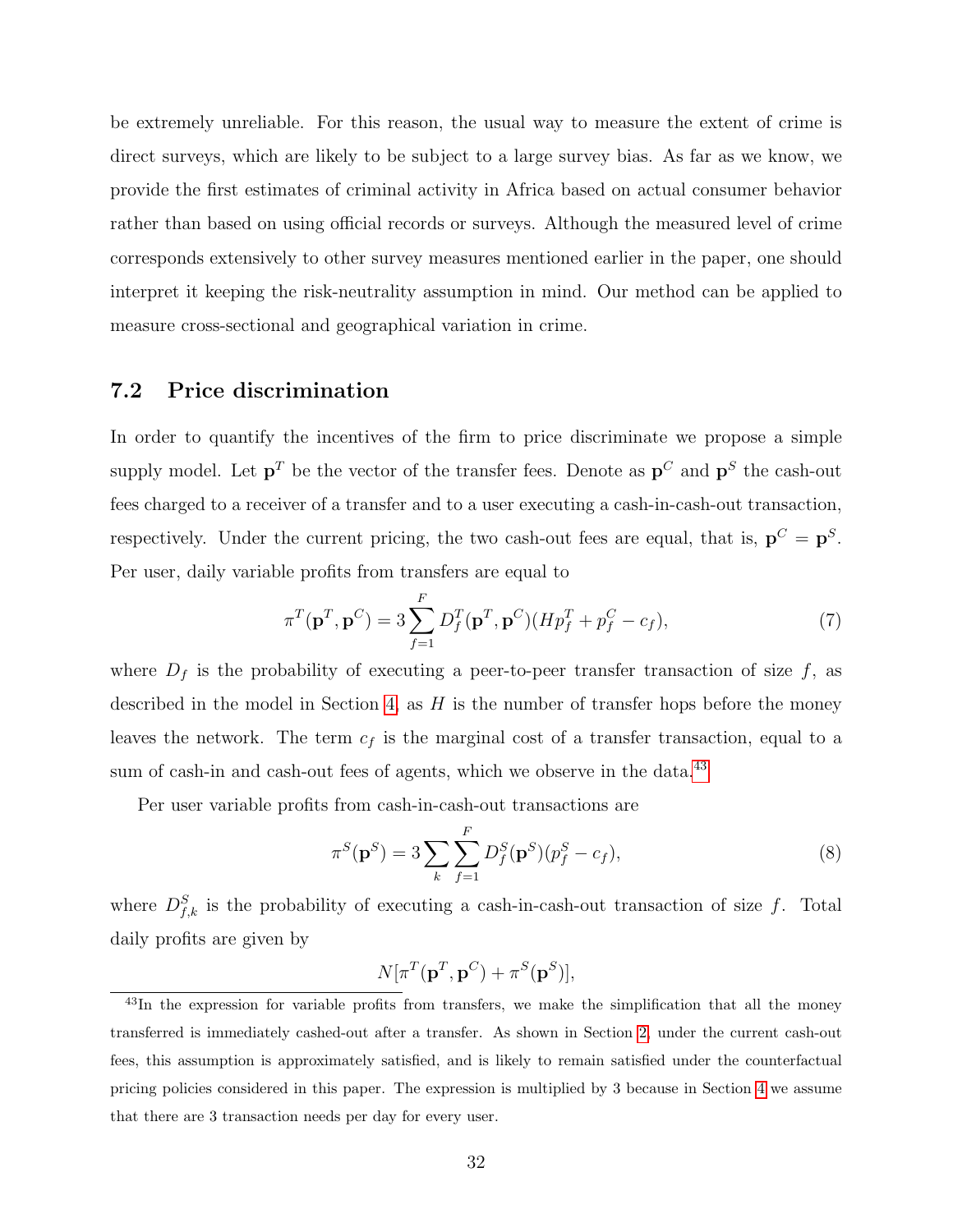where  $N$  is the total number of users.

There are two simplifications used in our supply model. Because data limitations prevent us from estimating cross-price elasticities, we keep competitors' prices fixed in the remainder of this section. The estimated effects are conservative if prices are strategic complements because a possible competitive response would increase the profitability of our pricing counterfactuals.[44](#page-32-0) We ignore dynamic pricing incentives (see [Farrell and Klemperer](#page-39-10) [\(2007\)](#page-39-10)) and focus on static pricing incentive across different pricing policies.[45](#page-32-1)

Using the supply model, we consider two opportunities to price discriminate: (i) depending on the type of service, (ii) based on location and distance.

#### <span id="page-32-3"></span>7.2.1 Price discrimination based on type of service

We have identified different demand curves for transfer and transportation-storage services. Presently, the network charges the same cash-out fee schedule to all customers. Since the demand curves for the two types of transactions are different, the network's profits and consumer surplus can potentially be improved through second-degree price discrimination.

The limitations of the reduced form model of cash-out behavior prevent us from evaluating the demand for transfers for arbitrary levels of cash-out fees. The frequency of cash-outs may change in response to a change in cash-out fees and the parameters of equation [\(5\)](#page-22-0) are unlikely to stay the same. This affects the transfer demand because the cash-out parameters enter the demand for transfers through the function  $e_t^n(a_f, b_t^m)$ . We can, however, evaluate the impact of nullifying the cash-out fees, that is, setting  $e_t = 0$ . As shown on Figure [12,](#page-53-1) abolishing the cash-out fees increases the demand for transfers by 81%. Abolishing the cash-out fee for medium-size transfers has the strongest effect on demand since smaller transfers carry negligible nominal cash-out fees, and consumers executing large transfers are inelastic.<sup>[46](#page-32-2)</sup>

<span id="page-32-0"></span><sup>&</sup>lt;sup>44</sup> In case prices fail to be strategic complements, the results should be interpreted as short-run approximations. [Pakes](#page-40-10) [\(2010\)](#page-40-10) notes that prices may fail to be strategic complements if a price increase pushes price sensitive consumers out of the market.

<span id="page-32-2"></span><span id="page-32-1"></span> $^{45}$ In a more general model, both N and H would be functions of prices.

<sup>46</sup>Another interpretation of this counterfactual is as a proxy for compatibility across m-money providers and between mobile providers and cash. Imposing full compatibility would allow costless flow of funds from m-money to cash, which can be proxied by setting the cash-out fees to zero, keeping in mind that conversion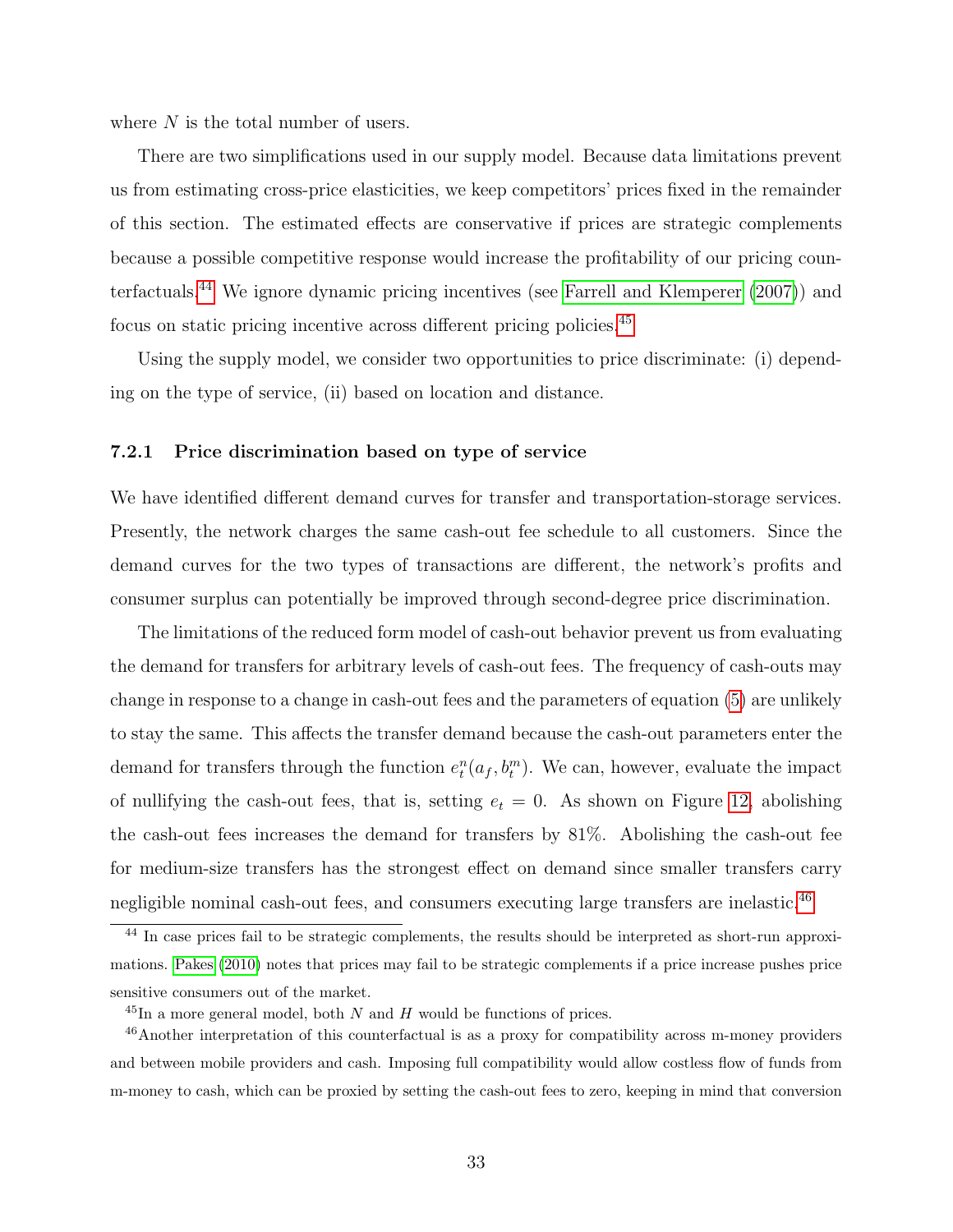Abolishing the cash-out fees can be potentially profitable since it would increase demand for transfers substantially. Nevertheless, unconditionally nullifying the cash-out fee leads to losses that can amount to as much as 500% of current network profits. A significant contributor to the above losses is the 140% expansion of transportation and storage transactions, which would generate no revenue but still carry significant marginal cost. In effect, in such setup, users who make transfers would be subsidizing users who do not make transfers. A more sophisticated price discrimination schedule is needed.

We start by considering a situation in which the network can price discriminate between users that receive transfers and those that make no transfers. The network can keep  $p^S$ at the current level and set  $p^C = 0$ . As part of the same price discrimination scheme, we consider a simple and easy to implement fixed percentage mark-up pricing policy for transfer fees, by setting  $p^T = \delta M C$ . We find that, when the firm marks up transfers' marginal cost by approximately 47%, that is for  $\delta = 1.47$ , per user variable profits from transfers do not change, and of course, variable profits from cash-in-cash-out transactions are constant because we did not alter  $p<sup>S</sup>$ . We find that, while not altering the network's profits, introduction of this price discrimination scheme doubles the expected amount of transferred money, leading to an increase in consumer welfare.<sup>[47](#page-33-0)</sup> This is a conservative estimate of the possible increase in welfare for the following reasons. First, we consider simple mark-up policies only; more sophisticated and complex policies would likely achieve better results. Second, the increase in expected consumer surplus would lead to more adoption, therefore the consumer surplus gain is likely to be higher in the long run. Third, more adoption should generate even higher from cash to m-money (cash-in) is already free. The significant impact of setting cash-out fees to zero suggests a potential for regulation of cash-out fees and imposition of full compatibility.

<span id="page-33-0"></span><sup>47</sup>In both models of peer-to-peer transfers and cash-in-cash-out transactions, consumers have varying sensitivity, depending on their position on the demand curve. This introduces complications when pooling surpluses of individual customers to compute total welfare, since, it is hard to compare utils of customers with low incomes with those with high incomes. Any type of aggregation would imply a particular weighting of welfare of different groups. The usual solution is to rescale the individual surplus using dollar (or Shilling) units. This solution is appropriate for smaller industries with relatively homogeneous customer base, but in our case it drastically overvalues welfare of extremely affluent customers (with near zero price coefficients). We think that such re-weighing is not particularly desirable, and therefore we decided to use a total amount of transacted money as a measure of welfare.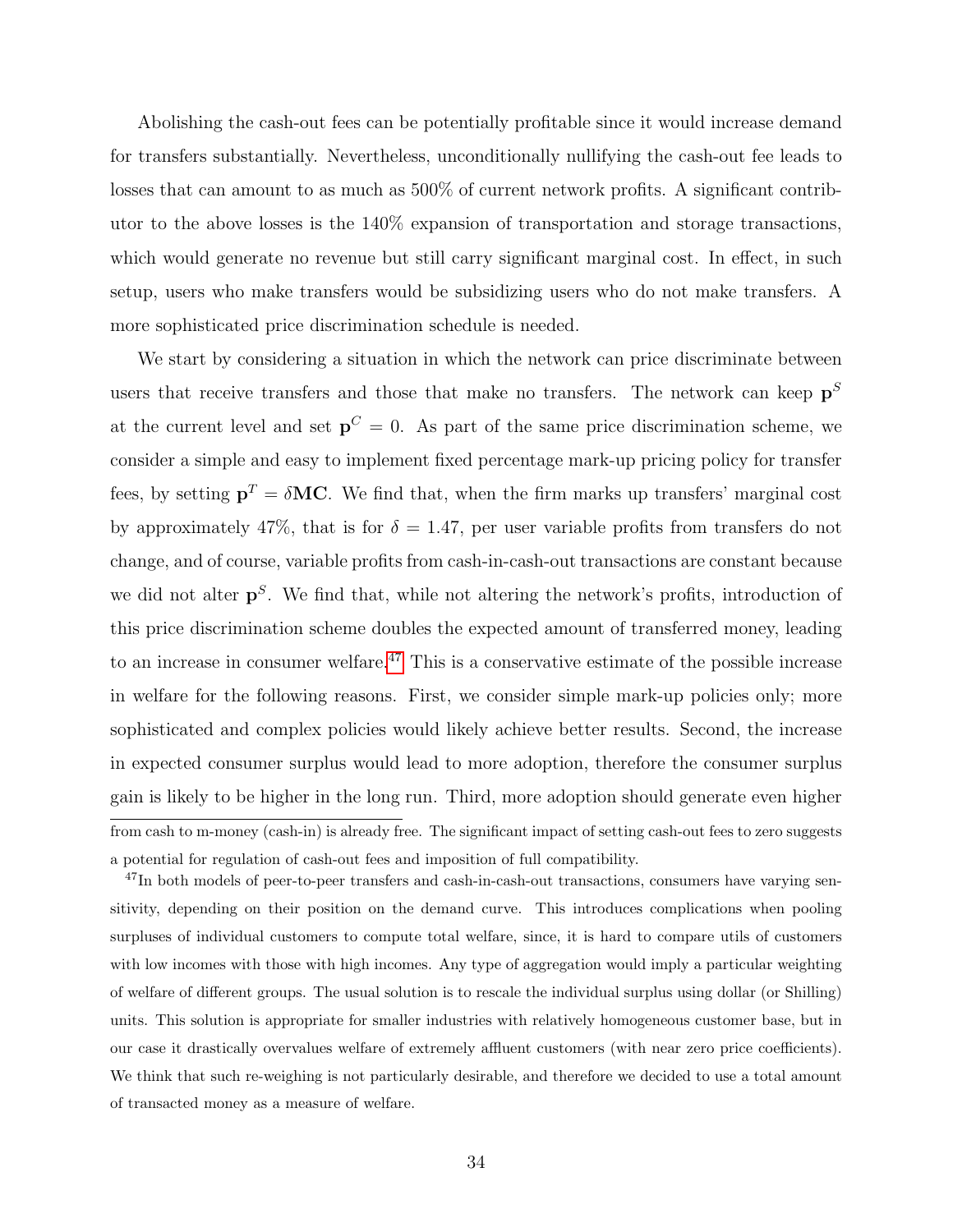total profits, which would enable the network to use a lower mark-up  $\delta$  and maintain the same total profits.

Unfortunately, the above price discrimination policy is hard to implement because setting the cash-out fee for transfers to zero and keeping the cash-out for transportation/storage unchanged is not incentive compatible. Specifically, if the network stops charging a cashout fee after a transfer, users may execute an unnecessary P2P transfer even if their intent is to transport or store the money. Thus, we propose the following incentive compatible price discrimination schedule. The network allows users to cash-out for free up to an amount received from a transfer, and charges a positive cash-out fee for all other cash-out transactions. To maintain incentive compatibility, the cash-out fee not preceded by a transfer has to be less than the transfer fee. We find that, when the network sets  $\delta = 1.47$  (in  $\mathbf{p}^T = \delta \mathbf{MC}$ ) and  ${\bf p}^C=0.81{\bf p}^T$ , it obtains the same profit from cash-in-cash-out transactions as before, while the transacted cash-in-cash-out amount increases by approximately 5%. Thus, abolishing cash-out fees for users that conduct peer-to-peer transfers and setting a cash-out fee for the rest of the transactions as described above is a Pareto improvement in comparison to present pricing. We found that the proposed price discrimination schedule increased consumers surplus when profits were kept constant. Clearly, we could also increase profits by increasing fees marginally.

#### 7.2.2 Price discrimination based on location and distance

Our demand analysis reveals significant heterogeneity in both the intercept and slope and the demand function that the network could exploit through price discrimination. First, urban customers value P2P transfer and storage-transportation transactions more and they are less elastic on the margin at current prices than rural customers.. Second, consumers are willing to pay more for transactions with a longer distance span between cash-in and cash-out.

In order to identify the incentive for differential pricing across different segments, we extend our supply model to handle different segments of consumers. We consider  $K$  segments of sizes  $N_k$ . As an illustrative example, we consider segments of equal or nearly equal sizes, that is,  $N_k \approx N_{k'}$ . The fees charged in segment k are given by vector  $(\mathbf{p}_k^T, \mathbf{p}_k^C, \mathbf{p}_k^S)$ . The corresponding profits per user in segment k are given by  $\pi_k^T$  and  $\pi_k^S$ , and the profit from both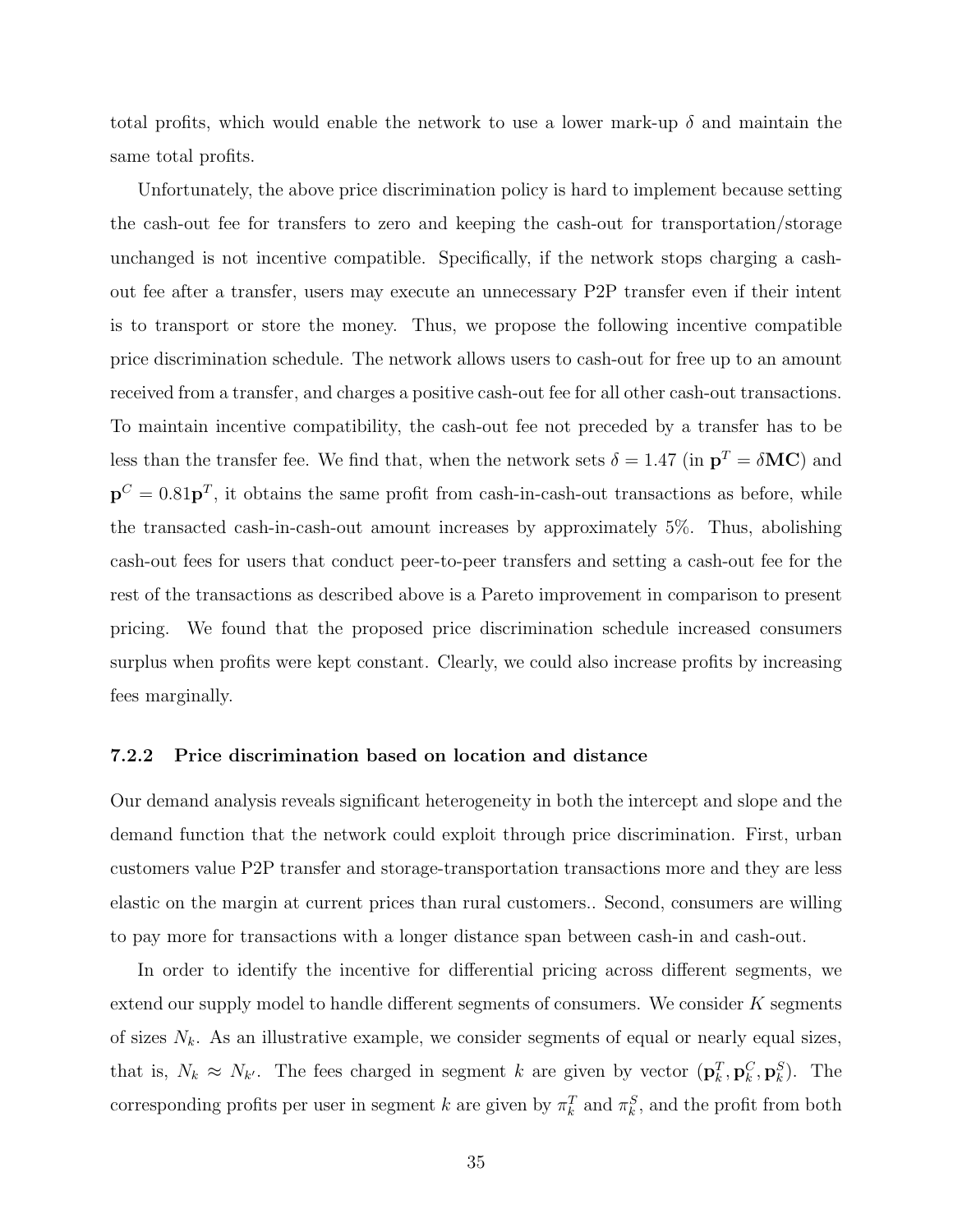types of transactions by  $\pi_k$ .

We obtain a first order conditions for static profit maximization, given by  $\sum_k \frac{\partial \pi_k}{\partial \mathbf{p}_k}$  $\frac{\partial \pi_k}{\partial \mathbf{p}_k} = 0.$ The current pricing is performed under no price discrimination, or formally under a series of constraints  $\mathbf{p}_k = \mathbf{p}_{k'}$  for all k'. If we introduce profitable price discrimination, we should observe relaxation of these constraints, so that  $\frac{\partial \pi_k}{\partial \mathbf{p}_k} > 0$  and  $\frac{\partial \pi_k}{\partial \mathbf{p}_k} < 0$  for some k and k'. That is, the network will have incentives to lower the price for some customers, and increase the price on others. Without loss of generality we label  $k = 0$ , the segment with the lowest derivative  $\frac{\partial \pi_k}{\partial \mathbf{p}_k}$ . We define a measure of incentives for price discrimination on the margin (for small changes in price), which we call Differential Pricing Pressure (DiPP), as

$$
\text{DiPP}_k = (\pi_0 + \pi_k)^{-1} \left[ \frac{\partial \pi_k (\mathbf{p}_k + \rho \mathbf{p}_k)}{\partial \rho} - \frac{\partial \pi_0 (\mathbf{p}_0 + \rho \mathbf{p}_0)}{\partial \rho} \right]
$$

 $\text{DiPP}_k$  measures the percentage change in joint profitability of segment  $k$  and segment 0, if the firm decreases the prices to segment 0 by  $1\%$  and increases the prices to segment k by 1%.[48](#page-35-0)

DiPP is similar in spirit to the Upward Pricing Pressure measure developed by [Farrell](#page-39-11) [and Shapiro](#page-39-11) [\(2010\)](#page-39-11) to evaluate the impact of horizontal mergers on the incentives to change prices on the margin. This formulation may not capture the full extent of additional profits generated by price discrimination if the curvature of the profit function or if the pricing responses by competitors are substantial. Despite these limitations, studying incentives on the margin has significant advantages. Our measure does not make strong assumptions about the curvature of the demand out of sample nor does it assume any form of supply-side equilibrium. An alternative approach, that is a full supply-side counterfactual, would need to heavily leverage such assumptions.<sup>[49](#page-35-1)</sup>

We use DiPP to quantify the marginal incentives to differentially price urban and rural customers. We consider charging differential transfer fees for transfer transactions, and charging differential cash-out fees for cash-out transactions. As mentioned above, we cannot consider arbitrary changes in cash-out fees for transfer transactions, and therefore we keep

<span id="page-35-1"></span><span id="page-35-0"></span><sup>48</sup>If the segments have unequal sizes the profits have to weighted appropriately.

 $^{49}$ [Fabinger and Weyl](#page-39-4) [\(2015\)](#page-39-4) discuss the importance of curvature assumptions on pass-through rates, and [Froeb et al.](#page-39-12) [\(2005\)](#page-39-12) show that the full extent of price effects in response to a change on market structure is dependent on the demand system.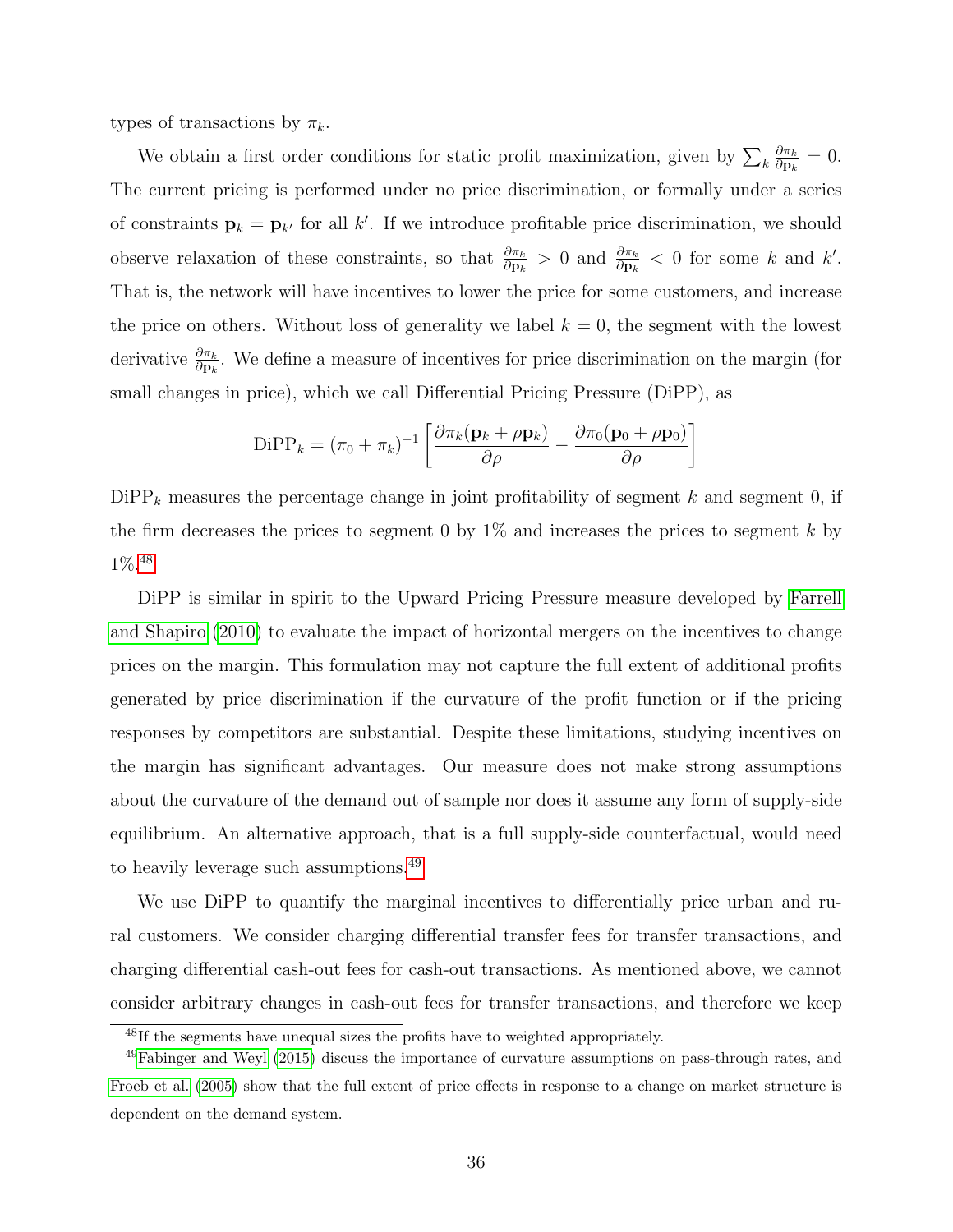these fees unchanged. This contrasts with the analysis of Section [7.2.1](#page-32-3) where we considered a lumpy change of cash-out fees for transfers.

Table [9](#page-54-1) contains measures of DiPP for both types of transactions across different locations and distances of the transaction. The partial derivatives of profits in DiPP calculations were weighted by the sizes of urban and rural segments in the data. We find that increasing the price of transfers for urban customers and decreasing it for rural customers by 1% leads to 0.22% increase in profits of the network from transfer transactions. Similarly, the same percentage changes in cash-out fees increases profits from transportation storage transactions by 3.1%. The network can implement changes in both of these fees. We note that the profit effects of the two changes in fees differ by an order of magnitude, with a stronger incentives to price discriminate by location among transportation-storage consumers than among transfer consumers. This is consistent with the presumption that the demand for transportationstorage transactions is driven mostly by theft rates, which are higher in cities than in rural areas, while, the demand for transfers is driven by other factors that are common across rural and urban areas.

Table [9](#page-54-1) also contains DiPP indexes for price discrimination based on distance. We find that the network has a strong incentive to discriminate amongst transportation-storage transactions but only a negligible incentive to do so based on the distance of transfer transactions. This result is consistent with the fact that the outside option to transportation-storage transactions varies more with distance.

## 8 Conclusion

We analyzed a mobile-money network in Tanzania that is widely used: (i) to transfer money across users (P2P transfers); (ii) to transport money without a transfer; and (iii) to store money for the short- and medium-term as a savings account. We analyzed and quantified the demand for P2P transfers in terms of distance, lifetime in the network, and number of transfers (hops) of a Shilling before cash-out. We found that the elasticity of demand for P2P transfers decreases in distance between cash-in and cash-out. We also found that the senders internalize to a significant extent the cash-out fees that the network imposes on receivers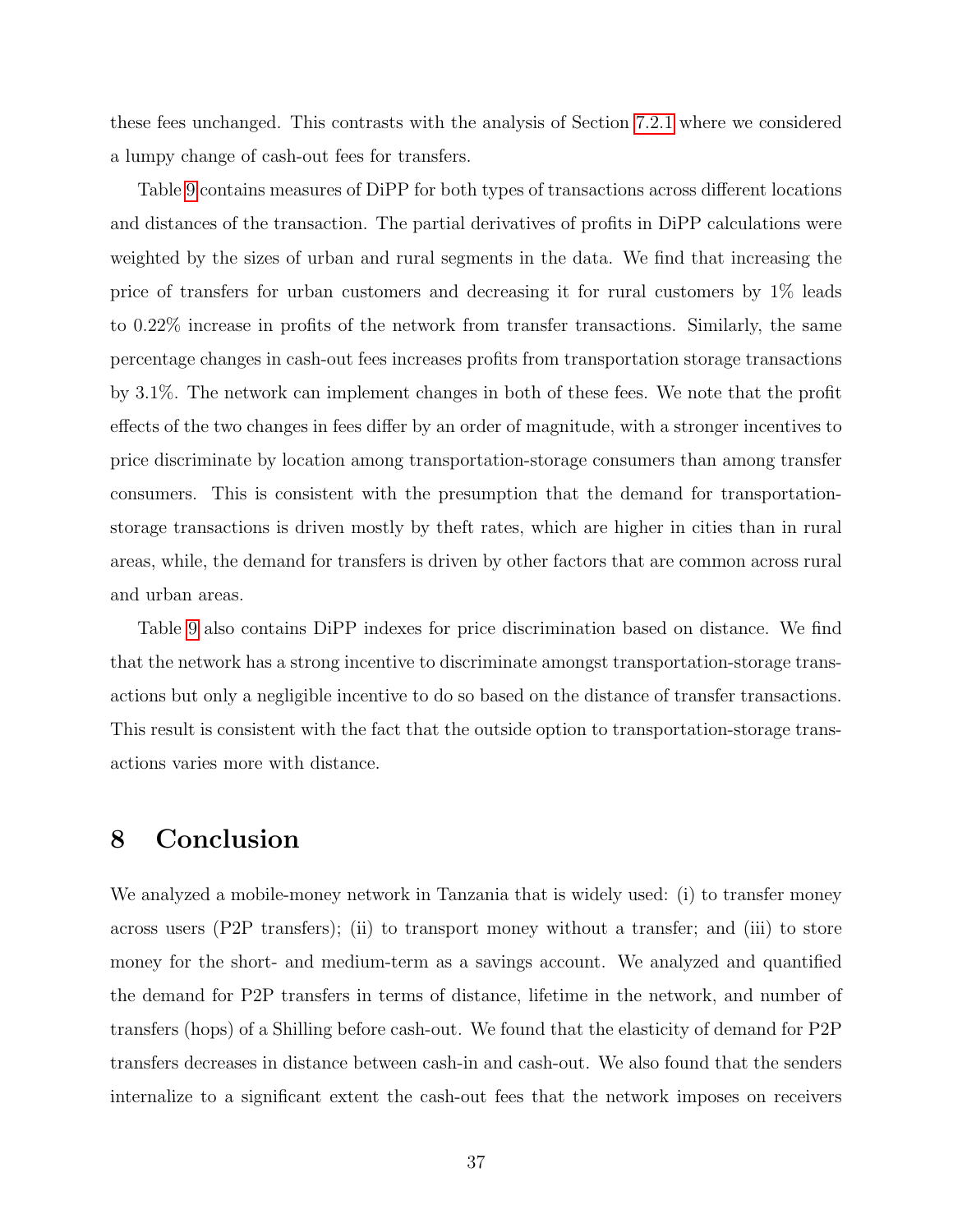when money is cashed-out. Despite high cash-out fees, most users cash-out after only one transfer.

We found that a significant percentage of transactions on the network do not involve transfers, but are deposits and withdrawals by the same user despite high cash-out fees. The network is also used for storage, despite a zero interest rate. Surprisingly, the network is also used extensively for very short term (less than 2 hours) short-distance transportation of cash because of extremely high crime.

Using the demand estimates, we provided measures of willingness to pay to avoid carrying cash in the pocket when traveling as well as keeping cash at home. We estimate that consumers are willing to pay up to 1.24% of the transaction amount to avoid carrying it in the form of cash for an extra kilometer. Similarly, they are willing to pay up to 0.8% to avoid keeping money at home for an extra day.

We found that current pricing is inefficient. We proposed an incentive compatible and Pareto superior price discrimination scheme that would set the cash-out fee to zero for money received through a transfer while setting the cash-out fee a bit below the transfer fee for money that was deposited and withdrawn by the same person. Moreover, we demonstrated that the network can improve its profitability implementing price discrimination based on the type of service, the location of the transaction origin and the distance between transaction origin and destination. We analyzed several pricing strategies that illustrate that the network would benefit from differential pricing based on the above characteristics. We showed that price discriminating between rural and urban customers, as well as between short-distance and long-distance transportation-storage transactions is particularly profitable. These results are linked to high crime rates in urban areas.

Beyond the pricing policies considered in this paper, we believe that the network could implement more complex price discrimination that would utilize more information about the consumer's network topology, dynamics of customer's location and timing of transactions. The effectiveness of such policies is a possible area for further research.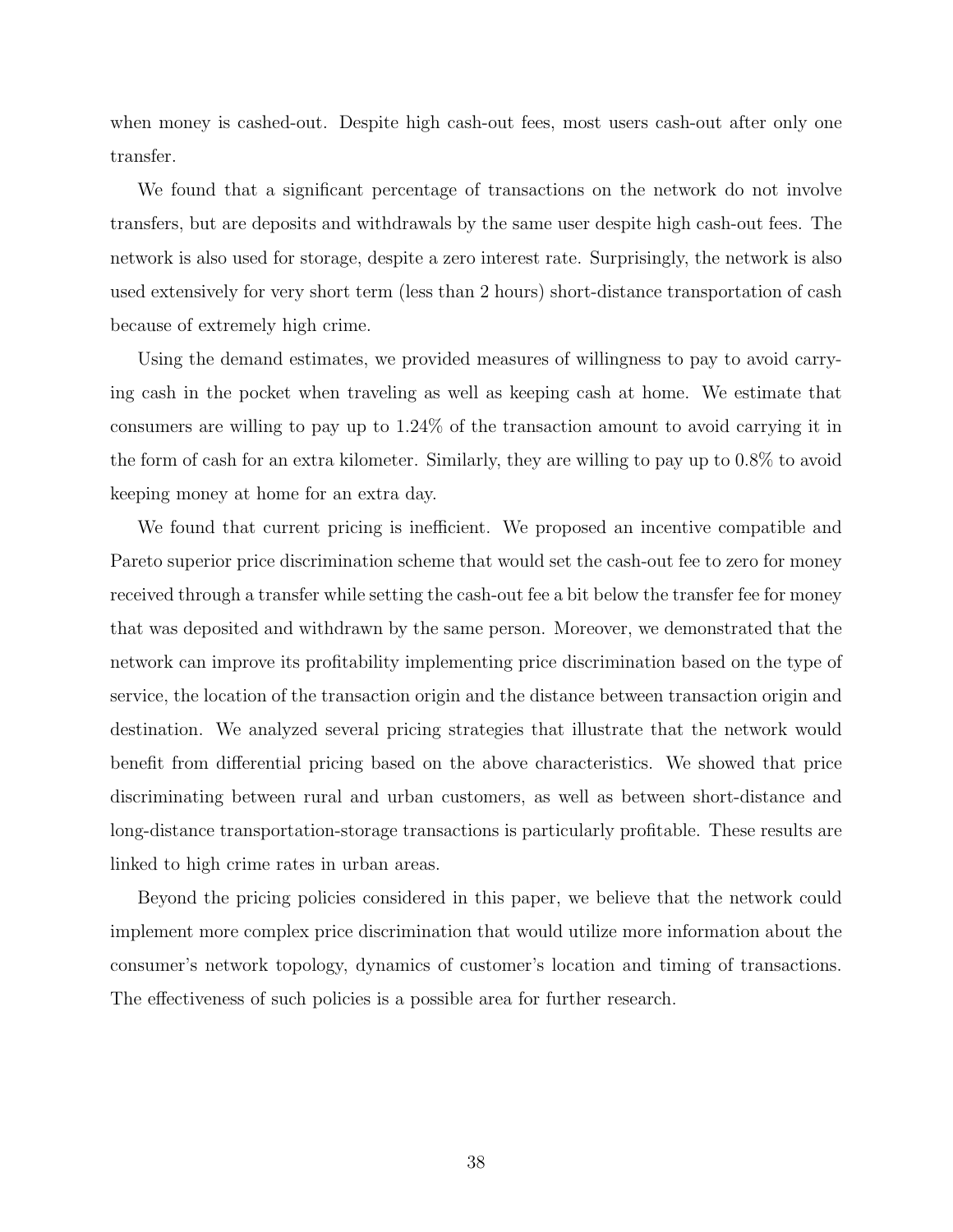## References

- <span id="page-38-0"></span>Aker, J. C. (2010): "Information from Markets Near and Far: Mobile Phones and Agricultural Markets in Niger," American Economic Journal: Applied Economics, 2, 46–59.
- <span id="page-38-10"></span>ALAN, S., B. E. HONORÉ, L. HU, AND S. LETH-PETERSEN (2014): "Estimation of panel data regression models with two-sided censoring or truncation," Journal of Econometric Methods, 3, 1–20.
- <span id="page-38-5"></span>Allenby, G. M. and P. E. Rossi (1998): "Marketing models of consumer heterogeneity," Journal of Econometrics, 89, 57–78.
- <span id="page-38-7"></span>BERRY, S., J. LEVINSOHN, AND A. PAKES (1995): "Automobile prices in market equilibrium," Econometrica: Journal of the Econometric Society, 841–890.
- <span id="page-38-4"></span>Blumenstock, J., M. Callen, and T. Ghani (2014): "Violence and Financial Decisions: Evidence from Mobile Money in Afghanistan," Tech. rep., University of Washington.
- <span id="page-38-6"></span>BRONNENBERG, B. J. AND V. MAHAJAN (2001): "Unobserved retailer behavior in multimarket data: Joint spatial dependence in market shares and promotion variables," Marketing Science, 20, 284–299.
- <span id="page-38-9"></span>DAVIS, P. (2006): "Spatial competition in retail markets: movie theaters," RAND Journal of Economics, 37, 964–982.
- <span id="page-38-1"></span>DEMIRGUC-KUNT, A. AND L. KLAPPER  $(2012)$ : "Financial inclusion in Africa: an overview," World Bank, Washington, DC.
- <span id="page-38-8"></span>Economides, N. (1984): "The principle of minimum differentiation revisited," European Economic Review, 24, 345–368.
- <span id="page-38-2"></span>– (1991): "Compatibility and the creation of shared networks," *Electronic Services* Networks: A Business and Public Policy Challenge, 39–55.
- <span id="page-38-3"></span> $(1996)$ : "The economics of networks," *International Journal of Industrial Organiza*tion, 14, 673–699.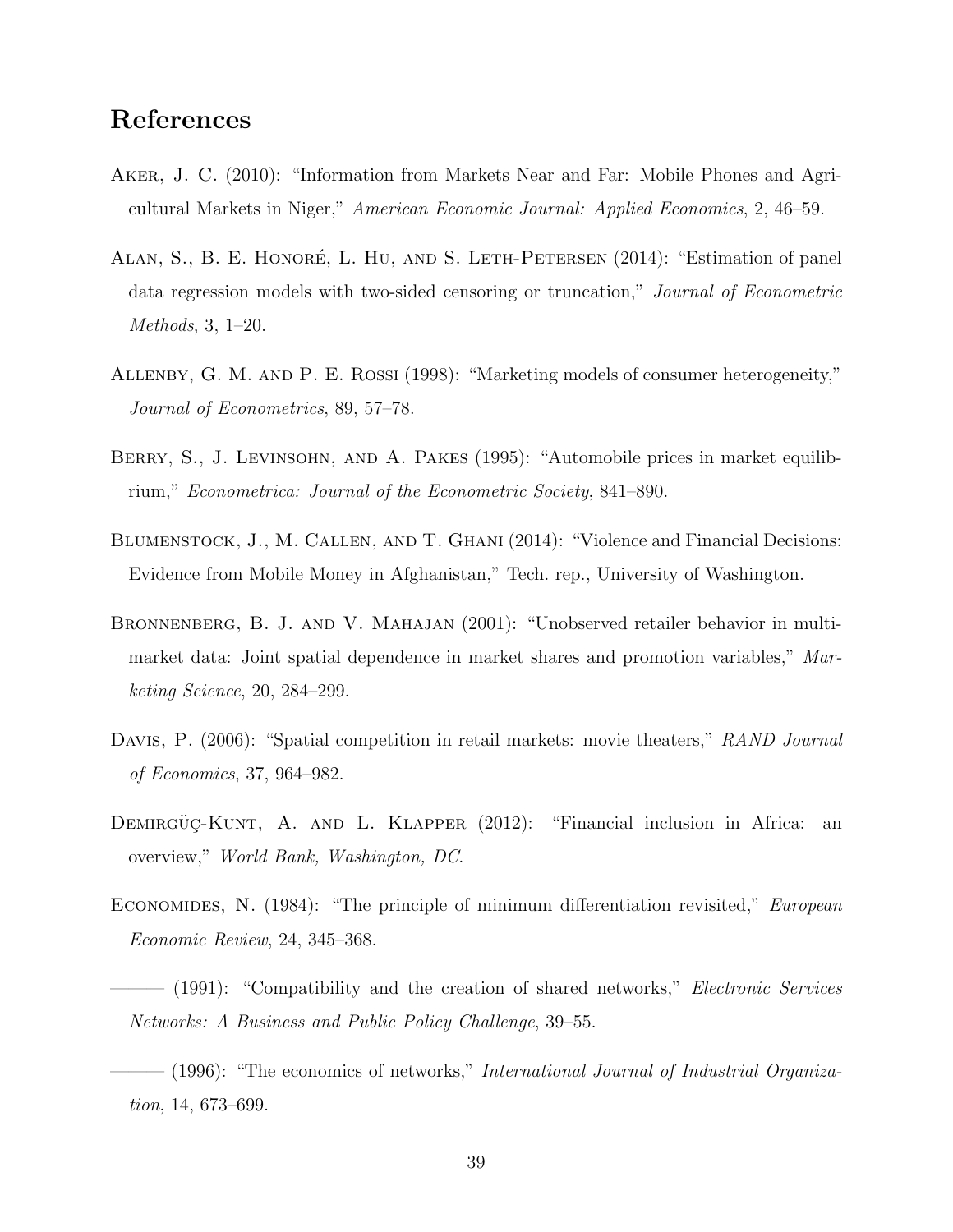- <span id="page-39-4"></span>Fabinger, M. and E. G. Weyl (2015): "A Tractable Approach to Pass-Through Patterns," Available at SSRN 2194855.
- <span id="page-39-3"></span>FAFCHAMPS, M. AND S. LUND (2003): "Risk-sharing networks in rural Philippines," *Journal* of development Economics, 71, 261–287.
- <span id="page-39-10"></span>FARRELL, J. AND P. KLEMPERER (2007): "Coordination and lock-in: Competition with switching costs and network effects," Handbook of industrial organization, 3, 1967–2072.
- <span id="page-39-1"></span>FARRELL, J. AND G. SALONER (1992): "Converters, compatibility, and the control of interfaces," The Journal of Industrial Economics, 9–35.
- <span id="page-39-11"></span>FARRELL, J. AND C. SHAPIRO (2010): "Antitrust evaluation of horizontal mergers: An economic alternative to market definition," The BE Journal of Theoretical Economics, 10.
- <span id="page-39-12"></span>FROEB, L., S. TSCHANTZ, AND G. J. WERDEN (2005): "Pass-through rates and the price effects of mergers," International Journal of Industrial Organization, 23, 703–715.
- <span id="page-39-8"></span>HONORÉ, B. E. (1992): "Trimmed LAD and Least Squares Estimation of Truncated and Censored Regression Models with Fixed Effects," Econometrica, 60, 533–65.
- <span id="page-39-9"></span> $(2008)$ : "On marginal effects in semiparametric censored regression models," Available at SSRN 1394384.
- <span id="page-39-5"></span>Hotelling, H. (1929): "Stability in Competition," Economic Journal, 39, 41–57.
- <span id="page-39-6"></span>HOUDE, J.-F. (2012): "Spatial differentiation and vertical mergers in retail markets for gasoline," American Economic Review, 2147–2182.
- <span id="page-39-0"></span>Jack, W. and T. Suri (2014): "Risk sharing and transactions costs: Evidence from Kenya's mobile money revolution," American Economic Review, 104, 183–223.
- <span id="page-39-7"></span>Jank, W. and P. K. Kannan (2005): "Understanding Geographical Markets of Online Firms Using Spatial Models of Customer Choice," Marketing Science, 24, 623–634.
- <span id="page-39-2"></span>KATZ, M. L. AND C. SHAPIRO (1994): "Systems competition and network effects," The Journal of Economic Perspectives, 8, 93–115.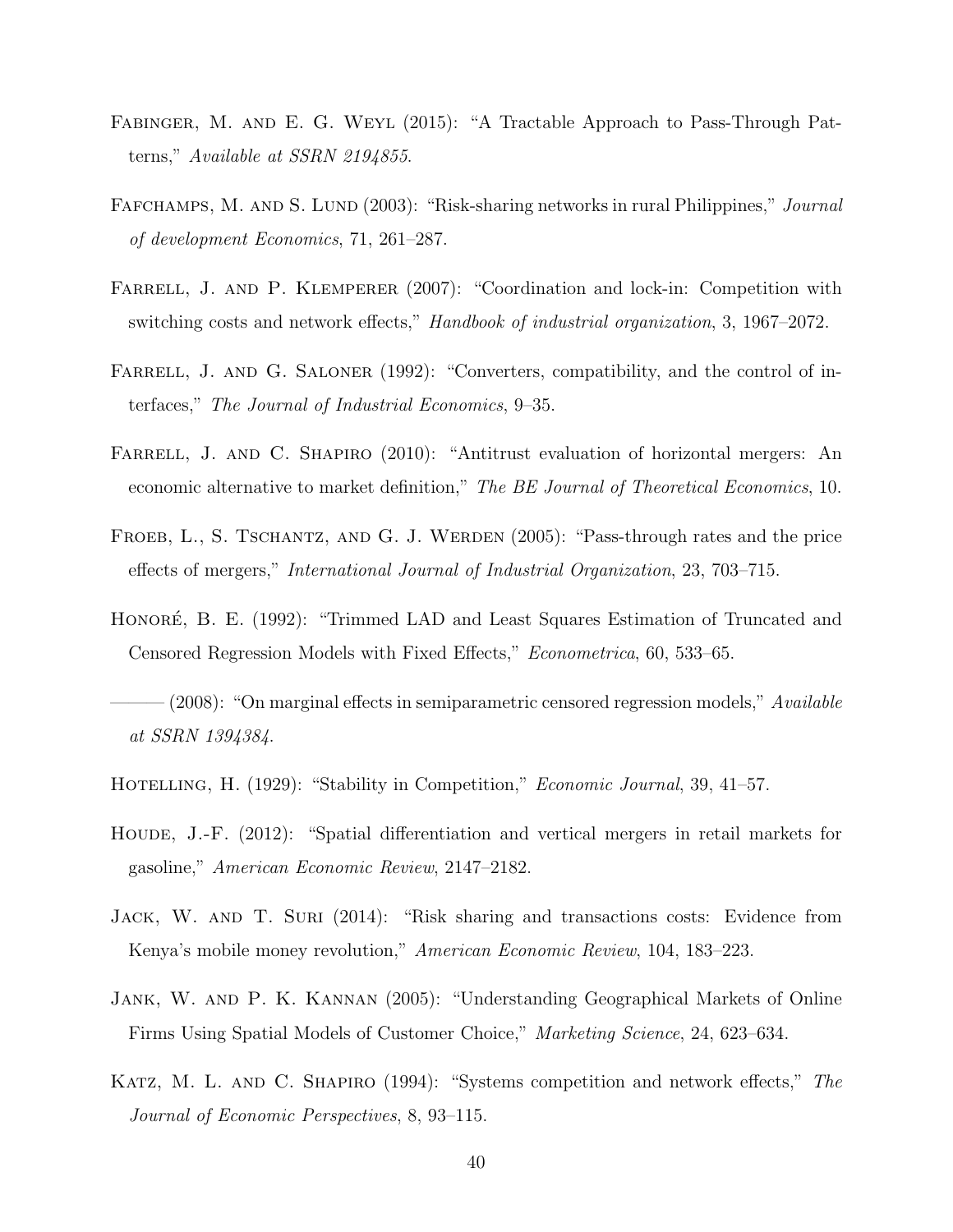- <span id="page-40-0"></span>Khanna, T. and K. Palepu (1997): "Why focused strategies may be wrong for emerging markets," Harvard business review, 75, 41–48.
- <span id="page-40-5"></span>Kinabo, J. (2003): "A case study of Dar es Salaam City, Tanzania," in FAO technical workshop on "Globalization of food systems: impacts on food security and nutrition", Rome, 8–10.
- <span id="page-40-2"></span>KING, R. G. AND R. LEVINE (1993): "Finance and growth: Schumpeter might be right," The Quarterly Journal of Economics, 108, 717–737.
- <span id="page-40-3"></span>Levine, R. (1997): "Financial development and economic growth: views and agenda," Journal of Economic Literature, 688–726.
- <span id="page-40-6"></span>Louw, A., R. ROBERTSHAW, AND A. MTANI (2001): "Dar es Salaam: victim surveys as a basis for city safety strategies," African Security Studies, 10, 60–74.
- <span id="page-40-9"></span>MALLAT, N.  $(2007)$ : "Exploring consumer adoption of mobile payments – A qualitative study," The Journal of Strategic Information Systems, 16, 413 – 432.
- <span id="page-40-7"></span>McManus, B. (2007): "Nonlinear pricing in an oligopoly market: The case of specialty coffee," RAND Journal of Economics, 38, 512–532.
- <span id="page-40-4"></span>Miller, G. and A. M. Mobarak (2015): "Learning about new technologies through opinion leaders and social networks: experimental evidence on non-traditional stoves in rural Bangladesh," Marketing Science, 34, 480–499.
- <span id="page-40-8"></span>Miller, N. H. and M. Osborne (2014): "Spatial differentiation and price discrimination in the cement industry: evidence from a structural model," RAND Journal of Economics, 45, 221–247.
- <span id="page-40-1"></span>Narasimhan, L., K. Srinivasan, and K. Sudhir (2015): "Editorial: Marketing Science in Emerging Markets," Marketing Science, 34, 473–479.
- <span id="page-40-10"></span>Pakes, A. (2010): "Upward Pricing Pressure Screens in the New Merger Guidelines; Some Pro's and Con's," Lecture at DG Competition Authority.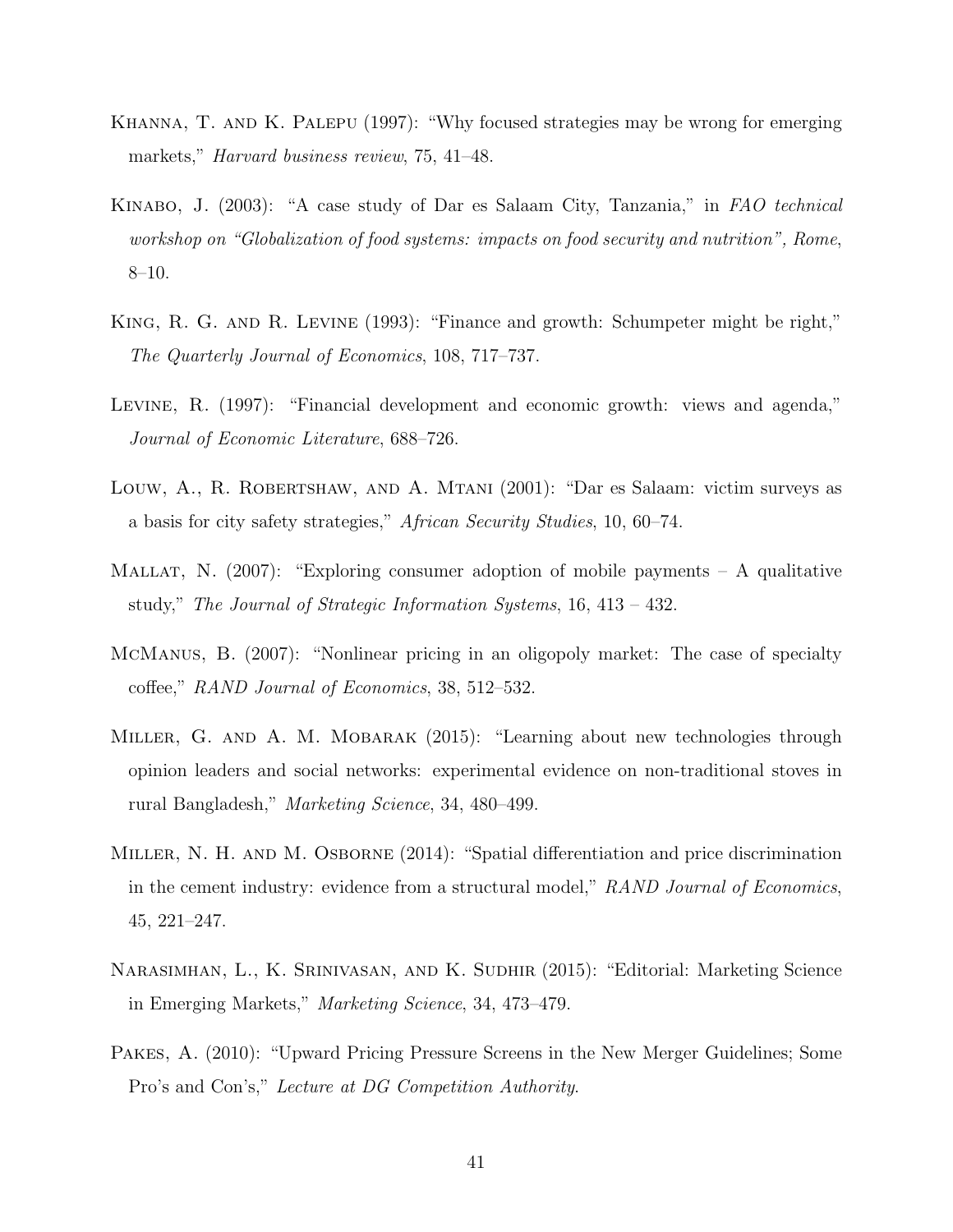- <span id="page-41-9"></span>PAKES, A. AND D. POLLARD (1989): "Simulation and the Asymptotics of Optimization Estimators," Econometrica, 57, 1027–57.
- <span id="page-41-8"></span>Plyler, M., S. Haas, and G. Ngarajan (2010): "Community-Level Economic Effects of M-PESA in Kenya: Initial Findings," College Park, MD: IRIS Center, Assessing the Impact of Innovation Grants in Financial Services Project.
- <span id="page-41-3"></span>Qian, Y., Q. Gong, and Y. Chen (2014): "Untangling searchable and experiential quality responses to counterfeits," Marketing Science, 34, 522–538.
- <span id="page-41-5"></span>Rosenzweig, M. R. and K. I. Wolpin (1993): "Credit market constraints, consumption smoothing, and the accumulation of durable production assets in low-income countries: Investments in bullocks in India," Journal of Political Economy, 223–244.
- <span id="page-41-6"></span>SALOP, S. C. (1979): "Monopolistic competition with outside goods," Bell Journal of Economics, 141–156.
- <span id="page-41-1"></span>SCHUMPETER, J. A. (1912): The theory of economic development, Cambridge, MA: Harvard University Press.
- <span id="page-41-0"></span>Sudhir, K., J. Priester, M. Shum, D. Atkin, A. Foster, G. Iyer, G. Jin, D. KENISTON, S. KITAYAMA, M. MOBARAK, ET AL. (2015): "Research Opportunities in Emerging Markets: an Inter-disciplinary Perspective from Marketing, Economics, and Psychology," Customer Needs and Solutions, 1–13.
- <span id="page-41-2"></span>SUDHIR, K. AND D. TALUKDAR (2015): "The "Peter Pan Syndrome" in Emerging Markets: The Productivity-Transparency Trade-off in IT Adoption," Marketing Science, 34, 500– 521.
- <span id="page-41-4"></span>The Financial Inclusion Tracker Surveys Project (2013): "Mobile Money in Tanzania: Use, Barriers and Opportunities," .
- <span id="page-41-7"></span>THISSE, J.-F. AND X. VIVES (1988): "On the strategic choice of spatial price policy," American Economic Review, 122–137.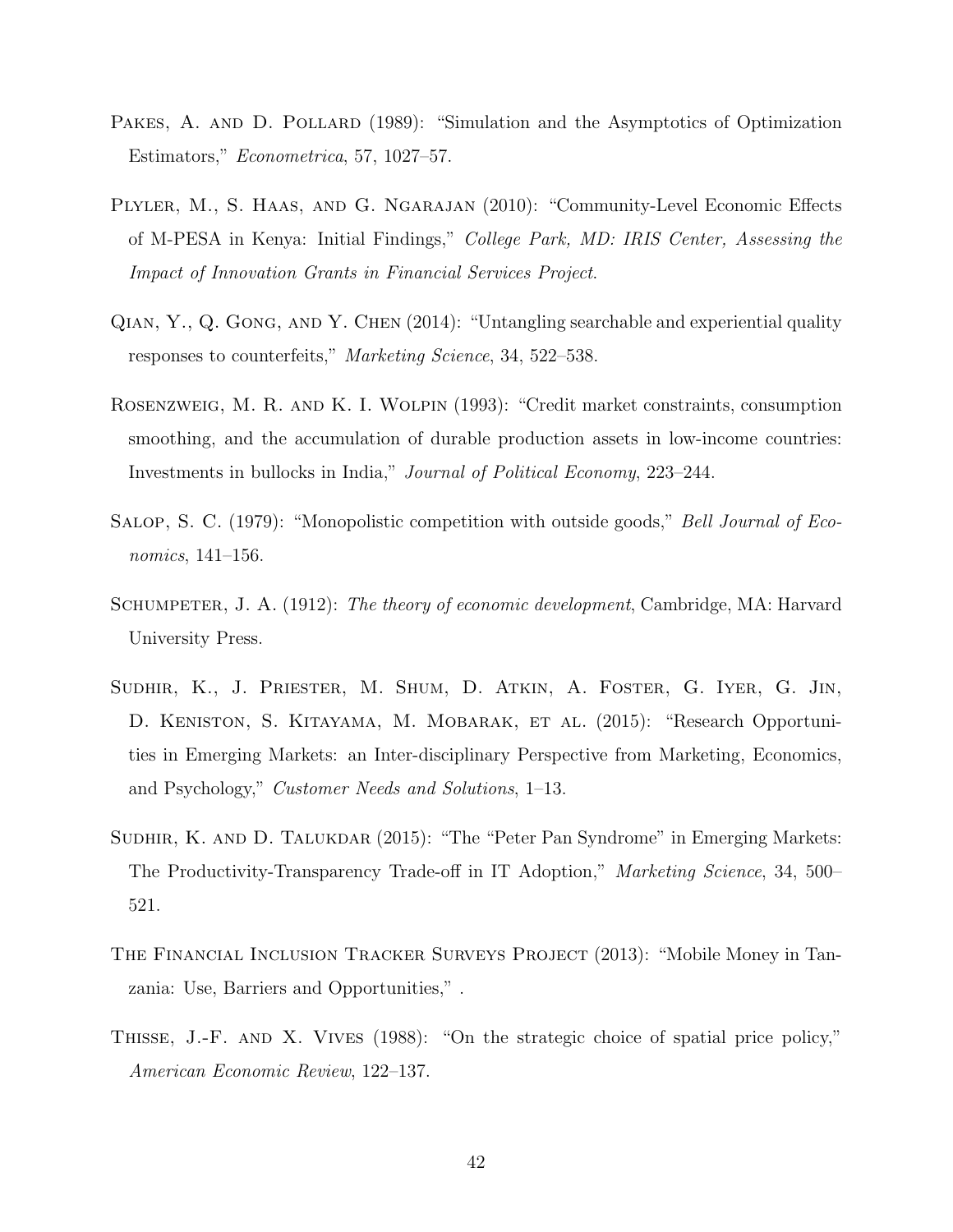- <span id="page-42-3"></span>Thomadsen, R. (2005): "The effect of ownership structure on prices in geographically differentiated industries," RAND Journal of Economics, 908–929.
- <span id="page-42-1"></span>United Nations Office on Drugs and Crime (2009): "Victimization Survey in Tanzania,"

<http://www.unodc.org/unodc/en/data-and-analysis/Data-for-Africa.html>.

- <span id="page-42-4"></span>Villas-Boas, J. M. and R. S. Winer (1999): "Endogeneity in brand choice models," Management Science, 45, 1324–1338.
- <span id="page-42-2"></span>YANG, S. AND G. M. ALLENBY (2003): "Modeling interdependent consumer preferences," Journal of Marketing Research, 40, 282–294.
- <span id="page-42-0"></span>Zhang, K. (2015): "Breaking Free of a Stereotype: Should a Domestic Brand Pretend to Be a Foreign One?" Marketing Science, 34, 539–554.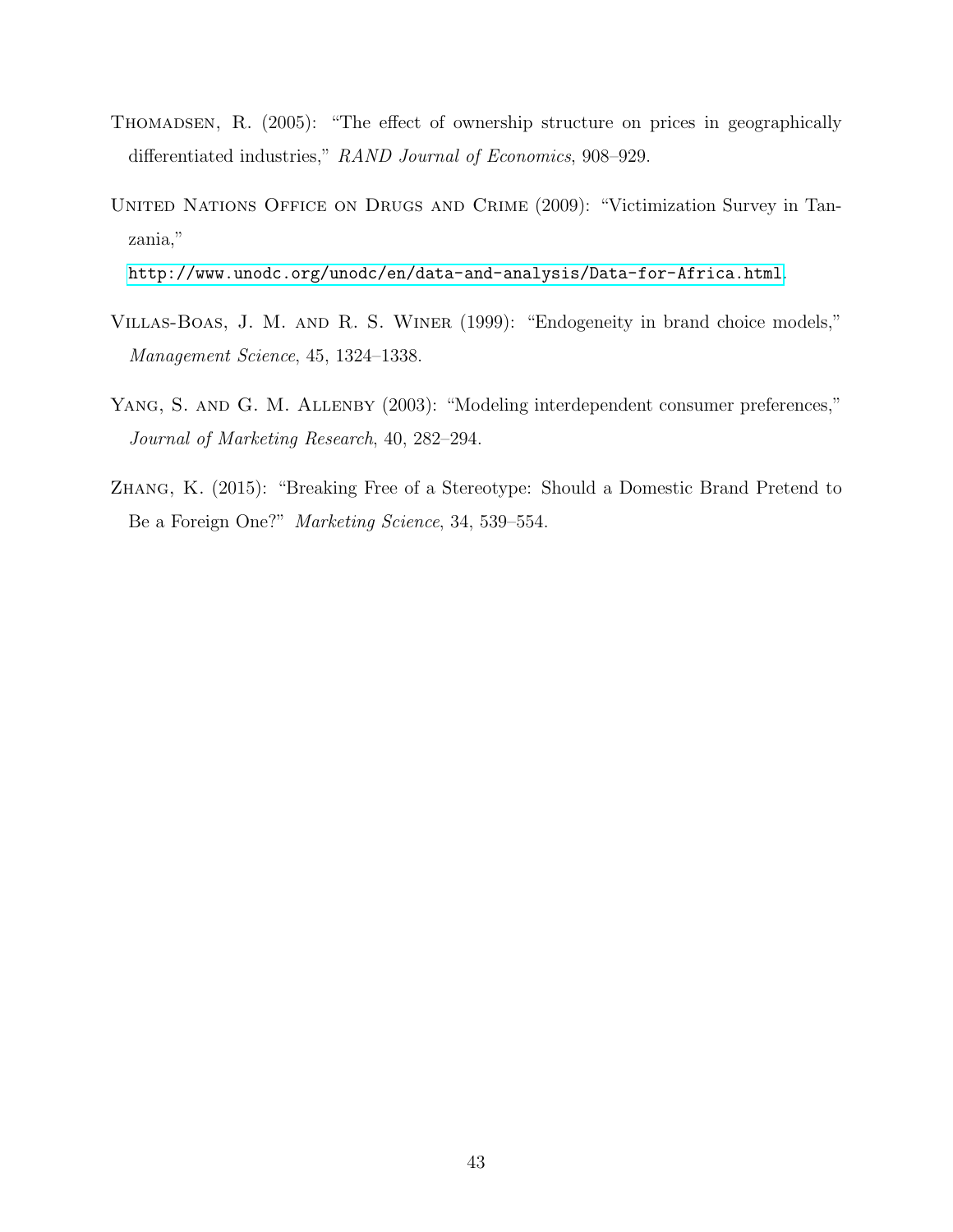# A Figures and Tables



<span id="page-43-0"></span>Table 1: The types of transactions and the applicable fees.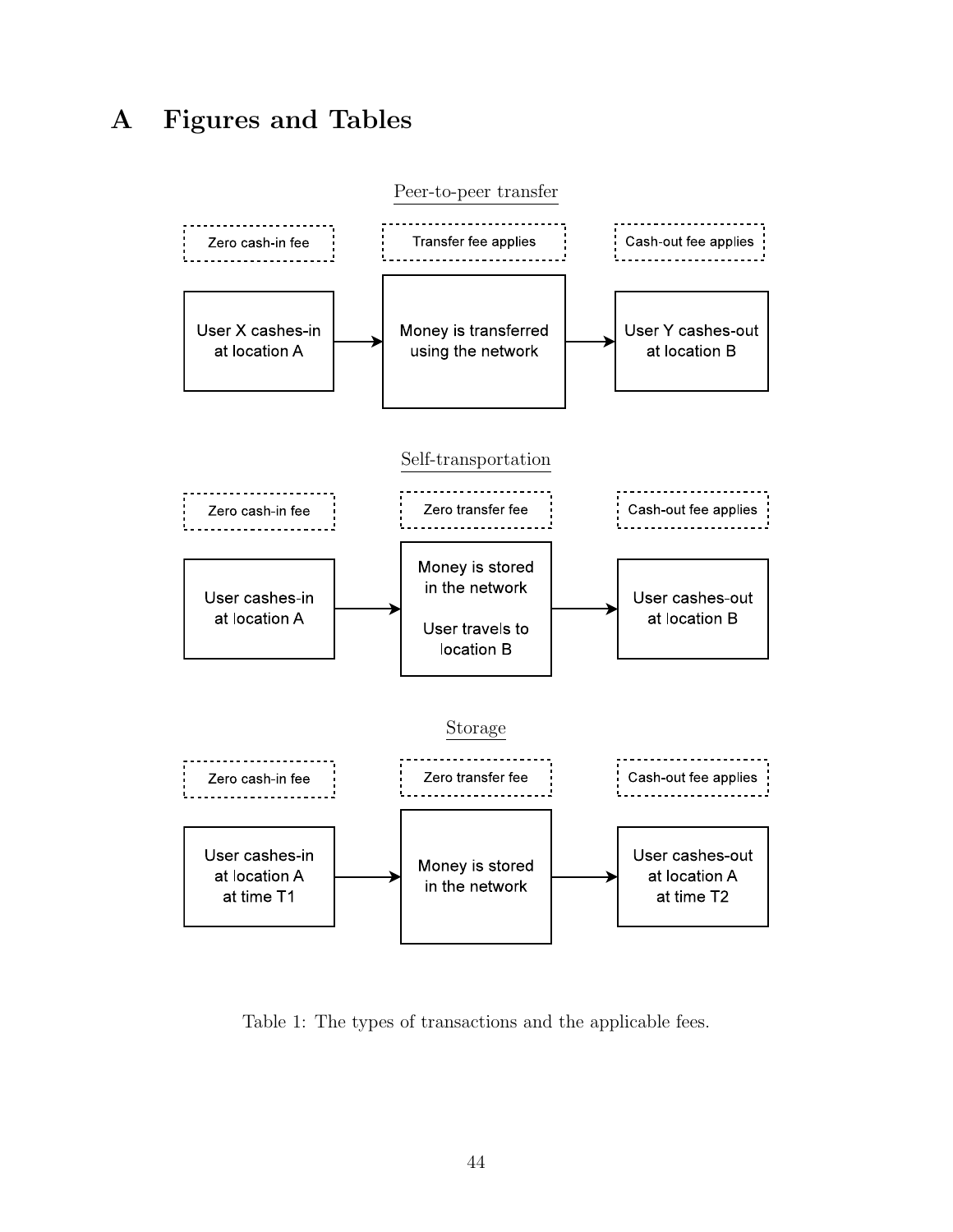| Transfer fee | Transfer bands    |                   |                   |  |  |  |
|--------------|-------------------|-------------------|-------------------|--|--|--|
|              |                   | Tigo              | Vodacom           |  |  |  |
|              | Before Jan 24th   | After Jan 24th    |                   |  |  |  |
| 10           | 200-999           | 200-999           |                   |  |  |  |
| 20           | 1,000-1,999       | 1,000-1,999       |                   |  |  |  |
| 30           | 2,000-2,999       | 2,000-2,999       |                   |  |  |  |
| 40           | 3,000-3,999       | 3,000-3,999       |                   |  |  |  |
| 50           | 4,000-9,999       | 4,000-4,999       | 200-9,999         |  |  |  |
| 100          |                   | 5,000-9,999       |                   |  |  |  |
| 200          | 10,000-49,999     | 10,000-19,999     | 10,000-49,999     |  |  |  |
| 250          |                   | 20,000-49,999     |                   |  |  |  |
| 500          | 50,000-299,999    | 50,000-299,999    | 50,000-299,999    |  |  |  |
| 1,000        | 300,000-499,999   | 300,000-499,999   | 300,000-499,999   |  |  |  |
| 1,500        | 500,000-1,000,000 | 500,000-1,000,000 | 500,000-1,000,000 |  |  |  |

<span id="page-44-0"></span>Table 2: Change in the non-linear fee schedule for transfers. All numbers are in Tanzanian Shillings.



<span id="page-44-1"></span>Figure 1: Distribution of the amount transferred in Tanzanian Shillings.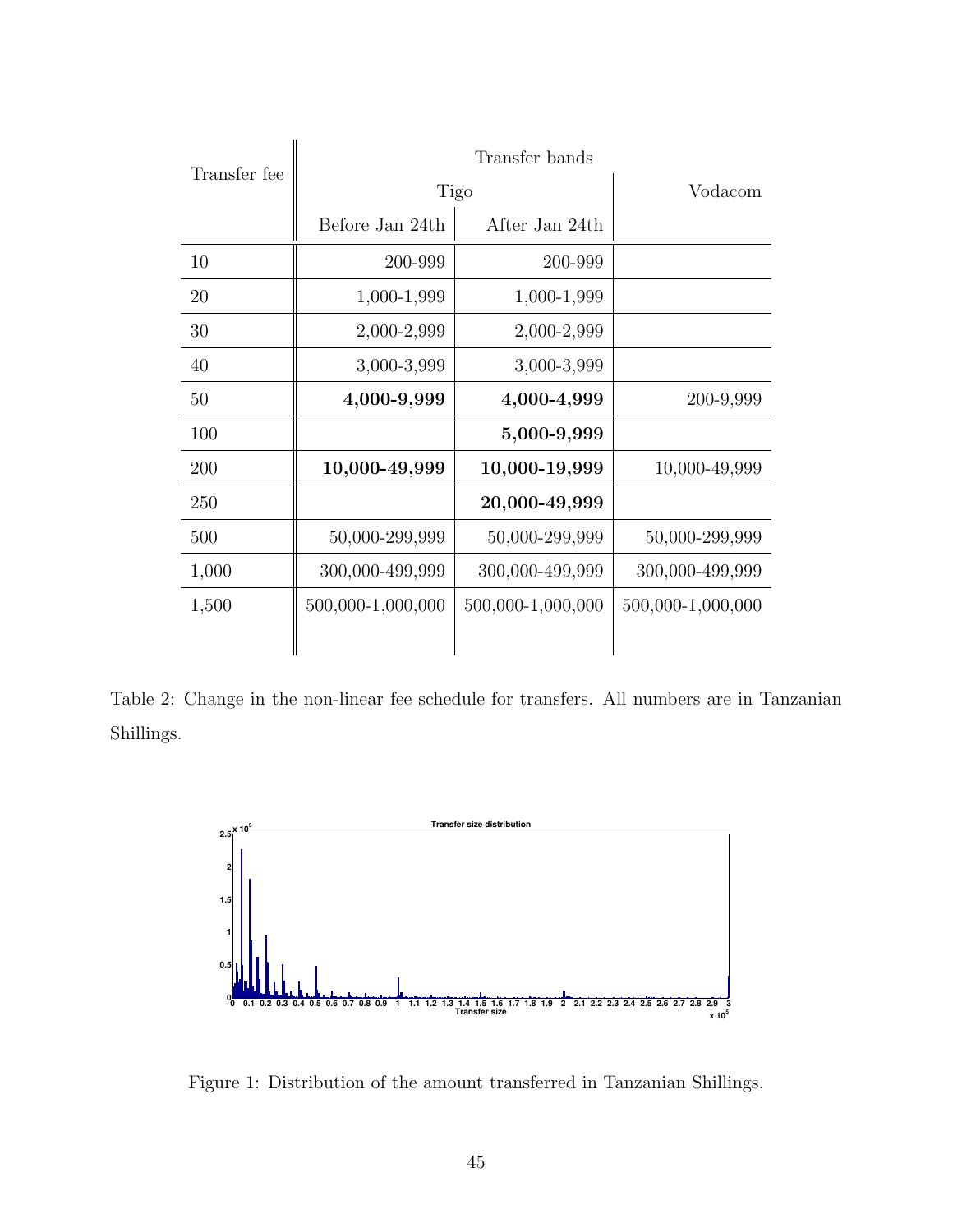|              | Cash-out bands    |                   |  |  |
|--------------|-------------------|-------------------|--|--|
| Cash-out fee | Before Jan 24th   | After Jan 24th    |  |  |
| 500          | 1,000-9,999       | 1,000-4,999       |  |  |
| 600          |                   | 5,000-9,999       |  |  |
| 800          | 10,000-19,999     |                   |  |  |
| 1,000        | 20,000-49,999     | 10,000-24,999     |  |  |
| 1,250        |                   | 25,000-49,999     |  |  |
| 1,400        | 50,000-99,999     |                   |  |  |
| 1,500        |                   | 50,000-99,999     |  |  |
| 1,800        | 100,000-199,999   |                   |  |  |
| 2,000        |                   | 100,000-199,999   |  |  |
| 3,000        | 200,000-299,999   | 200,000-299,999   |  |  |
| 4,000        | 300,000-399,999   | 300,000-399,999   |  |  |
| 5,000        | 400,000-1,000,000 | 400,000-1,000,000 |  |  |

<span id="page-45-0"></span>Table 3: Change in the non-linear fee schedule for cash-out.



<span id="page-45-1"></span>Figure 2: Logarithmic heat map of number of transfers by origin and graph representation of first 1,000 transfers in the data.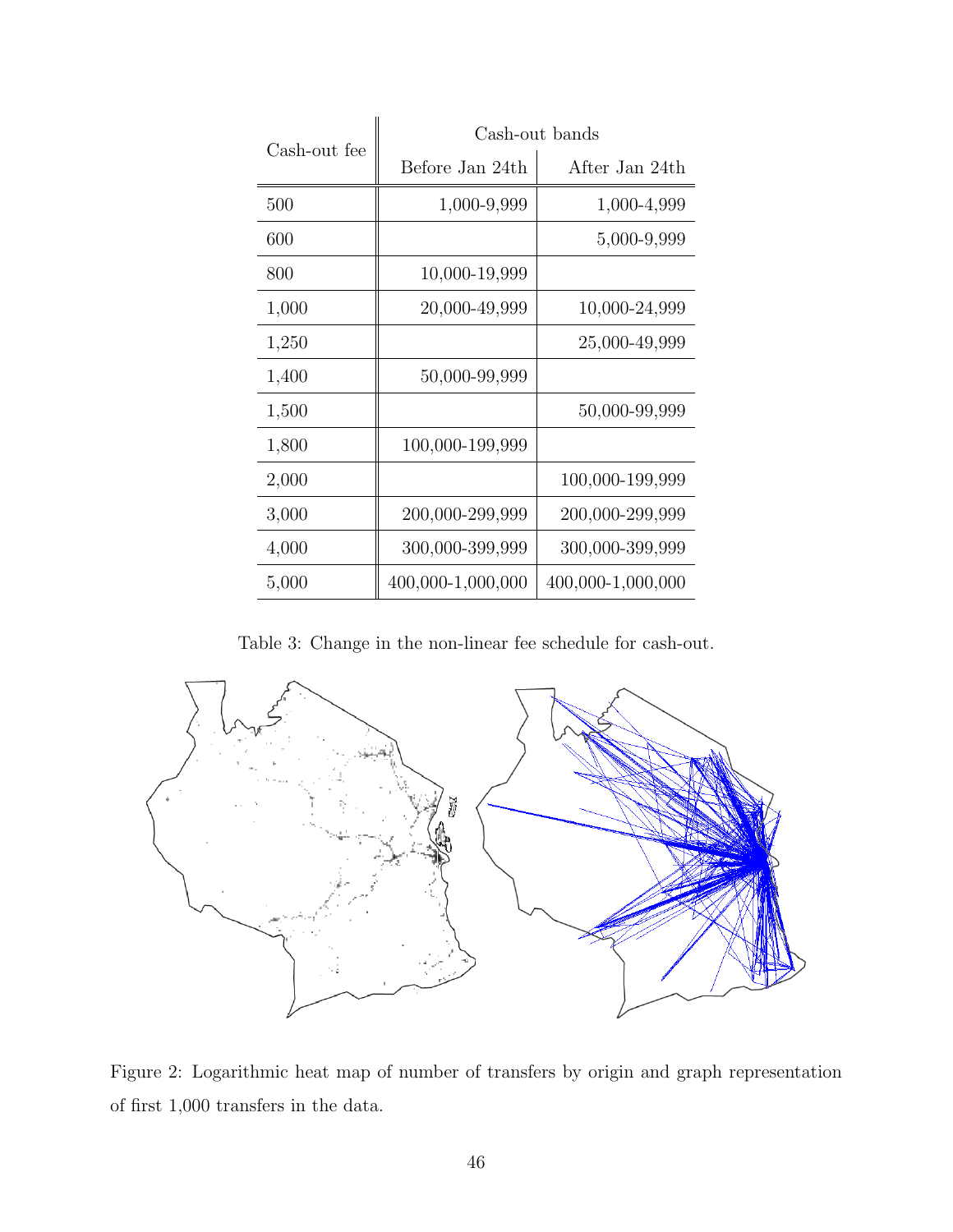| Unique customers                              | 1,400,644 |
|-----------------------------------------------|-----------|
| Mean transfer size                            | 38,751    |
| Std. dev. of transfer size                    | 83,954    |
| Fraction of day-senders with no transfer      | $95.5\%$  |
| Fraction of day-senders with 1 transfer       | 3.7%      |
| Fraction of day-senders with 2 transfers      | $1.1\%$   |
| Fraction of day-senders with $3+$ transfers   | $0.02\%$  |
| Fraction of day-receivers with no transfer    | $95.0\%$  |
| Fraction of day-receivers with 1 transfer     | $4.7\%$   |
| Fraction of day-receivers with 2 transfers    | $0.39\%$  |
| Fraction of day-receivers with $3+$ transfers | 0.01%     |
| Mean transfer distance (km)                   | 69.2      |
| Std. dev. of transfer distance (km)           | 109.5     |
| Mean transportation-storage size              | 27,798    |
| Std. dev. transportation-storage size         | 67,911    |

<span id="page-46-0"></span>Table 4: Aggregate statistics about P2P transfers in the Tigo network.



<span id="page-46-1"></span>Figure 3: Distribution of the lifetime of a Shilling in the Tigo network from cash-in to exit.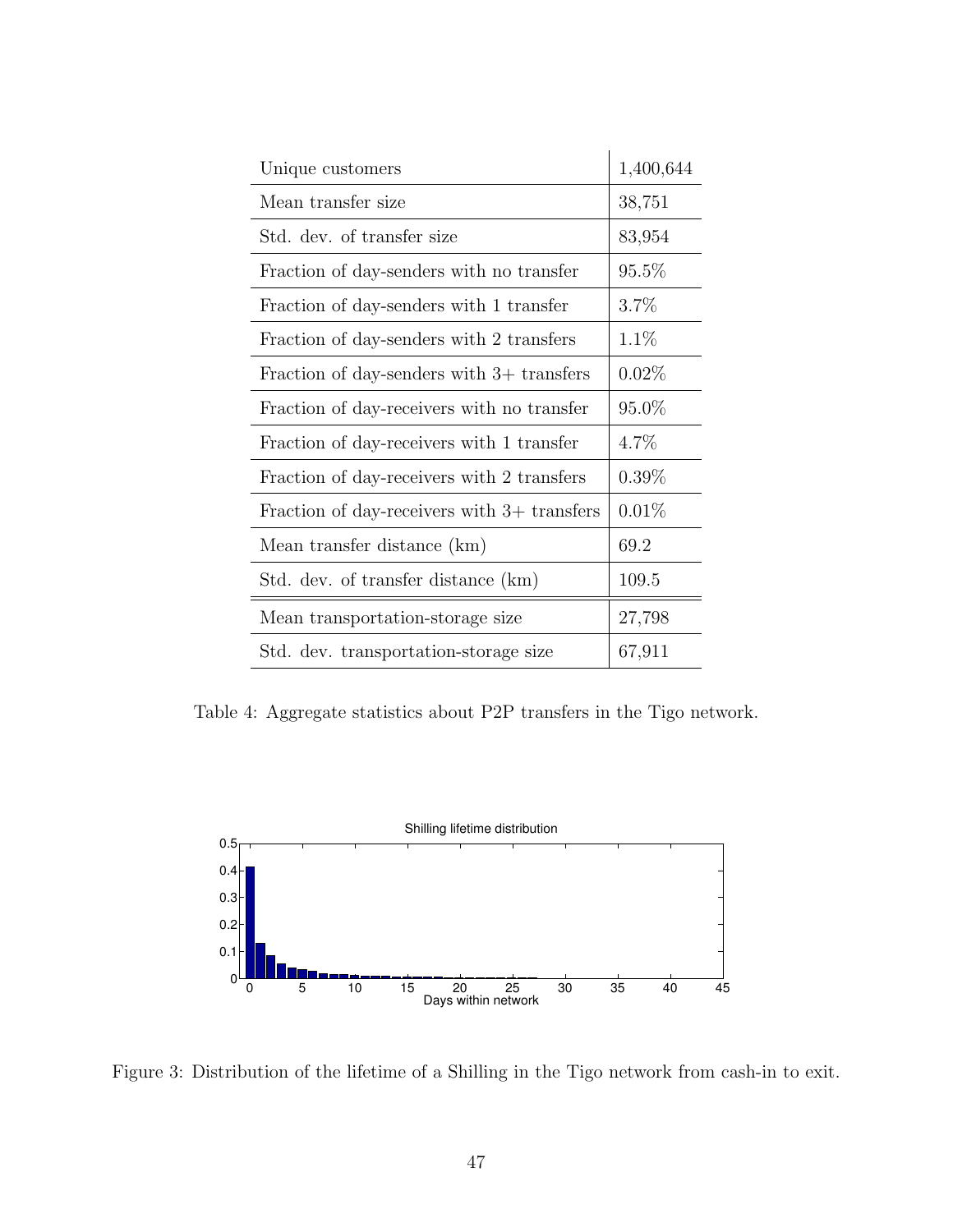

<span id="page-47-0"></span>Figure 4: Distribution of number of P2P transfers during the lifetime of a Shilling in the Tigo network since cash-in.



<span id="page-47-1"></span>Figure 5: Distribution of the time between cash-in and cash-out for the transactions with zero hops.



<span id="page-47-2"></span>Figure 6: Median distance between cash-in and cash-out for transactions with zero hops as a function of the lifetime that the money stayed in the network, for short lifetimes.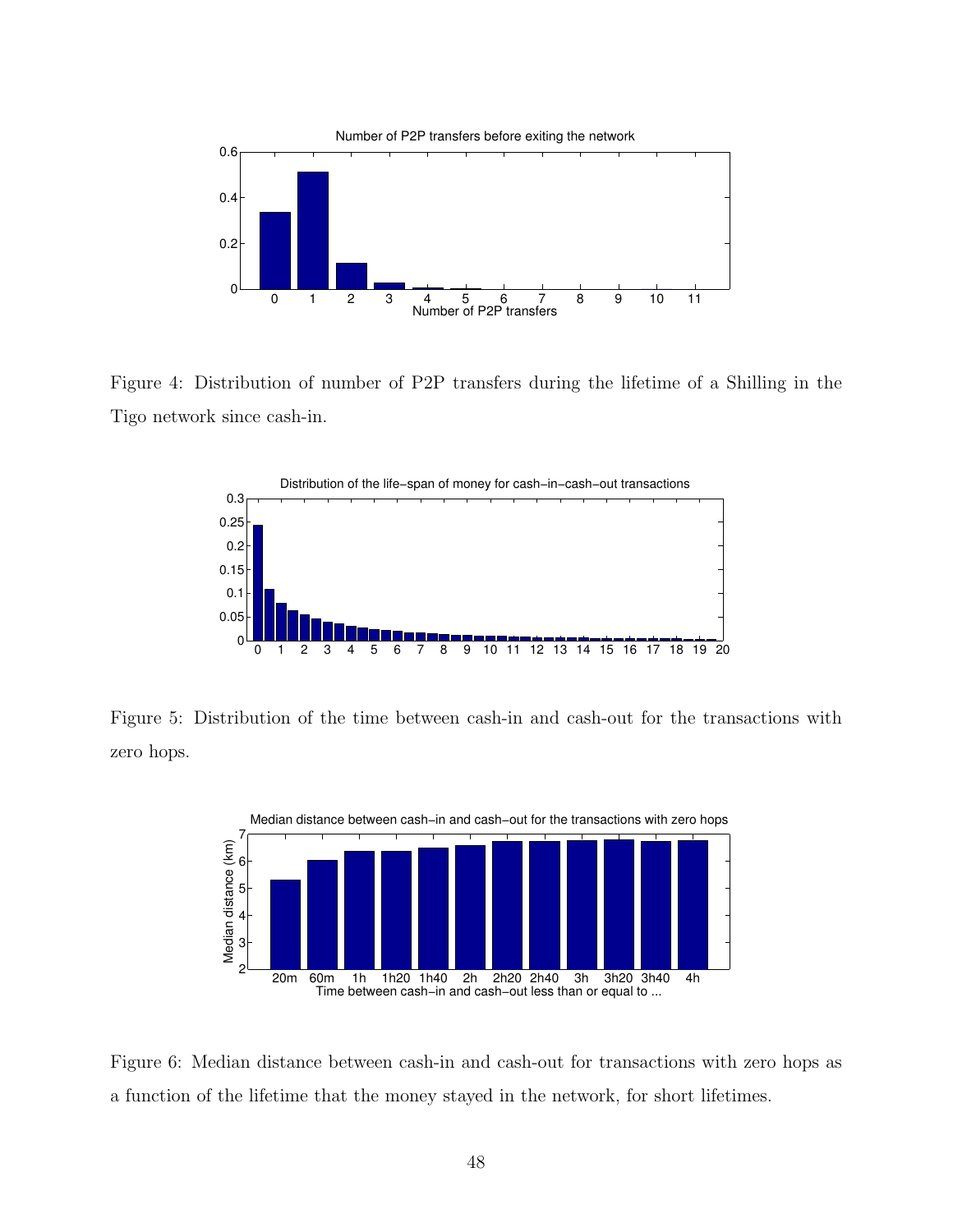

<span id="page-48-0"></span>Figure 7: Funding sources of cash-outs.



<span id="page-48-1"></span>Figure 8: Market shares of transfer bins and impact of price increase.

| Account balance (in thousands) -- before price change         | 8.64(0.059)       |
|---------------------------------------------------------------|-------------------|
| Account balance (in thousands) squared -- before price change | $-0.0024(0.0001)$ |
| Account balance (in thousands) -- after price change          | 8.75(0.049)       |
| Account balance (in thousands) squared -- after price change  | $-0.0026(0.0001)$ |

<span id="page-48-2"></span>Table 5: Effect of the recipient's account balance on an average incurred daily cash-out fee. The estimation contains user fixed effects (not reported).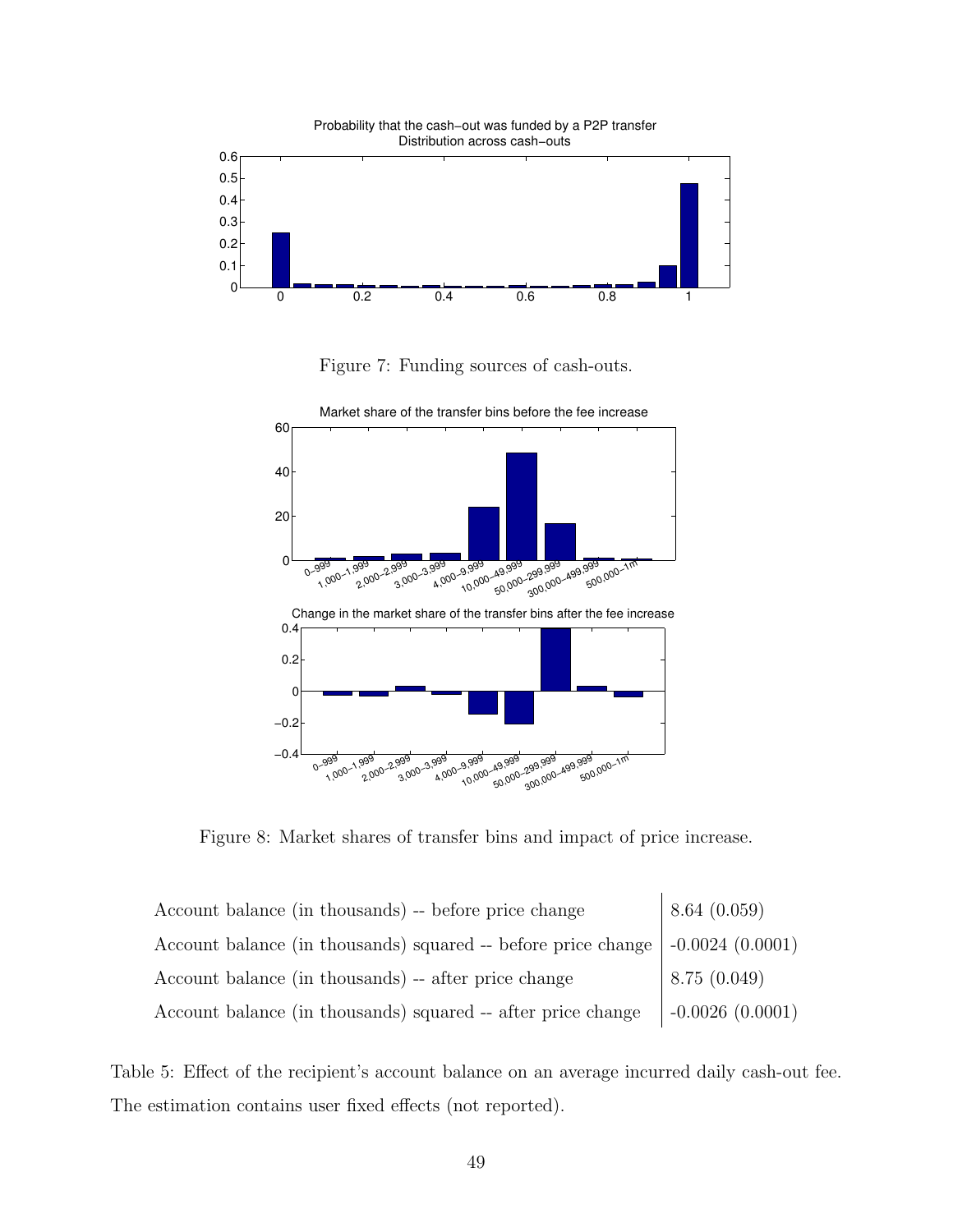

<span id="page-49-0"></span>Figure 9: Increase in daily cash-out fees resulting from receiving 10,000 as a function of the pre-transfer balance of the receiver – before and after price change.



<span id="page-49-1"></span>Figure 10: Trend in the utility function for transfers.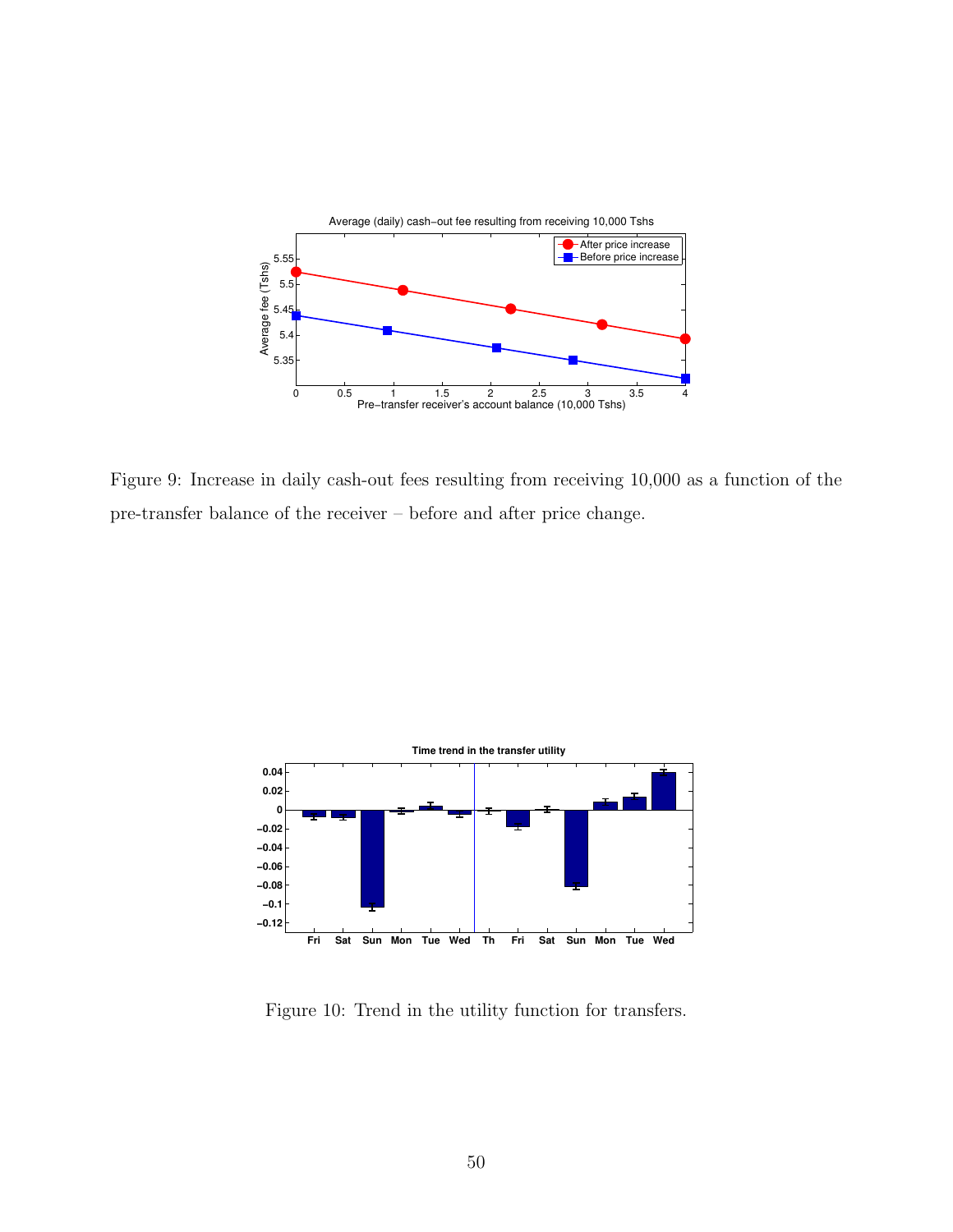|                                                                              | P <sub>2</sub> P transfers | Transportation-<br>storage |
|------------------------------------------------------------------------------|----------------------------|----------------------------|
| Urban dummy $(\bar{v}^U)$                                                    | 0.16(0.006)                | 0.11(0.018)                |
| Price coef. - mean $(\bar{\alpha})$                                          | $-1.17(0.029)$             | $-1.12(0.02)$              |
| Urban dummy - price coef. $(\bar{\alpha}^U)$                                 | 0.40(0.036)                | 0.55(0.02)                 |
| Cash out coef. - mean $(\beta)$                                              | $-43.66(0.96)$             |                            |
| Price coef. - std. dev. $(\sigma_{\alpha})$                                  | 0.41(0.013)                | 0.42(0.01)                 |
| Cash out coef. - std. dev. $(\sigma_{\beta})$                                | 0.02(0.001)                |                            |
| Transaction size coef. - std. dev. $(\sigma_{\kappa})$                       | 0.24(0.002)                | 0.21(0.002)                |
| Price coef./Cash out coef. - correlation $(\rho_{\alpha\beta})$              | 0.57(0.053)                |                            |
| Price coef./Trans. size coef. - correlation $(\rho_{\alpha\kappa})$          | 0.49(0.01)                 | 0.51(0.02)                 |
| Cash out coef./Trans. size coef. - correlation $(\rho_{\beta\kappa})$        | 0.53(0.018)                |                            |
| Covar. of $\epsilon$ for 2 adjacent transf. $(\rho_{\epsilon})$              | 0.06(0.003)                | 0.10(0.002)                |
| Std. dev. of the persistent part of $\epsilon$ ( $\sigma_{\bar{\epsilon}}$ ) | 0.01(0.008)                | 0.01(0.016)                |
| Std. dev. of the aggregate shock $(\sigma_A)$                                | 0.35(0.01)                 | 0.42(0.01)                 |
| Distance coefficient $(\gamma)$                                              | $-0.05(0.003)$             | $-0.11(0.01)$              |
| Time-span coefficient $(\gamma)$                                             |                            | $-0.09(0.01)$              |

<span id="page-50-0"></span>Table 6: Structural parameters of demand for peer-to-peer transfers and transportation storage transactions.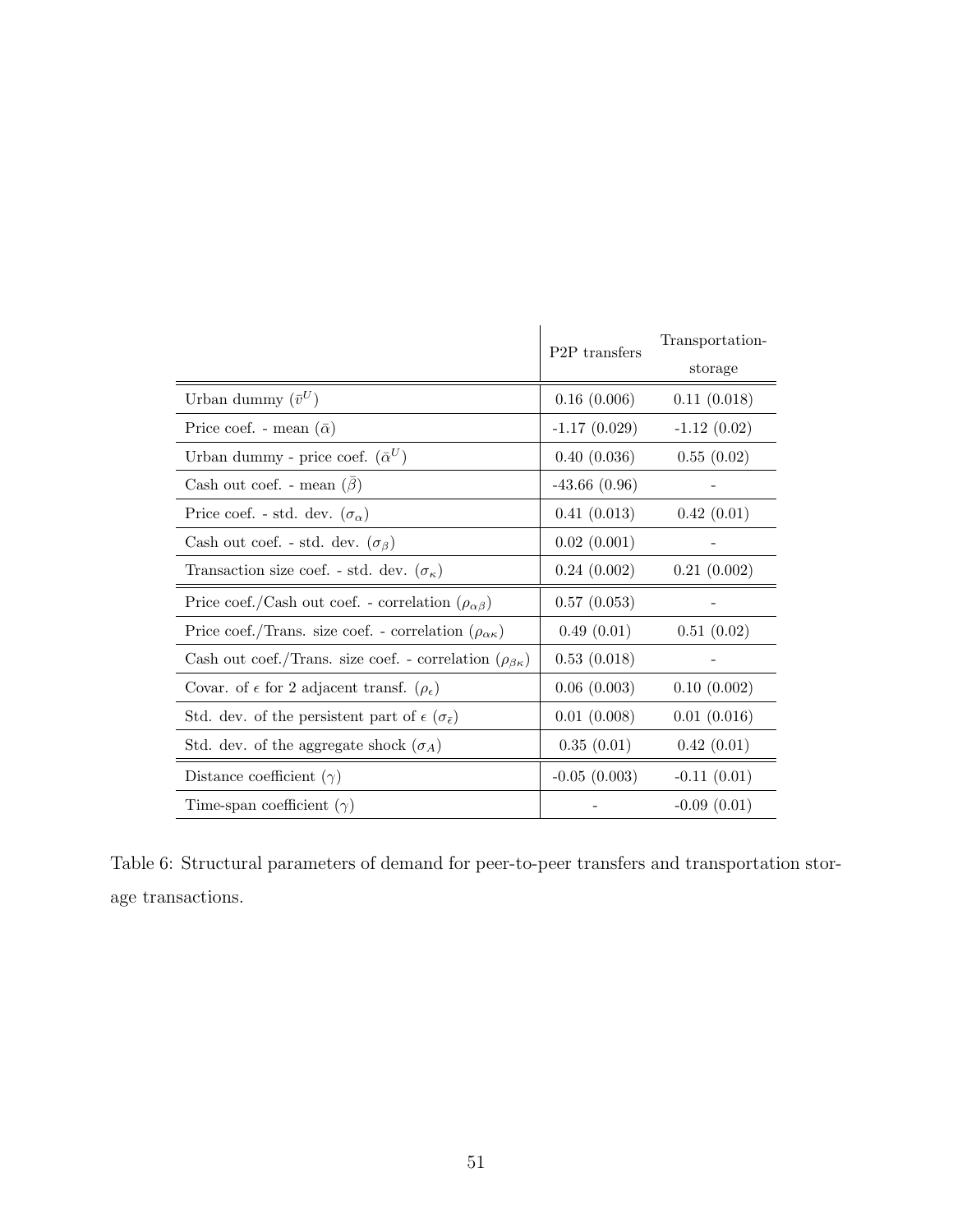

<span id="page-51-0"></span>Figure 11: Transfer size distribution conditional on making a transfers for different values of κ.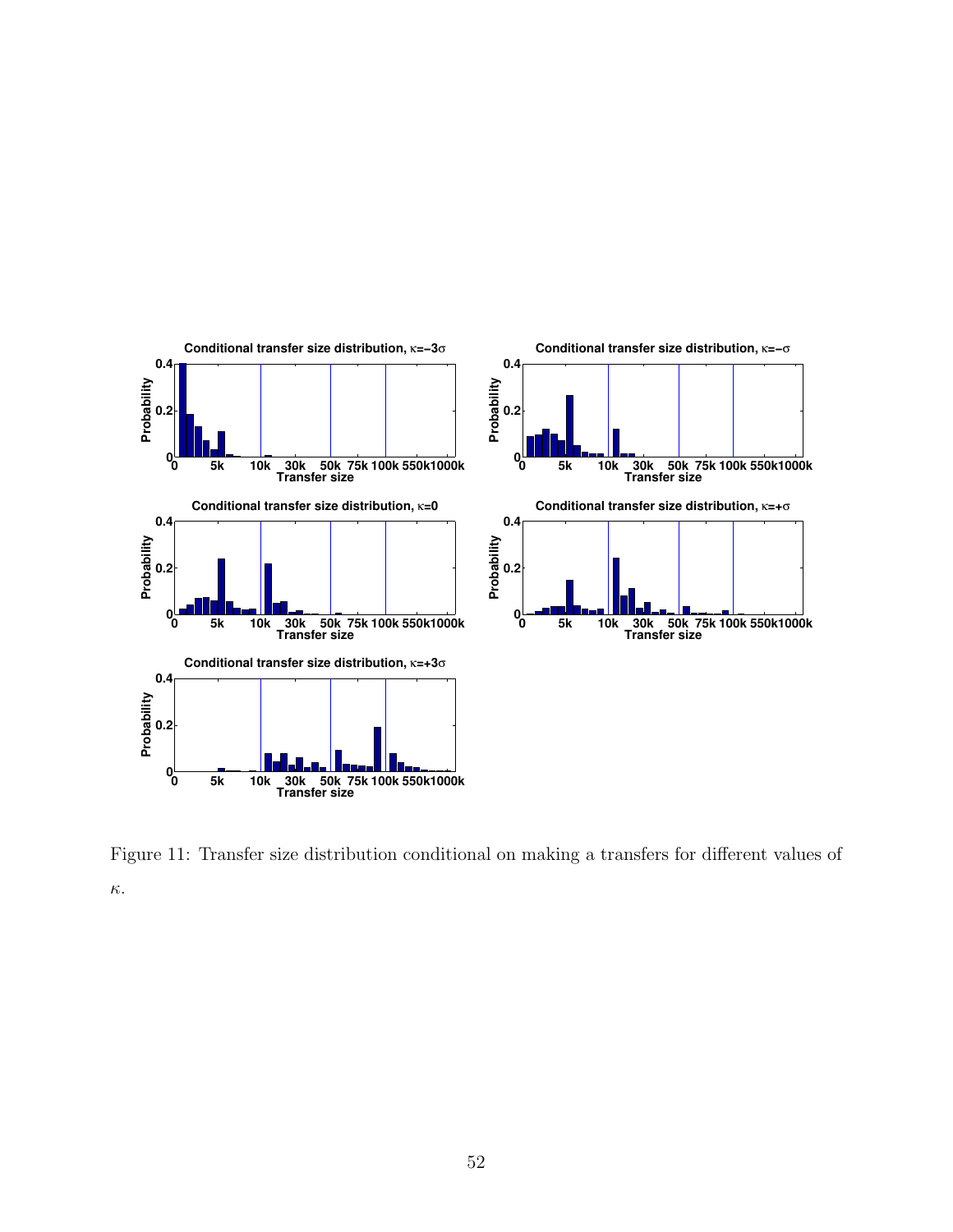|                                                                                     | $\kappa = -3\sigma$ $\kappa = -\sigma$ $\kappa = 0$ $\kappa = \sigma$ $\kappa = 3\sigma$ |  |  |
|-------------------------------------------------------------------------------------|------------------------------------------------------------------------------------------|--|--|
| Transfer fee coefficient, Rural, $\alpha^R$   -1.77   -1.37   -1.17   -0.97   -0.56 |                                                                                          |  |  |
| Transfer fee coefficient, Urban, $\alpha^U$   -1.37   -0.97   -0.76   -0.56   -0.16 |                                                                                          |  |  |
| Cash-out fee coefficient, $\beta$                                                   | $-76.89$   $-54.74$   $-43.66$   $-32.58$   $-10.43$                                     |  |  |

<span id="page-52-0"></span>Table 7: Mean of price coefficients conditional of different values of  $\kappa$ .

|                                                      | $\begin{tabular}{c} Overall & Rural & Urban \end{tabular}$ |                            |         |
|------------------------------------------------------|------------------------------------------------------------|----------------------------|---------|
| Transfer price elasticity                            |                                                            | $-0.104$ $-0.152$ $-0.080$ |         |
| Transfer price elasticity $-$ 0km transfers          |                                                            | $-0.11$ $-0.161$ $-0.085$  |         |
| Transfer price elasticity $-20km$ transfers          |                                                            | $-0.107$ $-0.157$ $-0.080$ |         |
| Transfer price elasticity $-100 \text{km}$ transfers | $-0.102$ $-0.151$ $-0.079$                                 |                            |         |
| Transfer price elasticity $-500 \text{km}$ transfers | $-0.101$ $-0.147$ $-0.078$                                 |                            |         |
| Cash-out price elasticity                            | $-0.36$                                                    | $-0.37$                    | $-0.36$ |

### Peer-to-peer transfers

Cash-in-cash-out transactions

|                                           | Overall | Rural   | Urban   |
|-------------------------------------------|---------|---------|---------|
| Cash-out price elasticity                 | $-0.52$ | $-0.94$ | $-0.34$ |
| Cash-out price elasticity - 1 day - 0km   | $-0.54$ | $-0.98$ | $-0.35$ |
| Cash-out price elasticity - 1 day - 0.5km | $-0.54$ | $-0.98$ | $-0.36$ |
| Cash-out price elasticity - 1 day - 5km   | $-0.53$ | $-0.97$ | $-0.35$ |
| Cash-out price elasticity - 0 day - 1km   | $-0.52$ | $-0.96$ | $-0.38$ |
| Cash-out price elasticity - 0.5 day - 1km | $-0.49$ | $-0.95$ | $-0.34$ |
| Cash-out price elasticity - 5 days - 1km  | $-0.49$ | $-0.95$ | -0.36   |

<span id="page-52-1"></span>Table 8: Price elasticities of demand.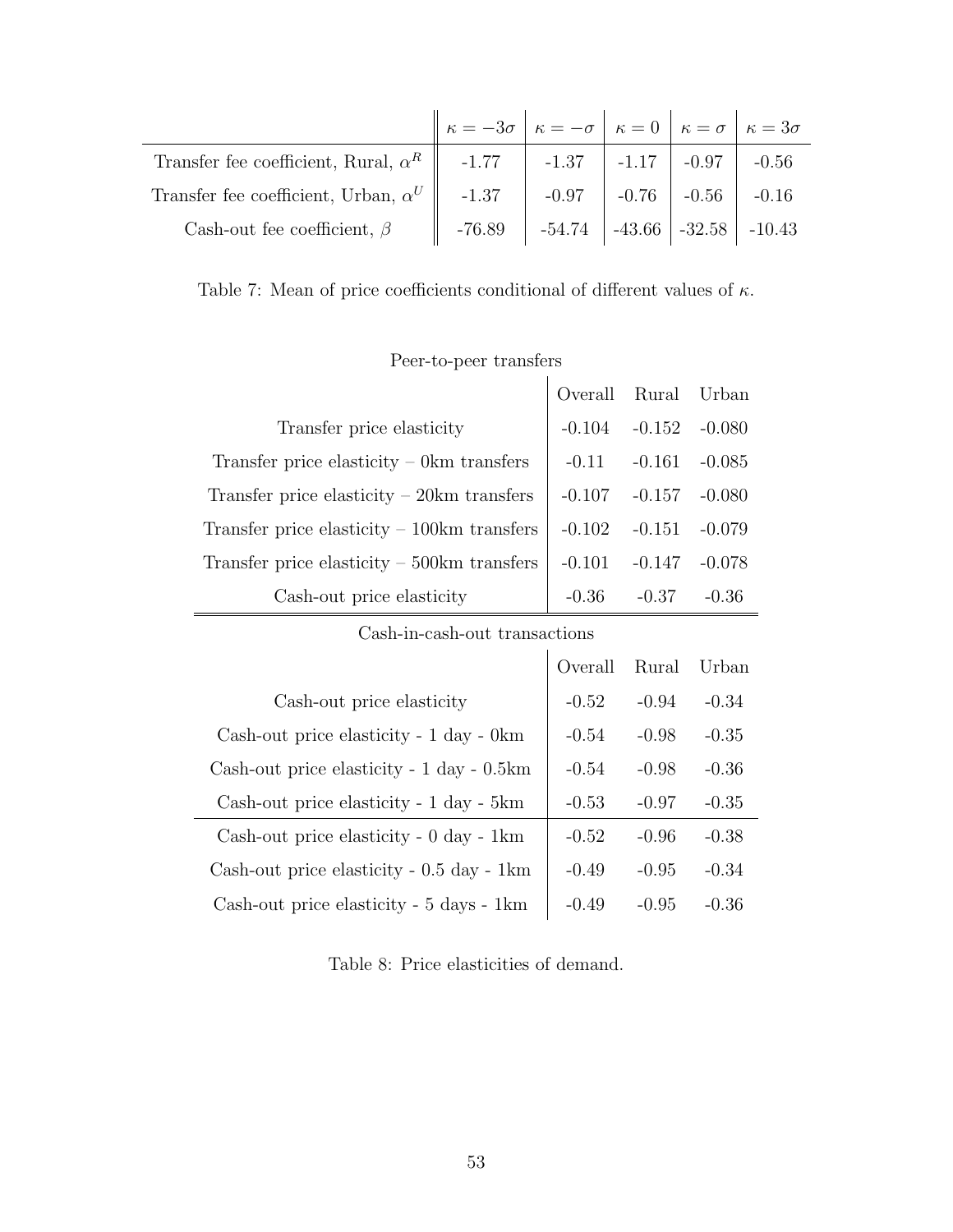

<span id="page-53-1"></span>Figure 12: Percentage increase in the number of transfers after abolishing cash-out fee for users that make at least one transfer. The graph presents an increase for abolishing the cash-out fee for transfers smaller or equal than the value on an x-axis.



<span id="page-53-0"></span>Figure 13: Willingness to pay to avoid walking with money. We compare two zero-hop transactions: (i) approximately 0 kilometers between cash-in and cash-out, within 1 day and at price schedule p, (ii) 'x' kilometers between cash-in and cash-out, within 1 day and at price schedule  $p + y$ . We find y such that the expected amount of money transacted is the same in (i) and (ii). Y-axis is y and X-axis is x. Dashed line is the best linear predictor.